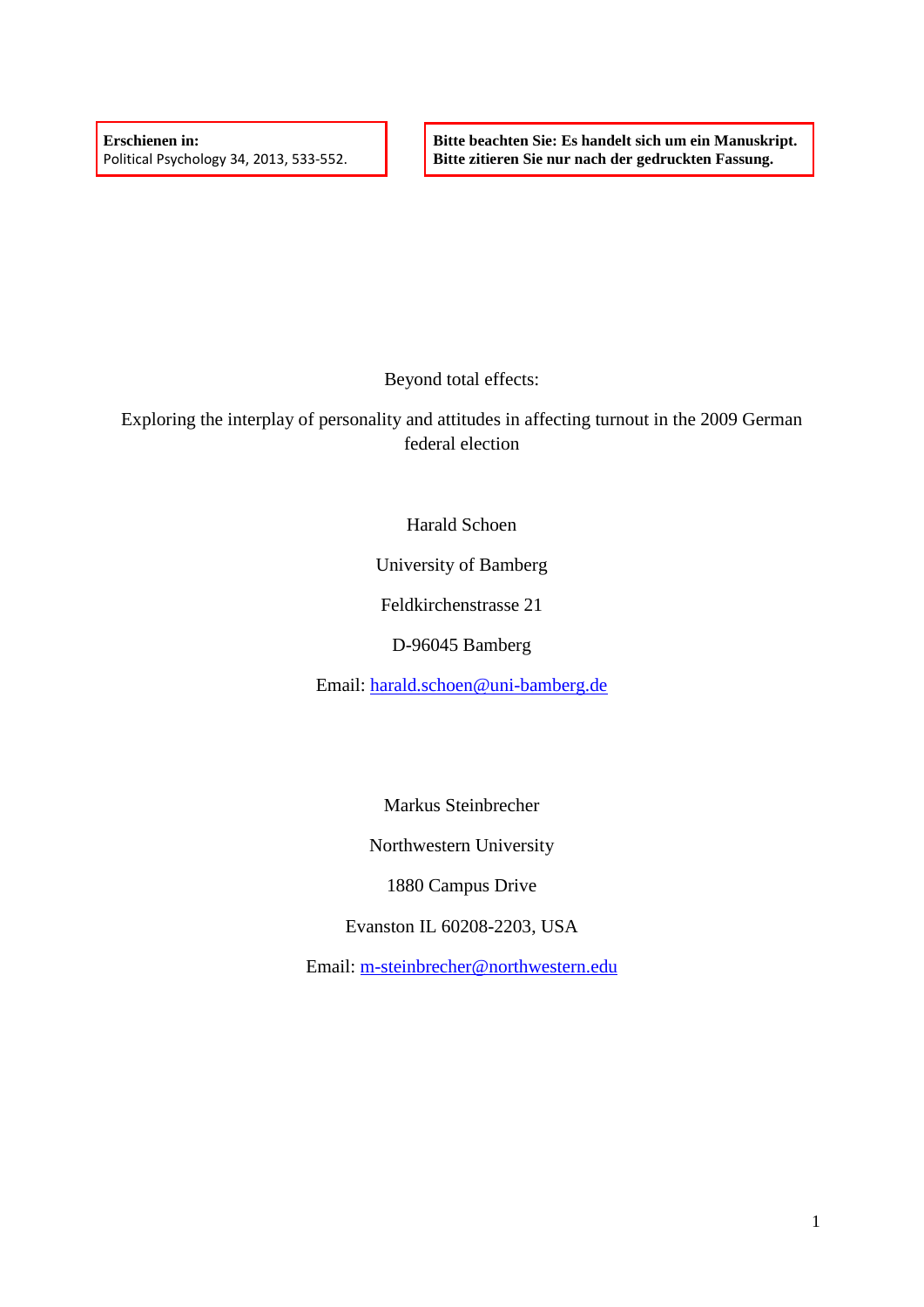#### ABSTRACT

This paper addresses the role of personality traits in shaping electoral participation. Utilizing data from a survey conducted after the 2009 German federal election, we demonstrate that agreeableness and emotional stability increase electoral participation. Yet, the main contribution of this paper is to link personality traits to attitudinal predictors of turnout. First, we demonstrate that attitudinal variables, including party identification, civic duty, political interest, internal and external efficacy, serve as intervening variables that mediate the impact of personality on turnout. Second, we show that personality traits exhibit conditioning effects by in- or decreasing the impact of attitudinal factors on electoral participation. By and large, the evidence suggests that openness, agreeableness, and extraversion render attitudes (somewhat) less powerful in affecting turnout while conscientiousness and emotional stability rather increase the impact of certain attitudes. Third, we put indirect and conditioning effects together and find that emotional stability and conscientiousness exhibit particularly interesting patterns of effects: They shape attitudes in a way conducive to higher turnout and make these attitudes more powerful in affecting voter participation.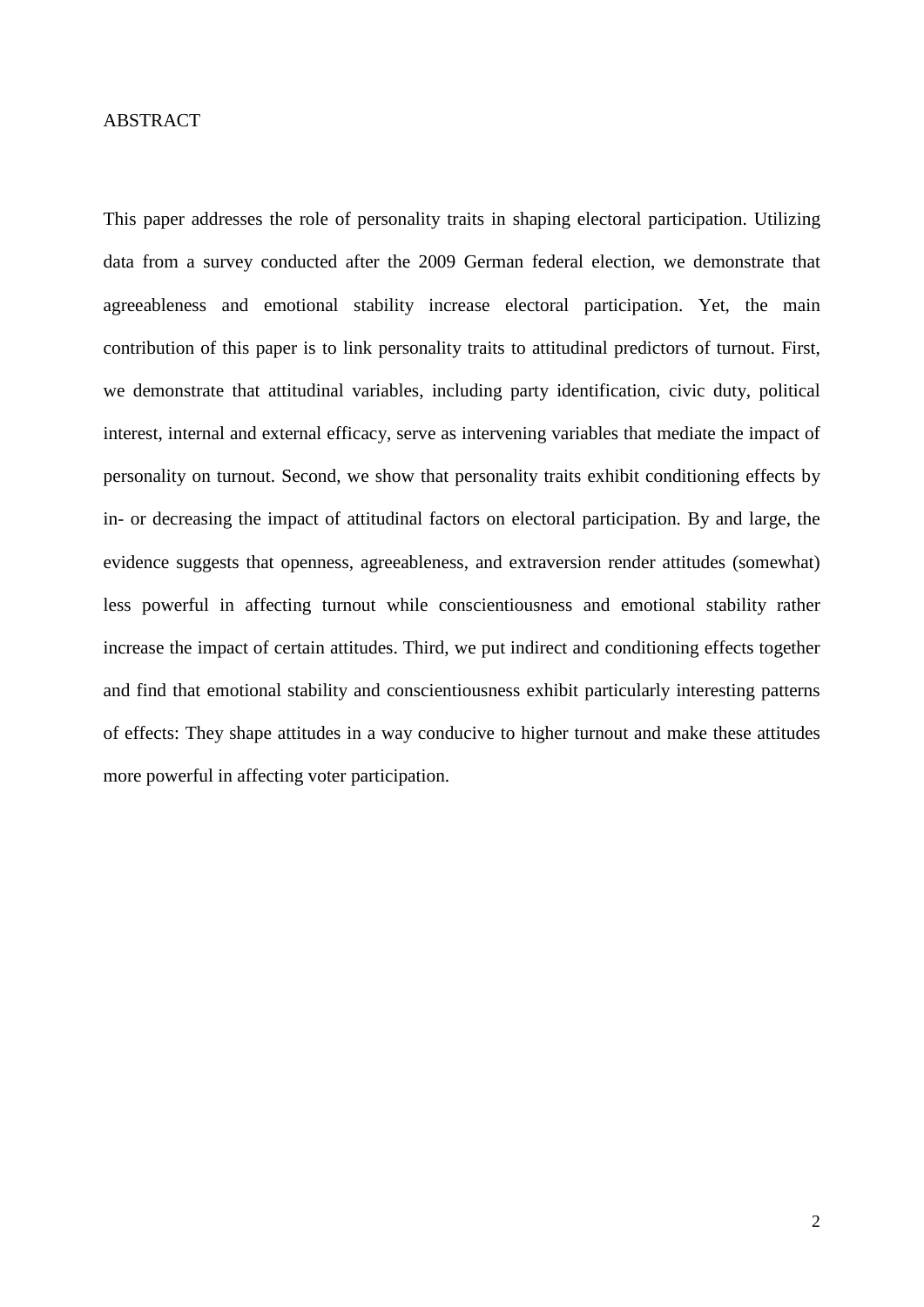## INTRODUCTION<sup>[1](#page-0-0)</sup>

Political scientists have a long-standing interest both in turnout (e.g., Wolfinger & Rosenstone 1980; Texeira 1992; Rosenstone & Hansen 1993) and in personality traits (e.g., Adorno et al. 1950). Only recently, however, scholars began to study the role of personality traits in affecting turnout. They demonstrated that personality makes a difference in turnout in different contexts, including Canada, Germany, Italy, and the United States (e.g., Huber & Rattinger 2005; Fowler 2006a, b; Hayes et al. 2006; Fowler & Kam 2006, 2007; Denny & Doyle 2008; Mondak & Halperin 2008; Gerber et al. 2009b, 2011a,c; Vecchione & Capara 2009; Mondak 2010; Blais & Labbé St-Vincent 2011). Scholars have thus established personality traits as factors shaping the most frequent form of political participation.

While inspecting the role of personality in affecting turnout, however, prior research is not tightly interlocked with research on personality and on turnout. For one thing, it exhibits a considerable degree of conceptual heterogeneity. Some scholars employed rather narrow traits like shyness, altruism, and aggressiveness (Denny & Doyle 2008; Blais & Labbé St-Vincent 2010) whereas others utilized the Five-Factor-Model (Huber & Rattinger 2005; Gerber et al. [2](#page-2-0)009a, b, 2011a; Mondak & Halperin 2008; Mondak 2010; Mondak et al. 2010).<sup>2</sup> Since the Five-Factor-Model is the leading concept in personality research employing this model in analyses of personality effects on turnout has the important advantage that the results can easily be integrated into scholarship on personality (Sniderman 1975: 16; Mondak 2010: 12). For another thing, prior research added personality as another factor affecting turnout but did not closely study its interplay with traditional factors of turnout, including political attitudes (e.g.,

<sup>&</sup>lt;sup>1</sup> We would like to thank the reviewers and the editor of this journal for their particularly helpful comments and suggestions.

<span id="page-2-1"></span><span id="page-2-0"></span> $<sup>2</sup>$  As compared to the Big Five, narrow traits address a more specific segment of behavior and have thus a smaller</sup> scope. For example, altruism and assertiveness are narrower than agreeableness and extraversion, respectively. Given their smaller scope and greater specificity, narrow traits might be more powerful in predicting specific behavior.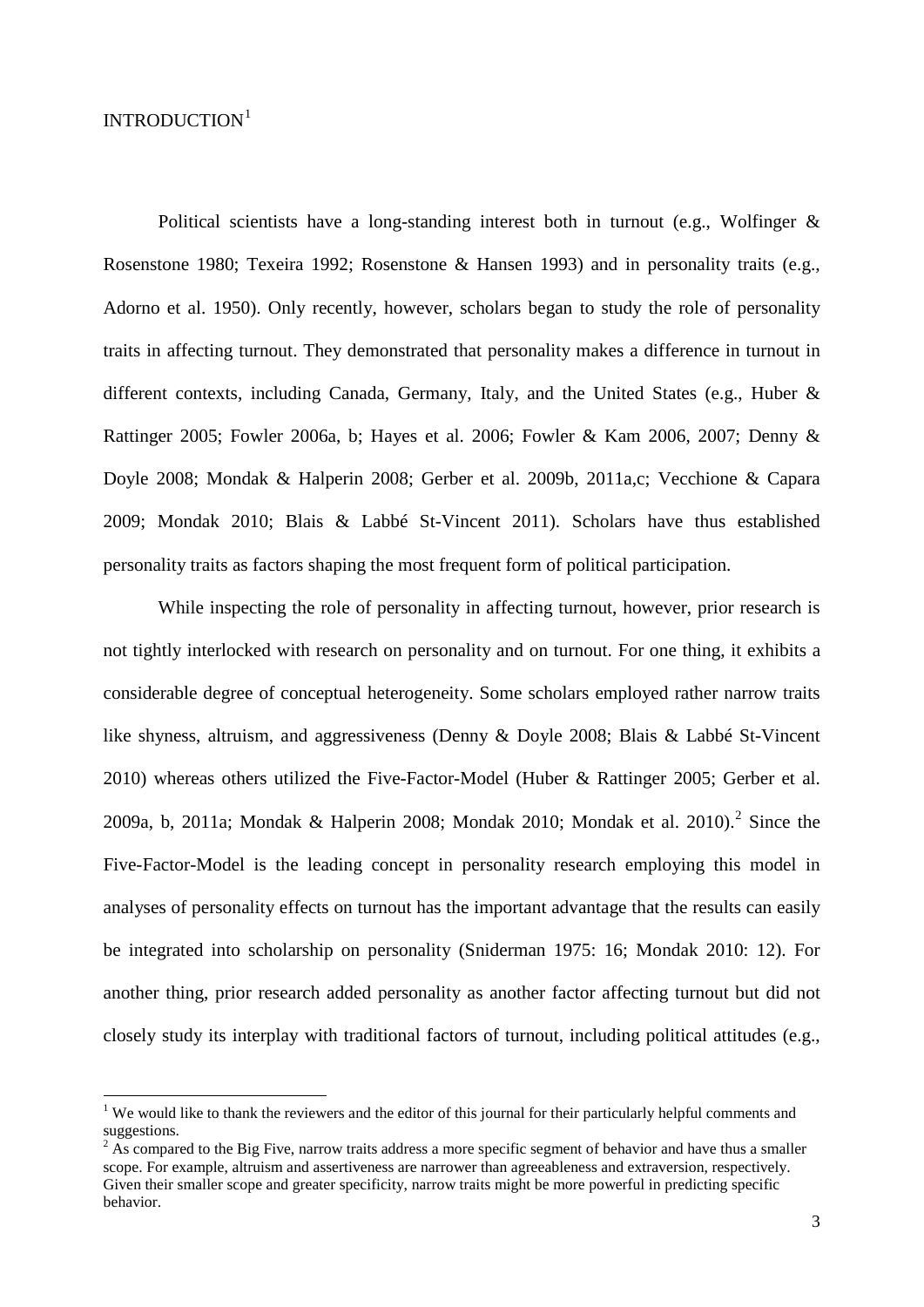Blais 2000; Caballero 2005). To be sure, some scholars proposed the notion that political attitudes serve as intervening variables that mediate the impact of personality on turnout (e.g., Huber & Rattinger 2005; Blais & Labbé St-Vincent 2011). Moreover, Mondak (2010) suggests that personality traits might exhibit conditioning effects by de- or increasing the effects of other factors shaping electoral participation. These kinds of effects have hardly been subject to rigorous empirical tests, however. What is more, they have not been explored simultaneously. Therefore, prior research was not able to examine whether indirect and conditioning effects of personality traits serve as countervailing forces or whether they mutually reinforce each other. This paper, thus, aims at shedding light on the role of personality traits, in terms of the Five-Factor-Model, in affecting turnout in the 2009 German federal election, with a special emphasis on the interplay of personality traits and traditional attitudinal factors of turnout. In order to address these issues the paper is organized as follows: The next section will give an outline of the conceptual and theoretical underpinnings of our analysis and will present the hypotheses to be tested. Then we will briefly describe the data, measurement and methods we utilize, before presenting the empirical evidence. Finally, we will summarize and discuss the findings.

### THE BIG FIVE PERSONALITY TRAITS AND TURNOUT

Personality psychology has developed a host of conceptualizations of "broad dimensions of individual differences between people, accounting for inter-individual consistency and continuity in behavior, thought, and feeling across situations and over time" (McAdams & Pals 2006: 207). Since the 1990s, however, the trait-based paradigm has emerged as the leading approach. Methodologically-diverse research in this paradigm led to an agreement that the Five-Factor-Model, aka the Big Five, is the most appropriate concept to describe personality in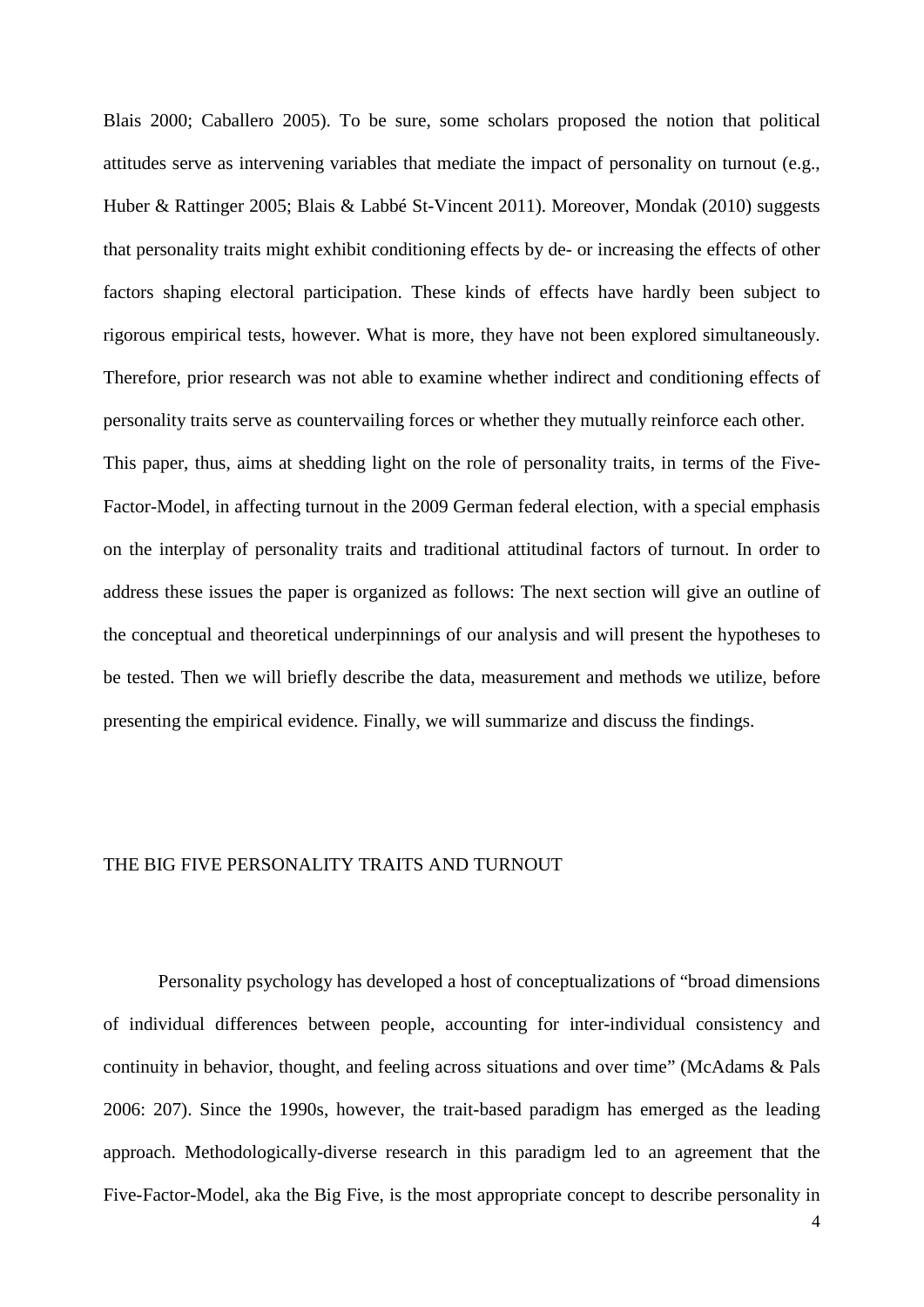various cultures (e.g., Goldberg 1993, John et al. 1988; John 1990; Ostendorf & Angleitner 1994; Saucier & Goldberg 1996; McCrae & Costa 1997; but see also Cheung et al. 2001).

What is more, personality traits are not merely descriptive dimensions, but have explanatory power. This conclusion rests on the finding that the five factors have a biophysical basis (e.g., McCrae & Costa 1995: 238, 248) and have motivational implications. They play a role in influencing the stimuli a person perceives as relevant in her environment, the goals a person pursues and how she responds to external stimuli (e.g. Costa & McCrae 1988; Luk & Bond 1993; Jost et al. 2003). They are thus causally prior to values and attitudes that emerge from and are shaped by the interaction of personality traits and environmental stimuli (McAdams & Pals 2006; McCrae & Costa 1996).

The five factors are agreeableness, conscientiousness, extraversion, emotional stability (or, as its opposite, neuroticism), and openness. To begin with, agreeableness refers to trust, straightforwardness, altruism, compliance, modesty, and tender-mindedness. High scorers on this trait are thus characterized as being altruistic, trusting, generous, soft-hearted, and sympathetic, while low scorers are suspicious, hard-hearted, and demanding. Conscientiousness mainly refers to impulse control that is socially prescribed so that persons at the high end of this scale are thorough, organized, industrious, ambitious, resourceful, and enterprising, whereas their counterparts at the lower end are immature, impatient, lazy, careless, and moody. Extraversion comprises warmth, gregariousness, positive emotions, and assertiveness. Thus, extraverts are upbeat, energetic, active, friendly, talkative, and assertive, while introverts are reserved or even shy. Emotional stability chiefly refers to controlling negative emotions like anxiety, depression, anger, discontent, and irritation. Finally, openness refers to tolerance of diversity, broadness of one's own cultural interest, and exploration of novelty. As a result, persons who score high on this dimension are curious, imaginative and original, while persons who exhibit low scores are mild, cautious, and conservative (e.g., Costa & McCrae 1989, 1992; Mondak 2010).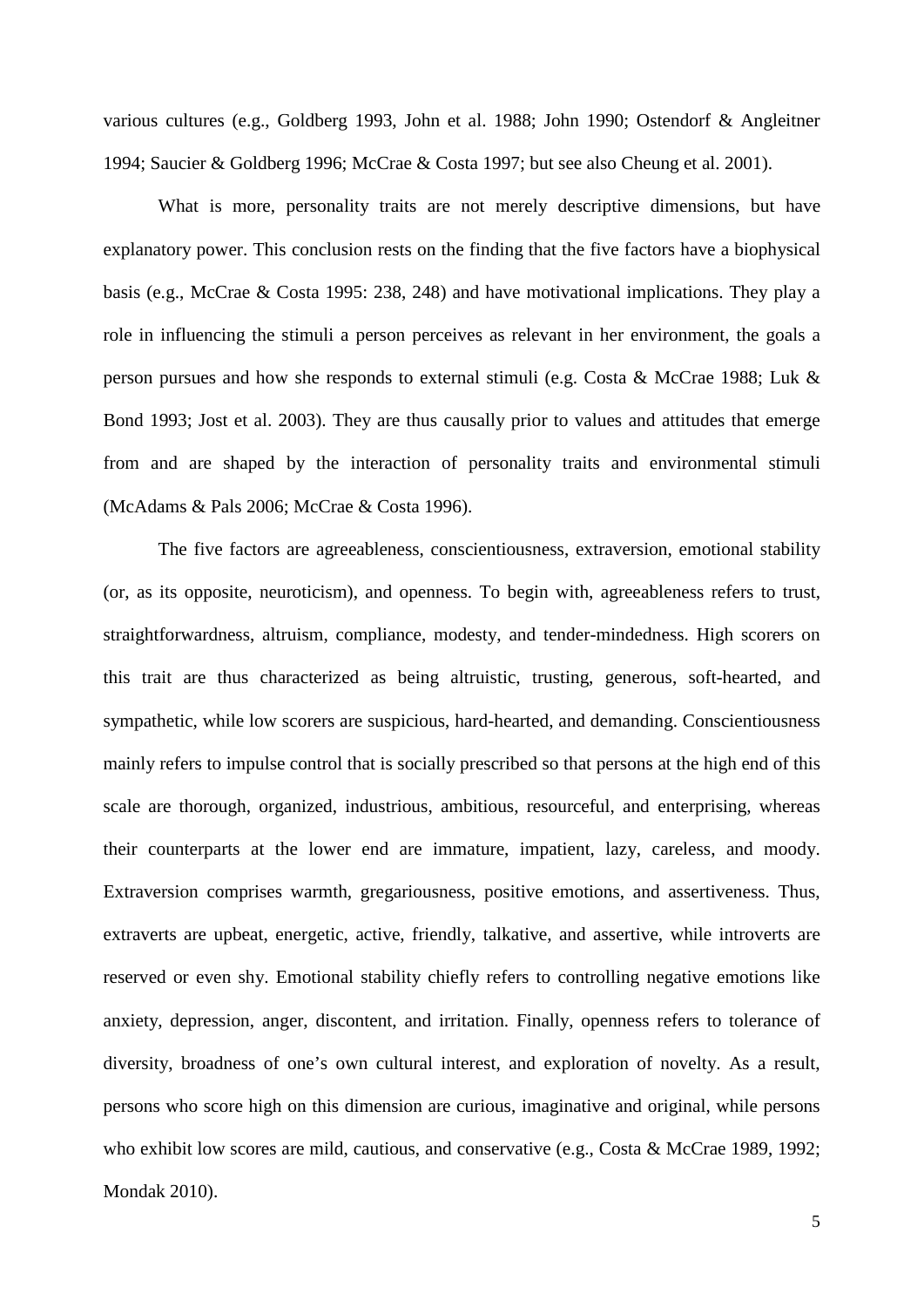In line with prior research, we first suggest that personality traits exhibit total effects on turnout (see Table 1 for an overview of all our hypotheses). The existing literature does not provide consistent results on any of the five traits; rather, findings differ across contexts and indicators. To start with, the main findings of previous research on the effects of conscientiousness are the most heterogeneous. Analyses on the United States suggest that this trait has no effect on turnout (Mondak 2010; Mondak & Halperin 2008; Mondak et al. 2010) or that it even affects turnout negatively, particularly if validated turnout is used as indicator instead of self-reported turnout (Gerber et al. 2011a, 2011c). However, previous research on Germany by Huber and Rattinger (2005), utilizing the NEO-FFI, provided evidence for conscientious people being more willing to participate in elections at the national, state, and local level.

Table 1 about here -

Gerber et al. (2011a: 273ff.) have provided several reasons for inconsistent findings on the relationship between the Big Five and turnout, among them the ambiguous meaning of turnout (or political participation in general) as a stimulus in surveys, differences in the importance and understanding of turnout depending on context, as well as the different measurement of personality traits. Gerber and his colleagues (2011a: 279ff.) show the impact of different personality batteries (TIPI (Ten Item Personality Inventory) and BFI (Big Five Inventory)) on several dependent variables, among them turnout. In addition, the different understanding of the Big Five traits by respondents and the questionable reliability of selfassessments (Vazire & Carlson 2010) might lead to (social desirability) bias in self-reported personality (Gerber et al. 2011a). Finally, the different measurement of the dependent variable turnout (probability of turnout, recalled turnout, validated turnout) might lead to varying results. With respect to conscientiousness we think that its impact on turnout should be strongly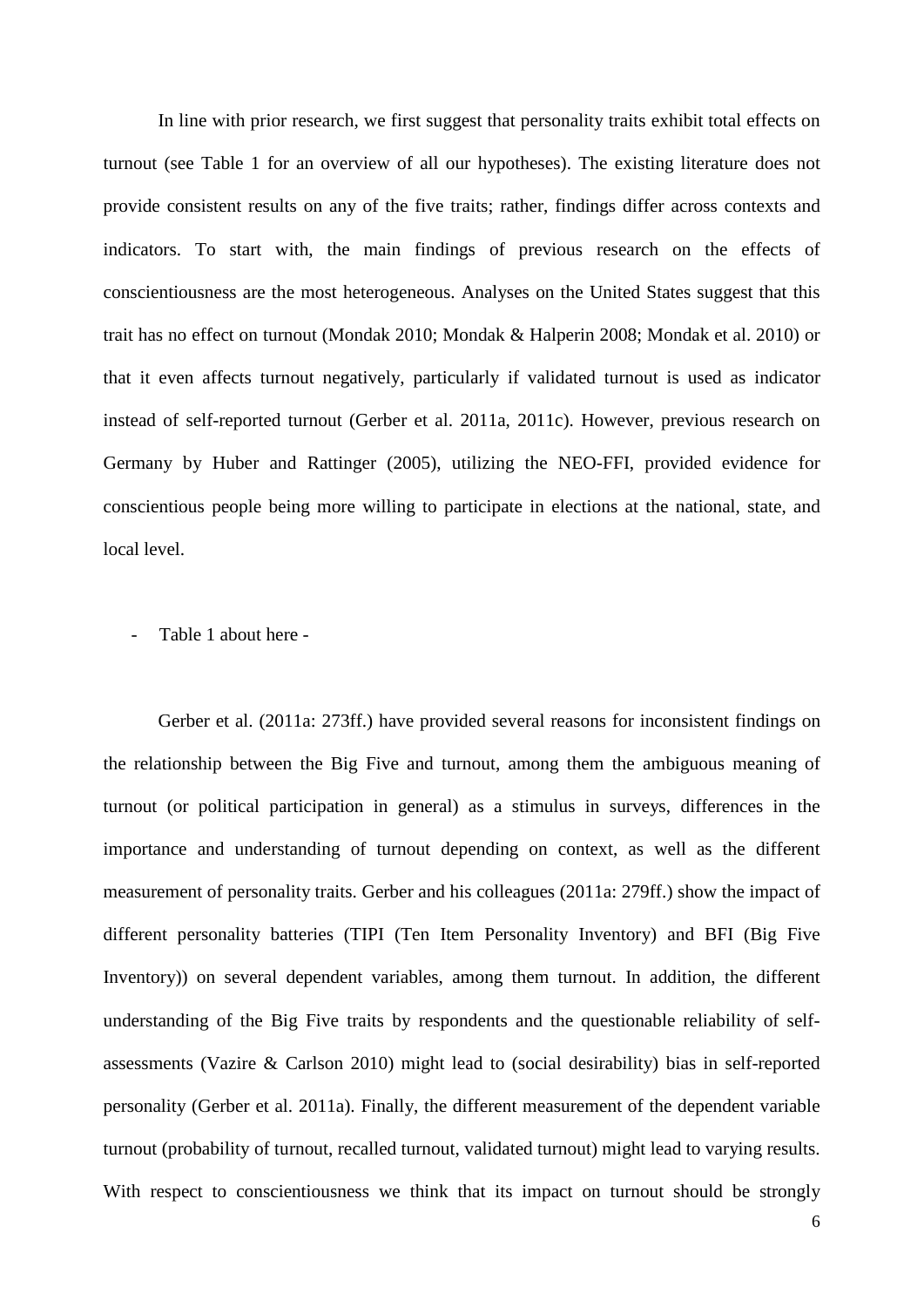influenced by country characteristics, namely the high level of turnout and strong support for citizen duty in Germany compared to the US and many other countries (Caballero 2005: 350). Accordingly, we expect that high levels of conscientiousness will increase the probability of participation in German federal elections since it makes citizens more eager to obey to social norms including the norm of participating in elections.<sup>[3](#page-2-1)</sup>

Empirical evidence on total effects of agreeableness is mixed, too. While Gerber et al. (2011a, 2011c) find no effects at all using reported and validated turnout measures, Mondak (2010) as well as Mondak and Halperin (2008) conclude that agreeable persons are less likely to participate in elections. The latter conclusion is also supported by Gerber and his colleagues (2011a) using a validated turnout measure covering several elections in the U.S. By contrast, Huber and Rattinger (2005), utilizing the NEO-FFI, report a positive impact of agreeableness on turnout in Germany as well as Gerber et al. (2011a) do for the altruism-facet of agreeableness. These results are in accordance with analyses that addressed the impact of altruism on turnout in particular (Fowler 2006b; Fowler & Kam 2007; Blais & Labbé St-Vincent 2010). Given the mixed evidence, we might expect no effect. Yet, prior research suggests country-specific effects, with agreeableness being conducive to turnout in Germany (Huber & Rattinger 2005). We thus hypothesize a positive effect of agreeableness on turnout because high turnout in this country might provide many social incentives for turnout to which highly agreeable persons might be particularly responsive.

<span id="page-6-0"></span>Emotional stability should be a predictor of high levels of turnout because it coincides with higher levels of self-assuredness and a lack of anxiety making people more willing to engage in politics. This hypothesis is in line with the majority of findings on effects for this trait (Denny & Doyle 2008; Gerber et al. 2011a (for validated turnout), 2011c; Huber & Rattinger 2005; but see Gerber et al. 2011a (for reported voting), Mondak 2010, and Mondak et al. 2010).

<sup>&</sup>lt;sup>3</sup> Effects of patience on turnout might also be considered as suggestive of effects of conscientiousness since this trait comprises self-restrictive facets (Fowler & Kam 2006).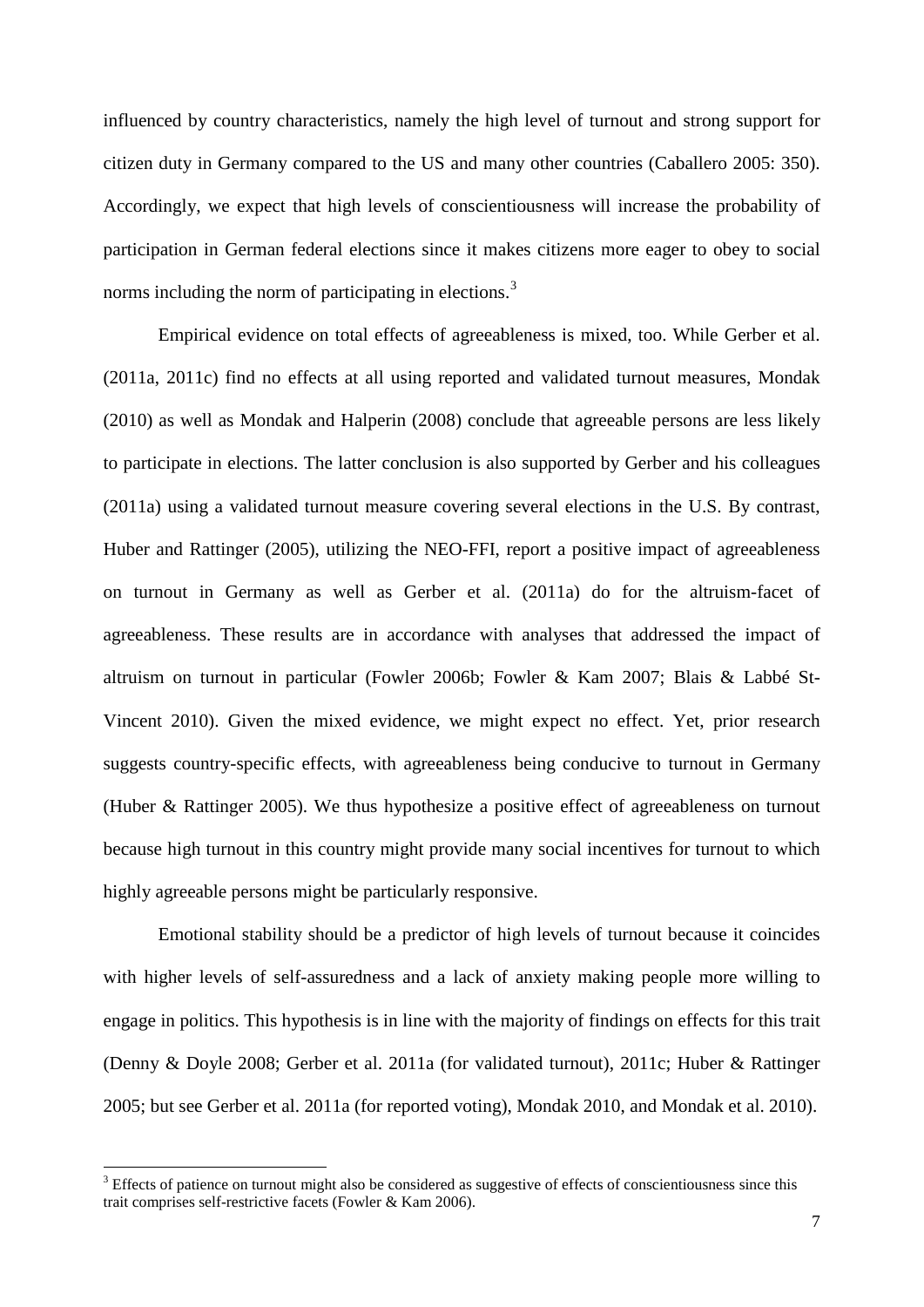Findings on effects of extraversion on general political participation are overall quite consistent (Gerber et al. 2011a: 274). This trait should exhibit positive effects on turnout (Huber & Rattinger 2005; Gerber et al. 2011c; Blais & Labbé St-Vincent 2010) because extraverts are more energetic and active than other citizens. In addition, extraverts should value the expressive function of and social interaction implied by electoral participation and thus should show higher turnout. As voting does not entail, as compared to protests and other forms of participation, much interpersonal interaction and expressive behavior, we might caution, however, that the effect might be limited or even inexistent (see for non-findings Mondak 2010; Mondak & Halperin 2008; Mondak et al. 2010; Gerber et al. 2011a).

High levels of openness might also increase the probability of turnout because persons at the higher end of this dimension are interested in diverse topics, including politics. At the same time, to some extent turnout is habitual (Green & Shachar 2000; Plutzer 2002; Fowler 2006a) and openness might be thought of as somewhat at odds with habitual behavior. Accordingly and in line with prior research (Gerber et al. 2011a, 2011c; Mondak 2010; Mondak & Halperin 2008, but see Huber & Rattinger 2005), we expect that openness exhibits no effect on electoral participation.

As outlined above, the main focus of this paper is not on total effects, but on the interplay of personality traits and traditional attitudinal predictors of turnout. In this analysis, we examine five attitudinal factors of turnout. Building on the Michigan model of electoral behavior (Campbell et al. 1960), we assume that civic duty, strength of party identification, internal and external efficacy, and interest in politics exhibit direct effects on turnout (Caballero 2005), thereby mediating the effect of personality. Party identification promotes psychological involvement in the political process; a (strong) identification with a political party should thus increase turnout (Campbell et al. 1960: 97ff.). Subscribing to the notion of civic duty is a particularly powerful individual-level factor of turnout (e.g., Rattinger & Krämer 1995: 279; Steinbrecher et al. 2007: 227ff., 285ff.). Interest in politics captures an individual's level of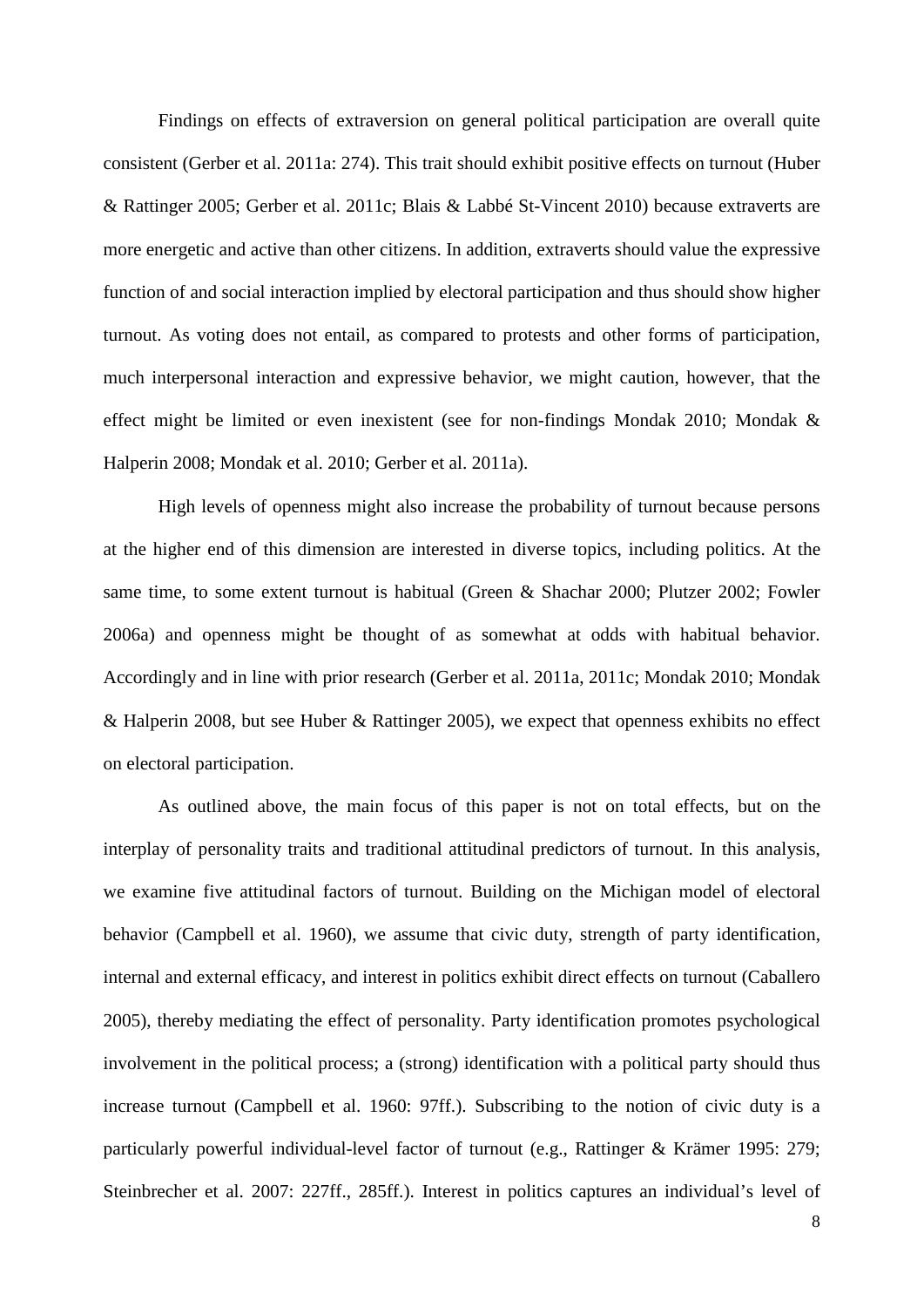political involvement and is thus conducive to turnout (e.g., Caballero 2005: 350; Steinbrecher et al. 2007: 240ff., 285ff.). While internal efficacy reflects how an individual evaluates his own capabilities to influence politics, external efficacy is a measure for the perceived responsiveness of the political system to citizens' attempts to exert influence. Both efficacy indicators affect turnout positively (Campbell et al. 1960: 105; Caballero 2005).

These predictors of turnout might in turn be shaped by personality traits. As noted above, personality traits affect a person's goals and motives, the perception of external stimuli and the responses to them. In this vein, personality traits, in interaction with environmental factors, lead to "characteristic adaptations" (McAdams & Pals 2006: 208), including motives, goals and values that fit with a person's traits. Political attitudes that prior research on political behavior has shown to be influential in affecting turnout might also be conceived of as (domain-specific) characteristic adaptations (Gerber et al. 2010). We thus conclude that attitudes might mediate the impact of personality traits on political behavior (see indirect effects in Table 1).

As refers to the impact of the Big Five on these presumably intervening factors, we first address conscientiousness. Conscientiousness makes voters more inclined to obey to sociallyprescribed norms. We thus expect that conscientiousness will make voters more likely to subscribe to the notion of citizen duty (Huber & Rattinger 2005: 161ff.). Moreover, conscientiousness should be conducive to (strong) party attachments because they might satisfy highly conscientious persons' need for structure (Gerber et al. 2011b). As prior research suggests, this hypothesis is borne out by evidence on Germany (Mößner 2005), but not on the U.S. (Gerber et al. 2011b). Given their striving for competence, highly conscientious persons might feel more internally and externally efficacious (Huber & Rattinger 2005: 161ff.; but see Mondak 2010: 123ff.). Openness, by contrast, should make voters more likely to be interested in a topic as distant to everyday life as politics, thereby indirectly increasing the probability of turnout (Denny & Doyle 2008). Within politics, they might also be inclined to explore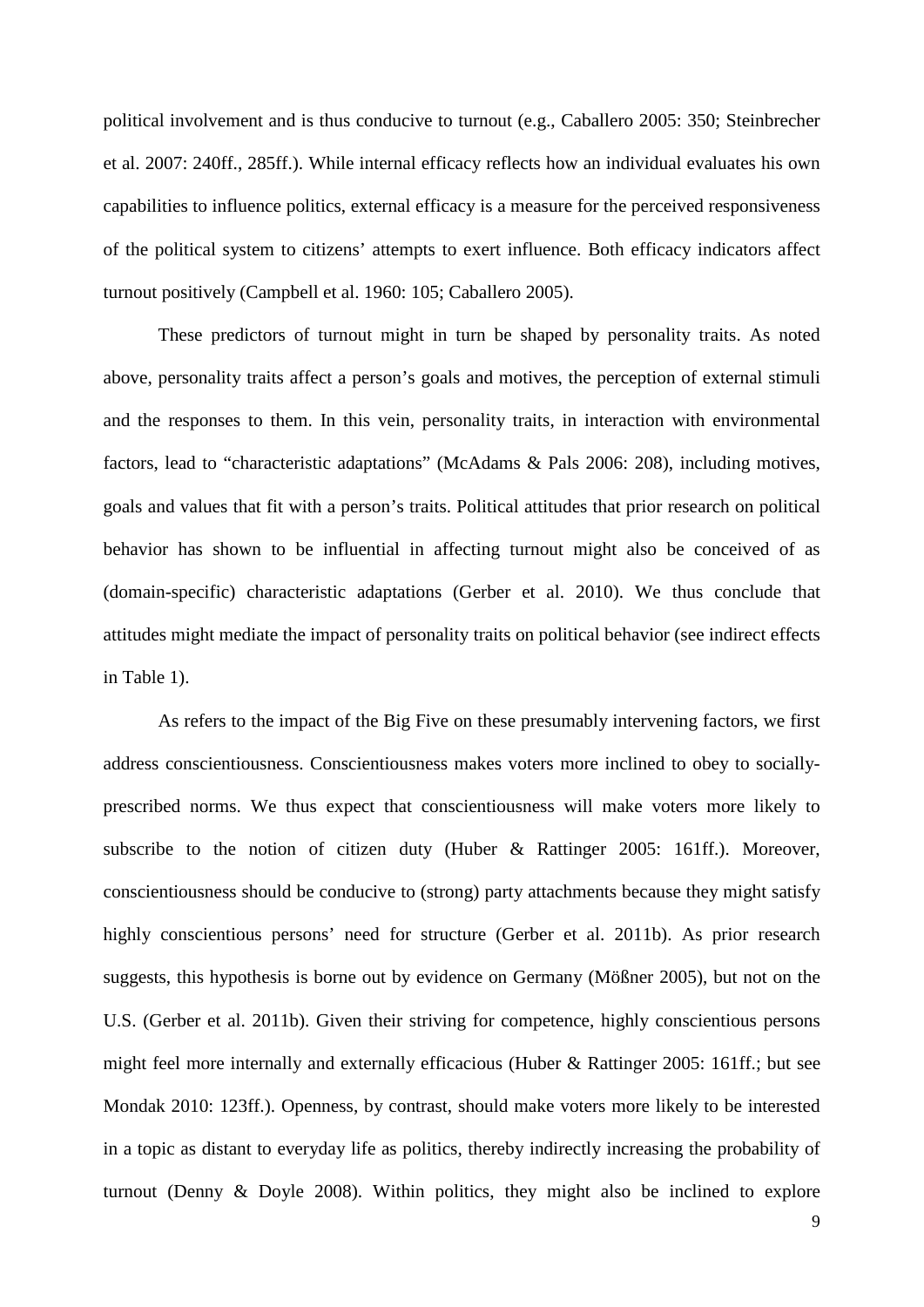alternative ideas. As a result, openness might undermine party attachments (Gerber et al. 2011b), but promote internal efficacy (Mondak 2010: 123ff.).

Given their low self-confidence, emotionally instable persons should lack a sense of political efficacy and might also pay less attention to a topic as conflict-prone as politics (Huber & Rattinger 2005; Blais & Labbé St-Vincent 2011; see also Mondak 2010: 123ff.). For Extraverts, we might expect the opposite pattern because they are energetic and talkative (Huber & Rattinger 2005; Vecchione & Caprara 2009; Mondak & Halperin 2008). In addition, high levels of extraversion should lead to a strong identification with one of the parties because party attachments provide a sense of belonging (Mößner 2005; Gerber et al. 2011b). This argument also suggests that agreeableness is conducive to strong party attachments (Gerber et al. 2011b). Moreover, we expect that agreeable persons are inclined to subscribe to the notion of citizen duty as this is a widely held view in Germany (Huber & Rattinger 2005; Gerber et al. 2011b; Blais & Labbé St-Vincent 2011). Moreover, given their inclination to trust in other people and not to quarrel with existing conditions, agreeable persons might consider political parties and politicians as rather responsive (Mondak & Halperin 2008; but see Mondak 2010).

Thus far, this paper has linked personality traits with attitudinal predictors of turnout by assuming the former are sources of the latter. Yet, this is not the only plausible linkage. Rather, the impact of attitudes on turnout might be considered dependent on the voter's personality. This notion results from the observation that personality traits, due to their motivational implications, make citizens eager, e.g., to respond to particular perceptions or attitudes. In this line of reasoning, personality traits might exhibit conditioning effects (Mondak 2010).

In proposing specific hypotheses (see conditional effects in Table 1), we anticipate that high levels of conscientiousness increase the impact of pro-participation attitudes on turnout. This hypothesis rests on the assumption that, given their diligence and deliberateness, highly conscientious persons are likely to act in line with their intentions, in this case with proparticipation attitudes. As concerns the effect of civic duty on turnout, in addition, it might be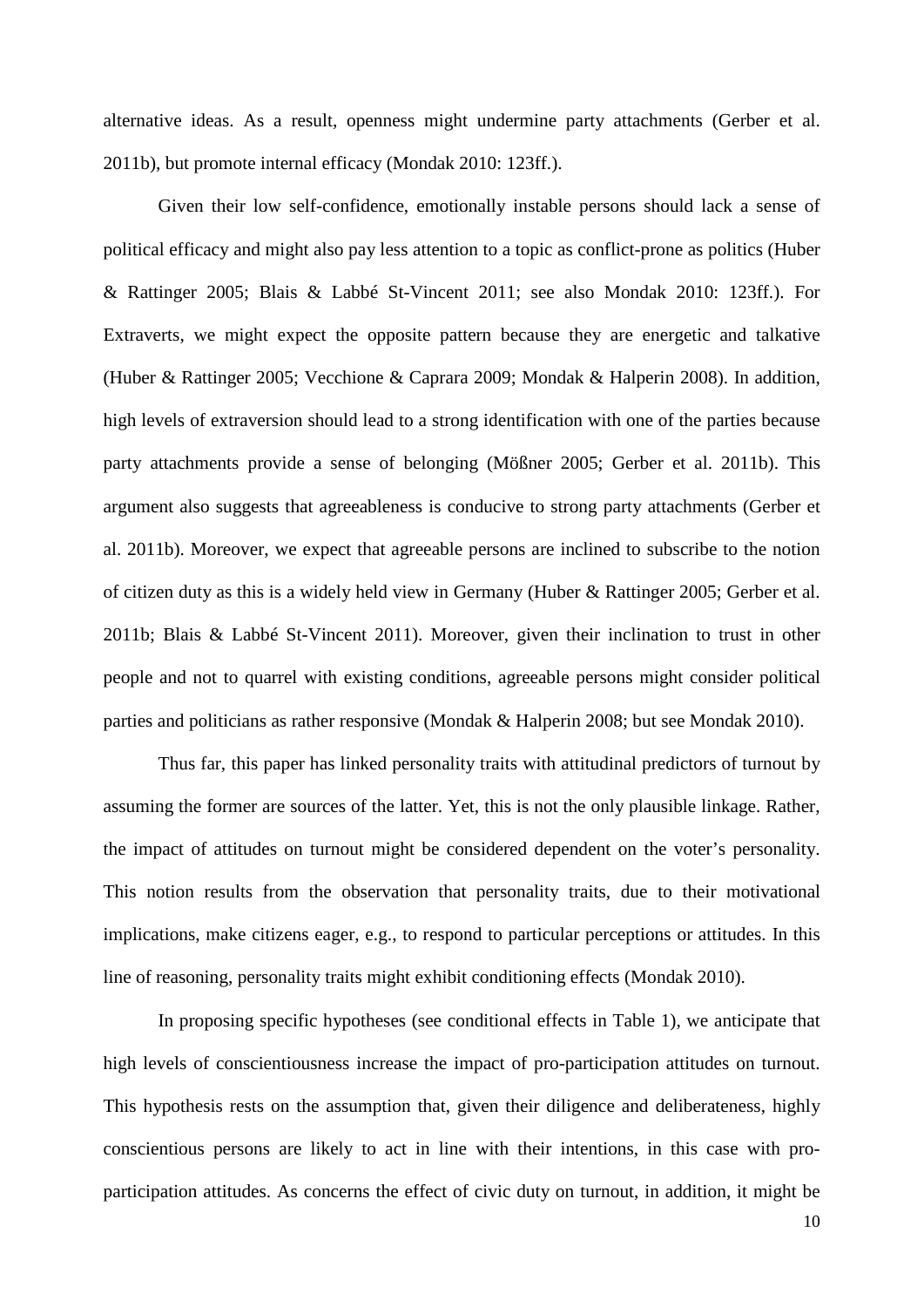argued that conscientiousness makes voters more willing to obey to social norms, thereby increasing the impact of citizen duty. In a similar vein, emotional stability might facilitate political behavior in line with political motivations because even-temperedness permits planned behavior in accordance with intentions. By contrast, citizens lacking self-esteem, e.g., might be prone to ask themselves whether they are really capable to perform certain tasks or to attain a goal. In effect, low levels of emotional stability might decrease the impact of pro-participation attitudes on turnout.

Whereas emotional stability and conscientiousness are hypothesized to increase the impact of (certain) attitudes on turnout, agreeableness, extraversion, and openness should not exhibit parallel effects. Rather, we suggest that these traits depress the effects of attitudes on turnout, if they exhibit any conditioning effects at all. Agreeableness and extraversion refer to interpersonal relations. High scorers on these traits are thus particularly responsive to social cues and pressure which might motivate them to turn out or to abstain, irrespective of their proparticipation attitudes. Accordingly, high scores on both traits might weaken the connection between pro-participation attitudes and turnout. Likewise, given their need for novelty, highly open persons might be attracted by a diversity of stimuli that might motivate them not to act in accordance with their pro-participation attitudes. High levels of openness thus might decrease the impact of pro-participation attitudes on turnout.

Indirect and conditioning effects of personality traits are at work simultaneously. Depending on the nature of these effects, they may mutually reinforce each other or they may act as countervailing forces. According to our hypotheses, high levels of openness, extraversion, and agreeableness decrease, rather than increase, the impact of some attitudinal factors on turnout. As we also hypothesized that these traits, by and large, affect attitudes in a way conducive to higher turnout, indirect and conditioning effects work as countervailing forces. By contrast, we expect that high levels of conscientiousness both make party identification, citizen duty, internal and external efficacy more powerful in affecting electoral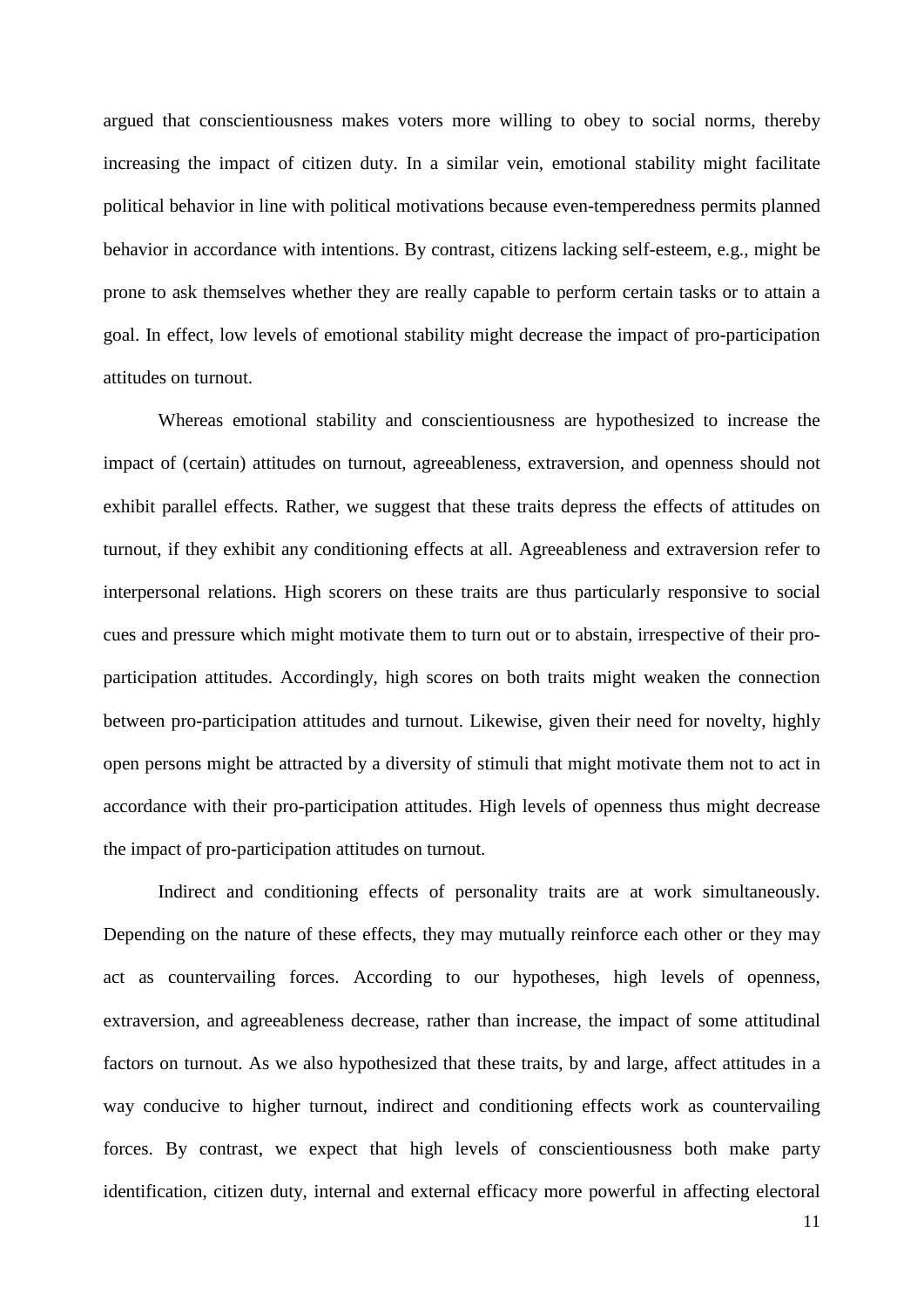participation and shape these attitudes in a pro-participation direction. Both effects thus might reinforce each other. Likewise, emotional stability is hypothesized to increase some proparticipation attitudes and to increase the impact of these attitudes on turnout. Given these patterns of effects, conscientiousness and emotional stability might be considered particularly important personality traits when it comes to electoral participation.

#### DATA AND MEASUREMENT

In our analysis, we rely on survey data collected after the 2009 German federal election. The data set is part of the German Longitudinal Election Study (GLES) that is a joint enterprise of the German Society for Electoral Studies (DGfW).<sup>[4](#page-6-0)</sup> Fieldwork started on September 28, 2009 and lasted until November 23, 2009. This post-election cross-section data set comprises 2,115 respondents and is based on a household survey. Households were selected by randomroute. Within households, the respondents were chosen according to the Kish-selection grid and then interviewed via CAPI. In our analyses, we apply a weight that ensures proportional representation of East and West Germans according to their share in the German population that additionally corrects for different selection probabilities due to household size.

The dependent variable used in this paper is based on self-reported turnout in the 2009 German federal election.<sup>[5](#page-11-0)</sup> As the German protection of data privacy laws do not allow to validate reported turnout, we have to rely on this measure as the best available indicator of

<sup>4</sup> Data for this paper has been made accessible to the public by GESIS- Leibniz Institute for the Social Sciences. The data are part of the German Longitudinal Election Study (GLES), conducted by Prof. Dr. Hans Rattinger (University of Mannheim), Prof. Dr. Sigrid Roßteutscher (University of Frankfurt), Prof. Dr. Rüdiger Schmitt-Beck (University of Mannheim), and PD Dr. Bernhard Weßels (Social Science Research Center Berlin). GLES is funded by Deutsche Forschungsgemeinschaft (DFG). Neither the mentioned primary researchers nor GESIS are responsible for analysis and interpretation of the data in this paper. Data sets are available to the public and can be downloaded a[t http://www.gesis.org/dienstleistungen/forschungsdatenzentren/fdz-wahlen/gles/daten/.](http://www.gesis.org/dienstleistungen/forschungsdatenzentren/fdz-wahlen/gles/daten/) For further information about design and survey components of the GLES, see http://www.dgfw.info/index.php?lang=en.

<span id="page-11-1"></span><span id="page-11-0"></span> $5$  See Table A.1 in the appendix for summary statistics. The Appendix also includes information on the operationalization of all our variables.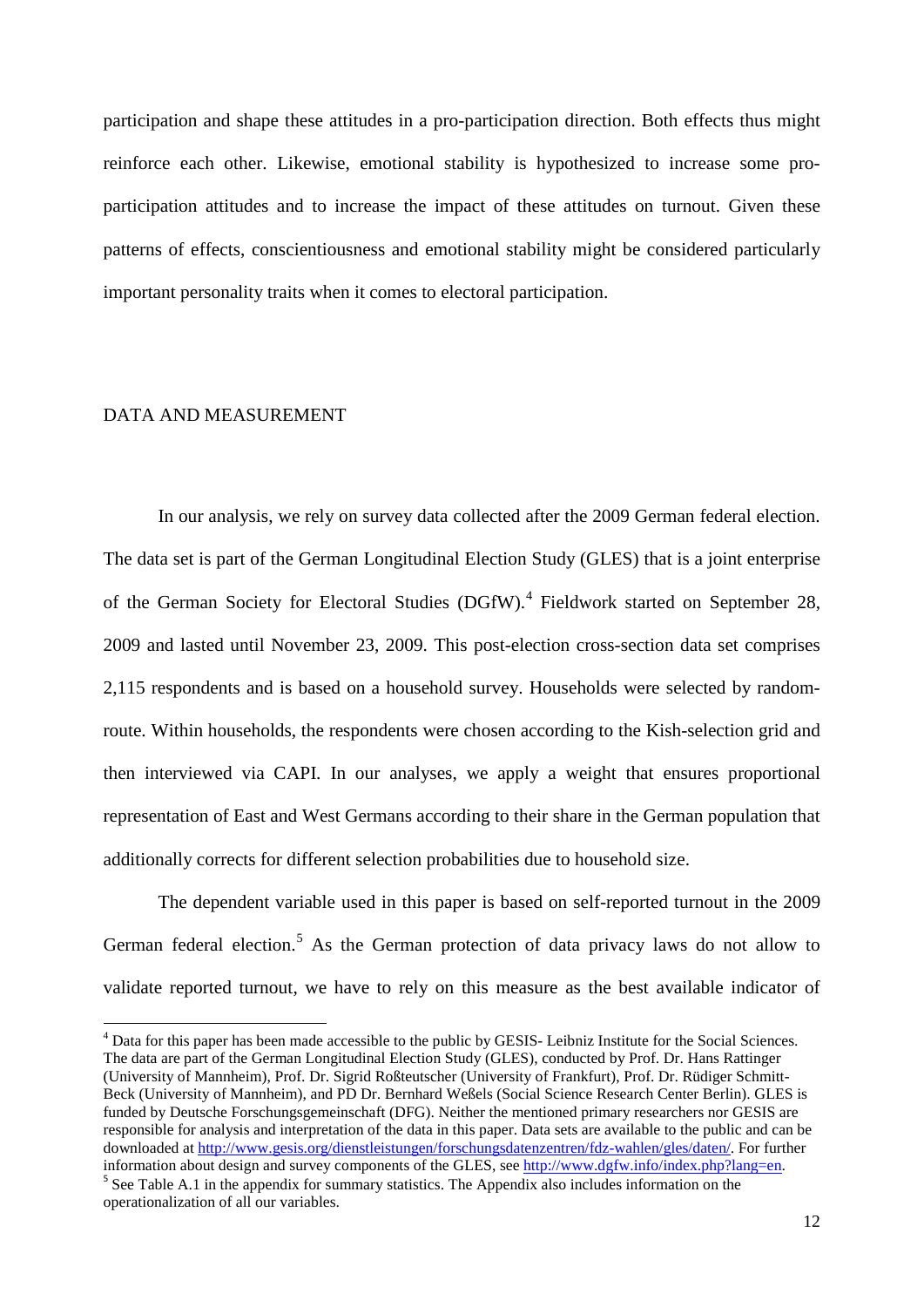turnout. Yet, with turnout in our data being 13 percentage points higher than in the 2009 German federal election, we shall not downplay the methodological problems potentially arising from this measure, namely overreporting. Prior research suggests that overreporting of turnout is correlated with socio-demographic variables and personality traits, and political attitudes (e.g., Bernstein et al. 2001; Gerber et al. 2011a; Silver et al. 1986; Vavreck 2007). If these findings apply to Germany, our findings on the role of personality traits in affecting turnout will be biased. What is more, our findings on potential mediators might also be biased. This will be the case if overreporting of turnout is correlated with (reporting bias in) mediators (Vavreck 2007). As the potential mediators, i.e. interest in politics, party identification, political efficacy, and civic duty, have been shown to be conducive to overreporting of turnout (e.g., Bernstein et al. 2001; Gerber et al. 2011a; Silver et al. 1986; Vavreck 2007), our findings on mediation might be exaggerated.<sup>[6](#page-11-1)</sup> Reporting bias in mediators might make things even worse (Vavreck 2007).

Given the time constraints of multi-purpose election surveys, it is impossible to utilize full-fledged trait inventories, like the NEO-FFI (Five Factor Inventory), to capture the Big Five. Instead, researchers have to employ short measures of the five factors (Gosling et al. 2003; Rammstedt & John 2007; Rammstedt 2007). In the GLES survey respondents were presented one item per trait (see Appendix for wording in German and English). This is rather unusual as a ten-item version of the Big Five has been established as a standard instrument in research on effects of personality traits. However, analyses by Gosling et al. (2003) and Woods and Hampson (2005) show that the Big Five can be measured adequately with data on only one trait factor per dimension. Despite these conclusions, we have to allow for measurement issues when it cannot be ruled out, particularly because Gerber and his colleagues (2011a: 279ff.) have shown that the impact of the Big Five on political participation depends on the Big Five

<span id="page-12-0"></span><sup>&</sup>lt;sup>6</sup> We focused our analysis on turnout, rather than a composite index of political participation, because prior research suggests that the role of personality traits in affecting turnout varies across forms of political participation (see for the U.S. Gerber et al. 2011c).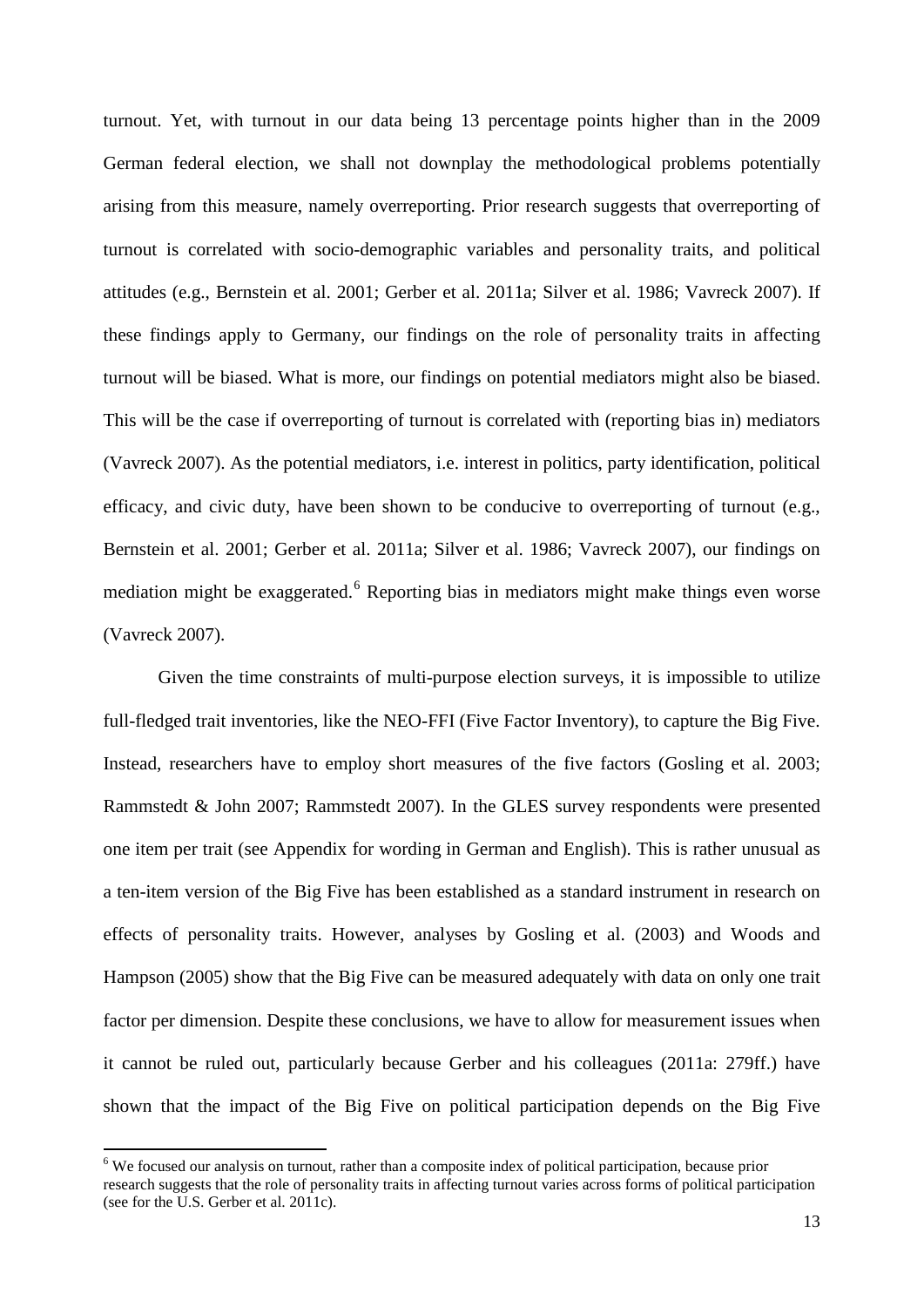measures applied. Since the personality traits just cover specific facets of the respective dimension of personality, we will thus keep in mind for the interpretation of our results that deviations of our findings from those of other researchers might be related to the suboptimal operationalization of our core variables.[7](#page-12-0)

In our analysis, we first aimed at estimating total effects of personality traits on turnout while controlling for social structural variables, including gender, age, age squared, education (dummy variables for low and high education)<sup>[8](#page-13-0)</sup>, and place of residence (East/West). As we are interested in the role of attitudes in mediating the effects of personality traits on turnout we then added the attitudinal factors discussed in the previous section and perform a mediation analysis, using structural equation modeling, to disentangle direct and indirect effects. To control for differential measurement error, we standardized the raw scores of the attitude measures.<sup>[9](#page-13-1)</sup> Finally, exploring the role of personality traits in serving as conditioning factors requires including multiplicative terms that interact traits with attitudes in the models that predict turnout. This was done in a final set of models. All these models were performed using WLMSV estimation in MPlus 6.1 (Muthén & Muthén 1998-20[10](#page-13-2)).<sup>10</sup>

We shall be clear about assumptions and limitations of our analysis. In particular, we utilize the so-called Baron-Kenny (1986) method to examine whether potential mediators serve as intervening variables between personality traits and turnout. This method of mediation analysis rests on several strong assumptions (Bullock et al. 2010; Bullock & Ha 2011; Coffman 2011; Green et al. 2010; Imai et al. 2011). Concerning the causal order, personality traits are assumed to shape political attitudes that affect turnout. Building on the above discussion of the

 $<sup>7</sup>$  As personality traits and turnout are measured in the same survey, it might be objected that the analysis does not</sup> demonstrate the temporal antecedence of the independent variable and correlations might be inflated due to respondents' inclination to give consonant answers. However, personality is assumed to be stable over time and the survey items that tap personality traits have no apparent political content, so that inflated estimates due to consistency effects are not particularly likely.

<span id="page-13-0"></span> $8$  As far as personality plays a role in affecting formal education, controlling for the latter implies some kind of "over-controlling" eventually leading to overly conservative estimates of the effects of personality on <sup>9</sup> We would like to thank one reviewer for this suggestion, which implies linear, rather ordinal logistic, regression as appropriate technique to estimate effects on these attitudes.

<span id="page-13-3"></span><span id="page-13-2"></span><span id="page-13-1"></span> $10$  WLMSV is mandatory as MPlus employs only this technique for data with sampling weights.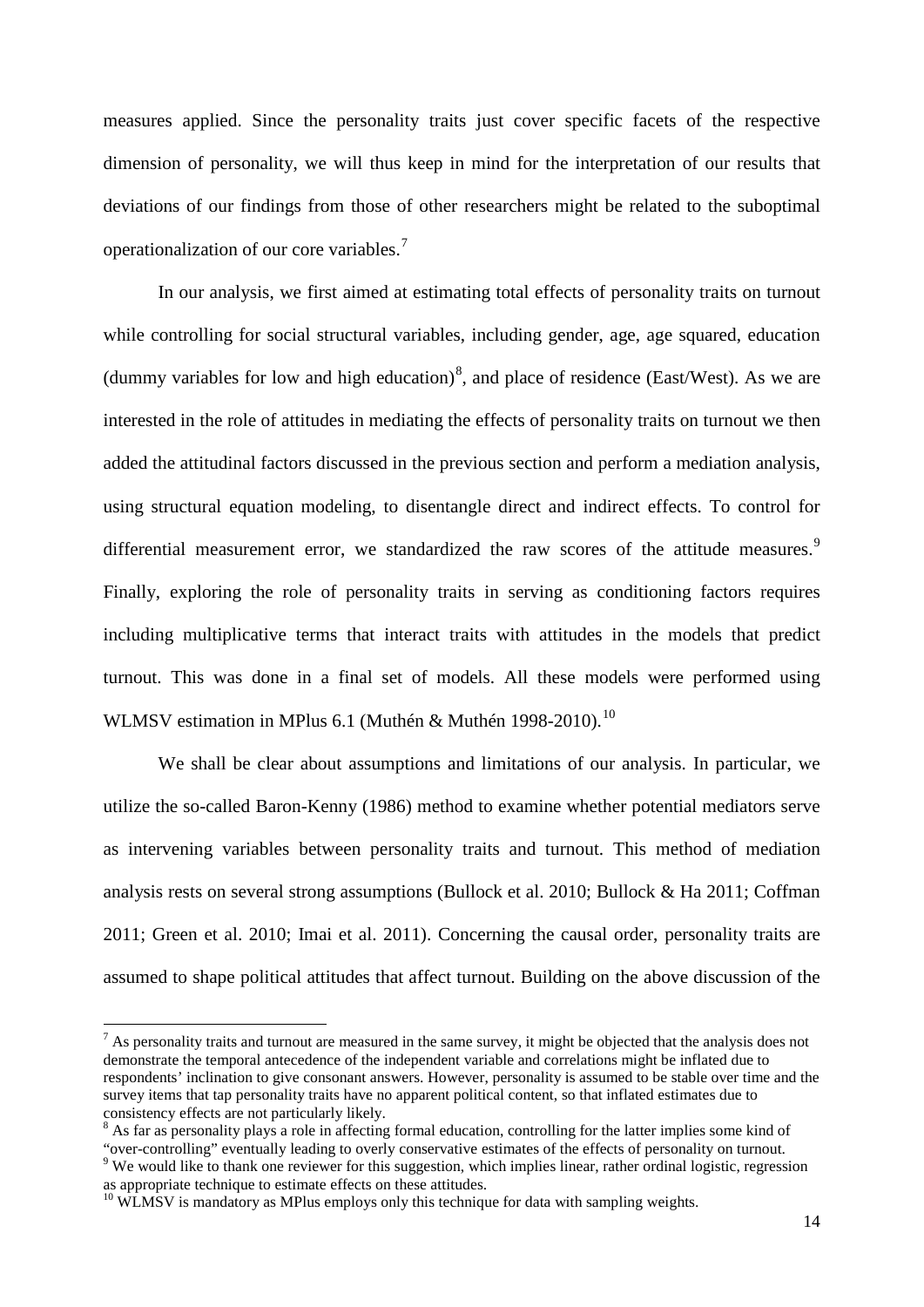notions that attitudes serve as characteristic adaptations and that personality traits do not affect behavior directly, but via attitudes, this assumption appears to be reasonable. Moreover, to interpret findings causally we assume that there is neither an unobserved variable nor random measurement that drives variation in personality traits, attitudes, and turnout. By employing the Baron-Kenny method, we also assume that there are no unobserved causes of turnout that are positively correlated with the mediators included in the analysis. Otherwise, the results of our analysis will be biased in favor of the hypothesis that the included potential mediators serve as intervening variables (e.g., Bullock et al. 2010; Green et al. 2010). Although we carefully picked exogenous and intervening variables to be included in our analysis, this kind of bias cannot be completely ruled out.

#### RESULTS

In our analysis, we first address the hypotheses concerning the effect of personality traits on turnout in the 2009 federal election. The results reported in the column "Turnout (base model)" in Table 2 indicate that personality traits make a difference in turnout even after sociodemographic variables are controlled for.

- Table 2 about here -

To begin with, the strongest predictor is agreeableness. High scorers on this trait are – while setting the remaining variables in the model at their mode, median, and mean, respectively – by some 12 percentage points more likely to turn out than very competitive citizens (percentage point changes not shown in table). Likewise, emotional stability is conducive to turnout, albeit the magnitude of this effect is more moderate with some 9 percentage points. The coefficient on conscientiousness is, as expected, positively signed, but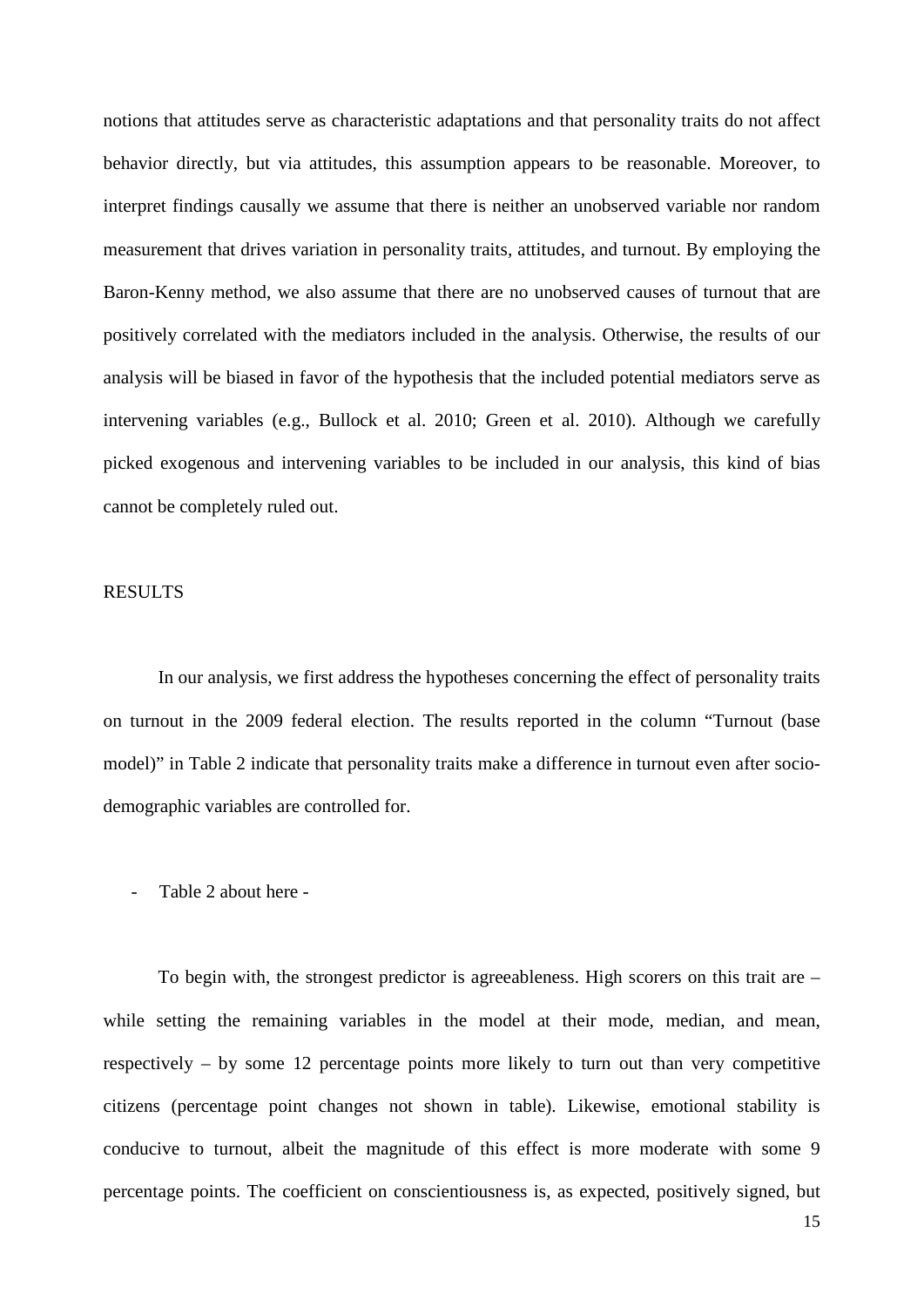fails to pass conventional levels of statistical significance. Coefficients on extraversion and openness are negatively signed and not statistically significant.

Having examined total effects of personality traits on turnout, we turn to the role of attitudinal variables as intervening variables. The results reported in the right-hand column in Table 2 indicate that citizen duty, party identification, political interest, and both internal and external efficacy affect turnout. As a result, the five proposed attitudes might serve as intervening variables. The results in this column of Table 2 also indicate that controlling for these attitudinal variables does not eliminate the impact of personality traits on turnout, even though our research design is likely to inflate the impact of the included mediator variables (Green et al. 2010; Bullock & Ha 2011).

But do the attitudes included in our model serve as mediating variables at all? To examine this hypothesis, we estimated the effects of personality traits on the potentially mediating variables and performed a mediation analysis to identify the direct, total, and specific indirect effects of personality traits on turnout. The evidence reported in Tables 2 and 3, by and large, supports our anticipations. Agreeableness indirectly increases the likelihood of turnout by making voters more inclined to identify strongly with a party, to feel internally and externally efficacious, $11$  and to accept the notion of citizen duty. The impact of emotional stability is mediated by similar but not identical paths as internal and external efficacy as well as party identification serve as mediators. Hence, the total effects of agreeableness and emotional stability on turnout are largely indirect effects that are mediated by political attitudes.

- Table 3 about here -

 $11$  This effect might be somewhat inflated as agreeableness is measured by an indicator tapping interpersonal trust (e.g., Kaase 1999).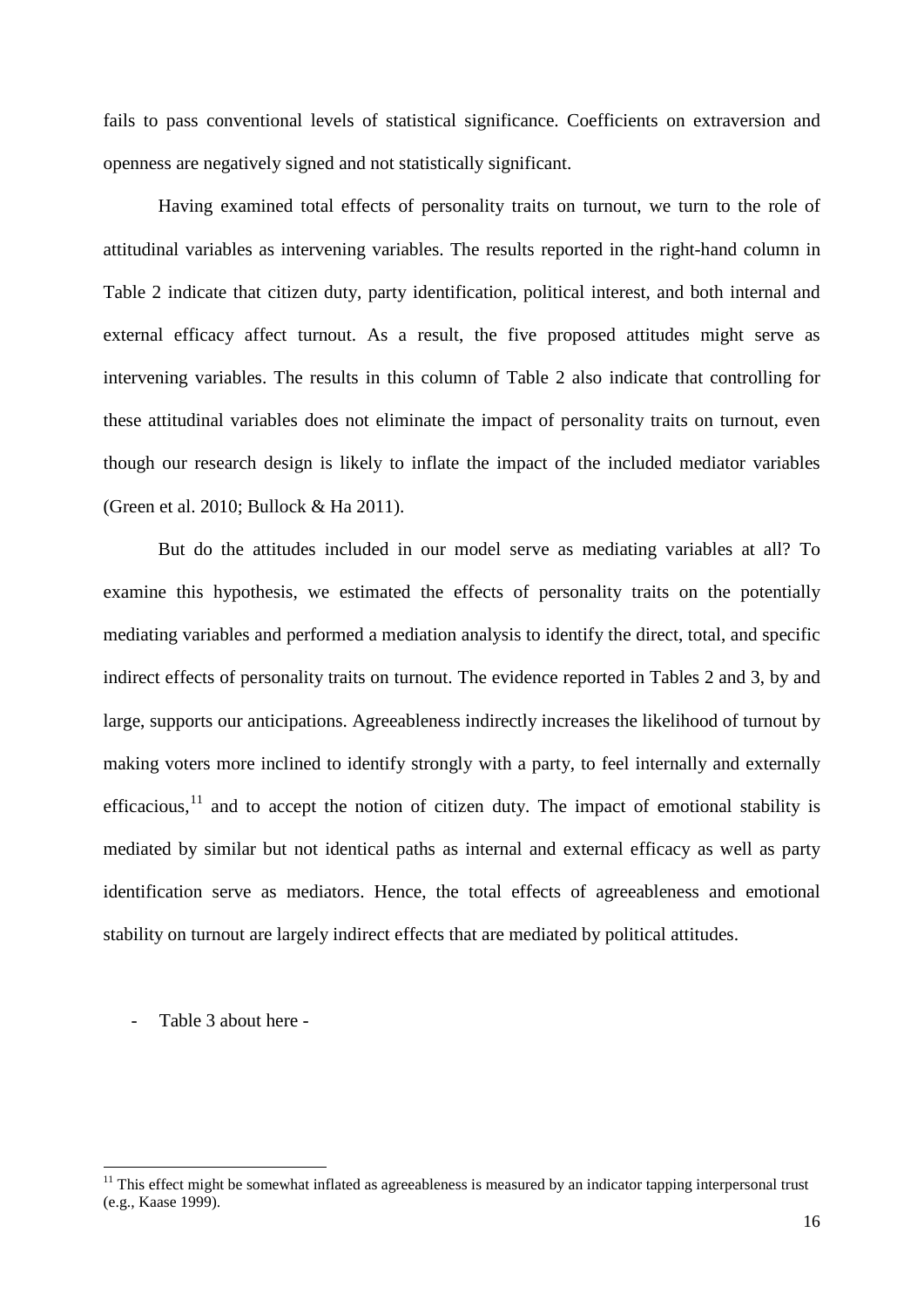Political attitudes also appear to serve as intervening variables when it comes to extraversion, openness, and conscientiousness, i.e. those traits that do not exhibit significant total effects. Starting with extraversion, party identification, political interest, internal efficacy, and external efficacy almost equally contribute to a sizable indirect effect of extraversion on turnout. This effect, however, is cancelled out by a considerable negative direct effect. In a similar vein, openness increases turnout via interest in politics, but – as expected – not via other attitudes. This indirect impact, however, is neutralized by a negative direct impact. Finally, conscientiousness increases turnout mainly via citizen duty. This indirect effect does not result in a sizable total effect because conscientiousness tends to exhibit a negative direct effect on electoral participation.

In summary, the evidence lends support to the notion that attitudes serve as intervening variables that mediate the impact of personality traits on turnout. We have to keep in mind, however, the methodological limitations of our research design. As we have outlined above, our analysis will yield unbiased results under certain assumptions only. If these assumptions are not met, the estimates will exaggerate the role of potential mediators included in the analysis.

As argued above, personality traits might condition the impact of attitudinal predictors of turnout. To examine our hypotheses we ran logistic regression models with the independent variables included in the full model in Table 2 and added multiplicative terms which represent the interaction of personality traits with the attitudes to our models. The results of these analyses are reported in Table 4. To make the results more accessible, we also report the coefficients on attitudinal variables when the respective traits are set to one or two standard deviations below or above their means.

As anticipated, agreeableness, extraversion, and openness differ from conscientiousness and emotional stability in that they exhibit negative, rather than positive, moderator effects, if any. In particular, both extraversion and agreeableness (tend to) decrease the impact of civic duty on turnout. To make these moderator effects more accessible, we take a closer look at the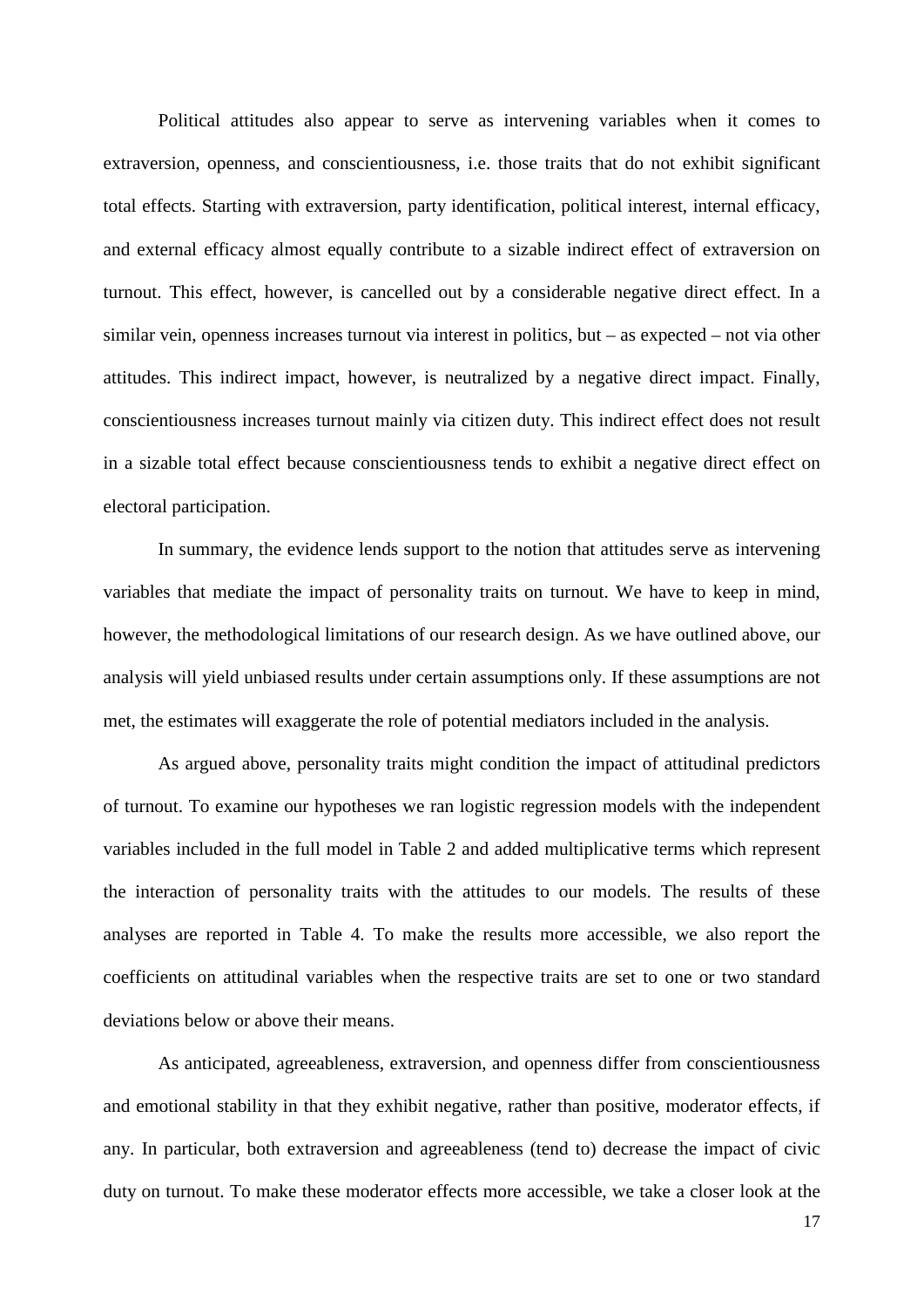findings on agreeableness. At low scores on agreeableness, i.e. two standard deviations below its mean, moving from two standard deviations below the mean of civic duty to two standard deviations above its mean – ceteris paribus – increases the likelihood of turnout by some 67 percentage points. By contrast, at high levels of agreeableness the increase in the likelihood of turnout is – ceteris paribus – 40 points (not reported in table). To be sure, this is still a considerable increase, but its magnitude is less impressive. When it comes to openness, we consistently find negatively signed coefficients on the multiplicative interaction terms. These findings suggest that high scores on openness (tend to) decrease the turnout increasing effect of civic attitudes. To give but an example, internal efficacy is conducive to electoral participation among respondents scoring low on openness, while it tends to decrease turnout among persons scoring high on this trait.

Table 4 about here -

The role of conscientiousness and emotional stability in conditioning the impact of civic attitudes, in contrast to the three other traits, is that they increase, rather than decrease, the impact of attitudinal predictors on electoral participation. The coefficients on the interactive terms including conscientiousness are positively signed in four cases suggesting that high scores on this trait make the respective attitudes more powerful predictors of turnout. A closer look at the results reveals, however, that conscientiousness makes a clear difference only in the impact of external efficacy on turnout. Two standard deviations below the mean of conscientiousness, external efficacy does not affect turnout. Two standard deviations above the mean of conscientiousness, by contrast, external efficacy has a strong impact on turnout. Moving from two standard deviations below the mean of external efficacy to two standard deviations above the mean, while setting the remaining variables in the model to the mode, median, and mean, respectively, increases the likelihood of turnout by some 60 percentage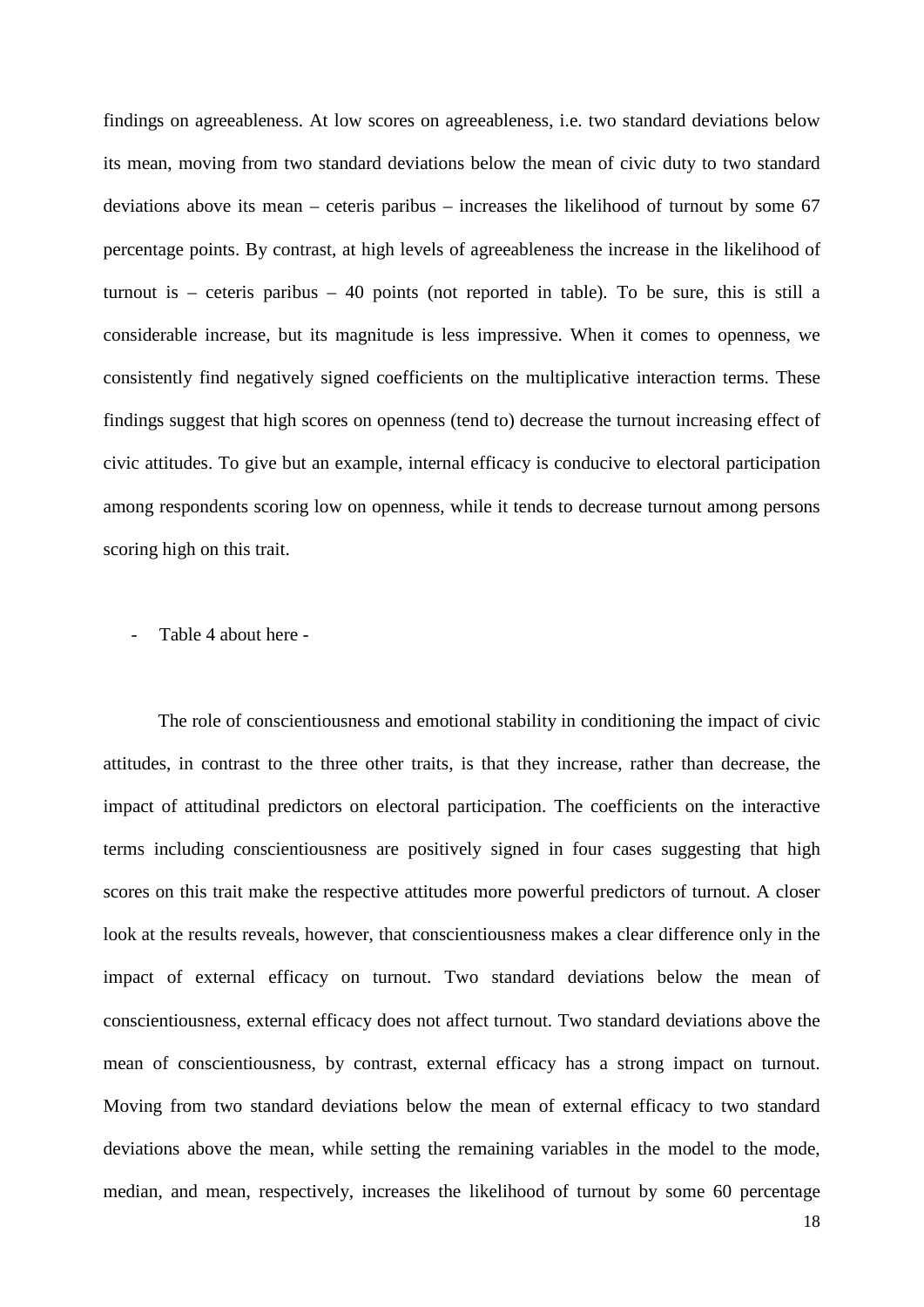points (not reported in table). This strong interaction effect between conscientiousness and external efficacy fits quite well the findings of Mondak (2010: 164-81). Moreover, we find a tendency of conscientiousness to moderate the impact of internal efficacy, although this effect does not pass conventional levels of statistical significance.

Emotional stability resembles conscientiousness in making external efficacy more powerful in affecting turnout. Two standard deviations below the mean of emotional stability, external efficacy does not make any difference in turnout. Two standard deviations above the mean, however, external efficacy is a strong predictor: Moving from two standard deviations below to two standard deviations above the mean of external efficacy increases the likelihood of turnout by some thirty percentage points (not in table). Interestingly, emotional stability also tends to moderate the impact of internal efficacy. Yet, this effect differs somewhat in nature from the one described above. At high levels of emotional stability, internal efficacy increases turnout, whereas at low levels of emotional stability it tends to decrease turnout. Moreover, emotional stability tends to increase the impact of party attachments on turnout somewhat. As refers to the remaining attitudinal predictors of turnout, the evidence does not suggest that emotional stability serves as moderator in a meaningful way.

In summary, we find moderator effects of personality traits. But they differ in kind as agreeableness, extraversion, and openness (tend to) decrease the impact of attitudes on turnout whereas conscientiousness and emotional stability make (certain) attitudes more powerful in increasing turnout.

Given this pattern, it is reasonable to distinguish these two categories when we put indirect and conditioning effects together to explore whether they mutually reinforce each other or serve as countervailing forces. As the results above indicate, agreeableness, extraversion, and openness  $-$  by and large  $-$  (tend to) decrease the impact of attitudes on turnout. At the same time, these personality traits exhibit positive, if any, effects on these attitudes. As a result, concerning these traits, indirect and conditioning effects act as countervailing, rather than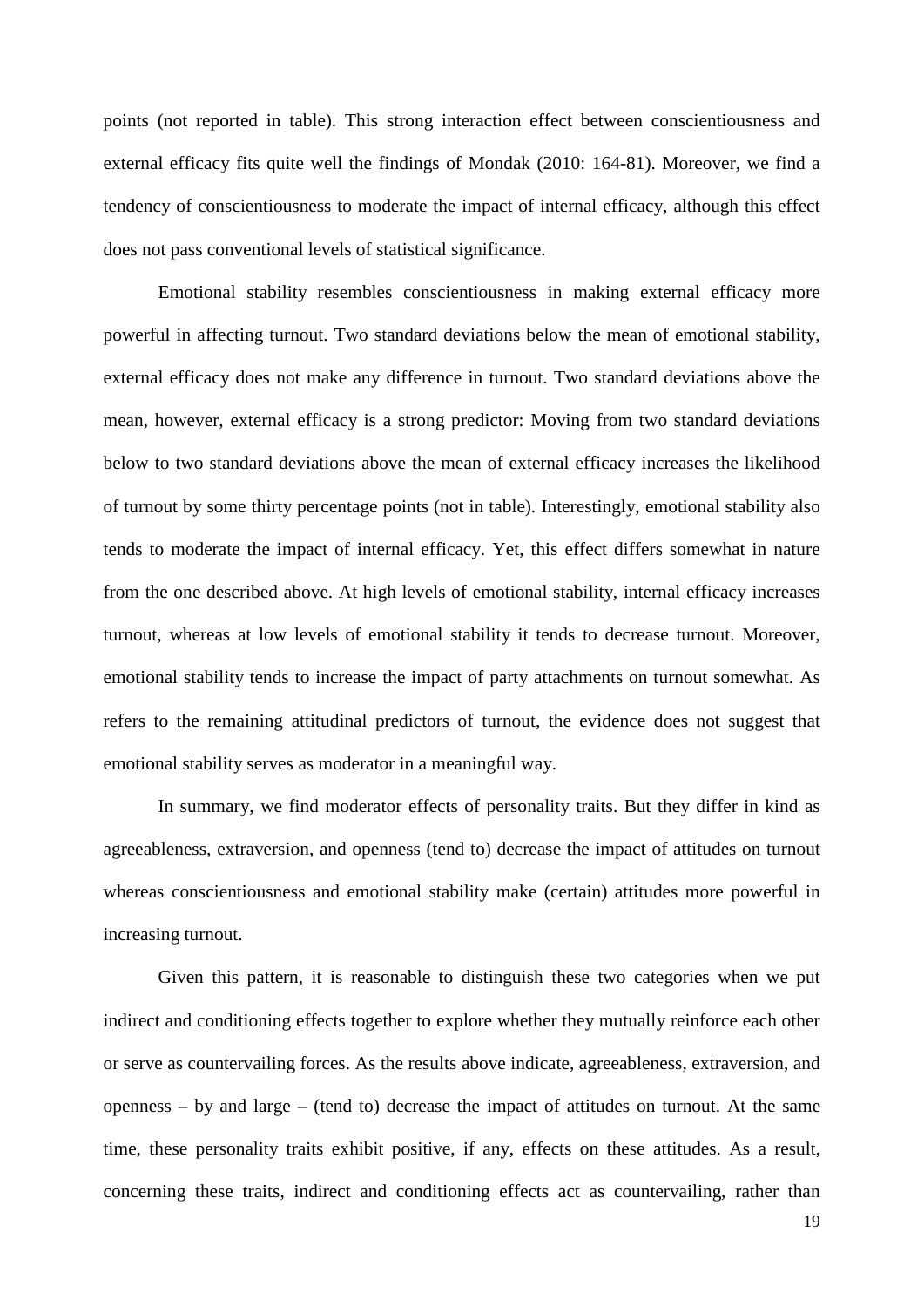reinforcing, factors. Put differently, personality traits increase the level of pro-participation attitudinal variables but at the same time decrease their impact on turnout.

A different pattern applies to emotional stability and conscientiousness, however. These traits affect some attitudinal factors of turnout and increase the impact of these very factors on turnout. In this respect, they exhibit mutually reinforcing indirect and conditioning effects.

To demonstrate this intriguing effect, we turn to the role of conscientiousness in increasing external efficacy and conditioning its effect on turnout. Figure 1a depicts the likelihood of turnout as dependent on the level of external efficacy, as gleaned from the above models. As the three lines in the figure indicate, the effect of external efficacy on turnout is – as demonstrated above – conditioned by conscientiousness. Given this set-up, we can demonstrate the combination of indirect and conditioning effects of conscientiousness. Assume a move from two standard deviations below the mean of conscientiousness to two standard deviations above its mean. This change translates – while setting all other variables in the models to their mode, median, or mean, respectively – into an increase of external efficacy from 0.20 to 0.40 (x-axis). If the impact of external efficacy did not depend on conscientiousness, this increase would result – on the "unconditioned effect" line – in an increase in turnout by roughly a percentage point (dashed arrow). Given the conditioning effect of conscientiousness, things look quite different. For persons who are two standard deviations below the mean of conscientiousness, the almost flat line applies. A move from two standard deviations below to two standard deviations above the mean of conscientiousness does not only lead to an increase in external efficacy from 0.20 to 0.40 but it also implies a switch from the flat to the steep line (solid arrow). As a result, the combined effect of this change in conscientiousness increases the likelihood of turnout by some 13 points.

- Figures 1a to 1c about here -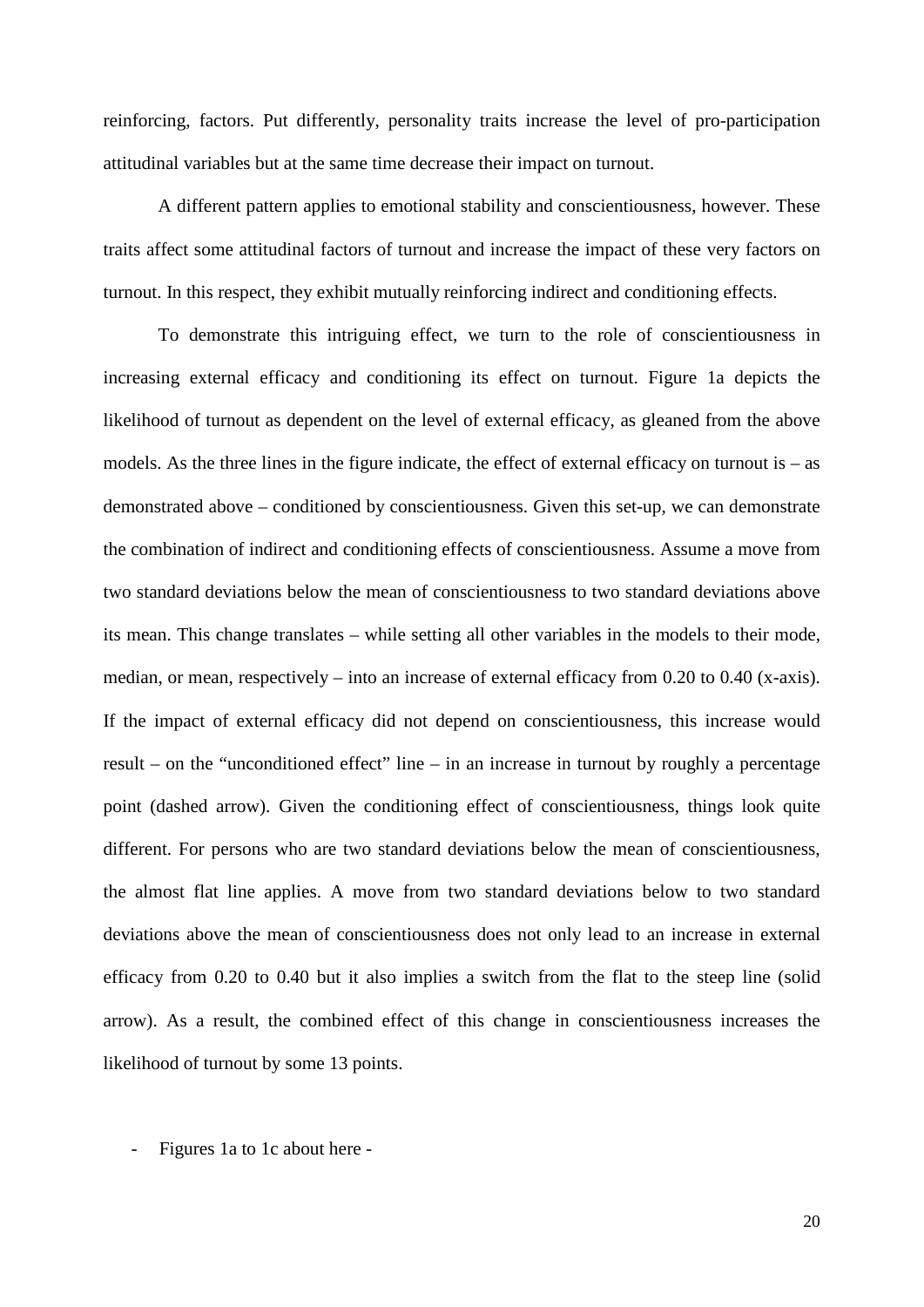Figures 1b and 1c show that a similar pattern applies to the role of emotional stability in affecting turnout. A move on emotional stability from two standard deviations below the mean to two standard deviations above it increases external efficacy from 0.06 to 0.97 (internal efficacy: 0.16 to 0.44). On the "unconditioned effect" line this increase results in an increase in the likelihood of turnout by just one (internal efficacy: one) percentage point (dashed arrows). Taking conditioning effects into account changes the picture considerably, because a change in emotional stability also implies a switch from one line to the other (solid arrows). Accordingly, the increase in emotional stability actually results in an increase in the probability of turnout by 14 (17) points.

#### DISCUSSION AND CONCLUSION

This paper addressed the role of personality traits in shaping turnout at the 2009 German federal election. Drawing on data from the post-election cross-section survey of the GLES, the analysis explored four kinds of effects personality traits might exhibit on turnout. In line with prior research, the paper demonstrated that the Big Five affected turnout, after controlling for socio-demographic characteristics. In particular, agreeableness and emotional stability considerably affected turnout, while conscientiousness tended to exhibit an effect. Openness and extraversion turned out to be ineffective. These findings are partly in line with prior research. The differences to prior findings might be due to methodological or contextual factors. Concerning the latter, the effects of personality traits might differ from election to election within a political system and across political systems. From a methodological point of view, our one-item-per-trait indicators differ considerably from measures employed in several prior studies. Moreover, we utilized self-reported, rather than validated, turnout, so that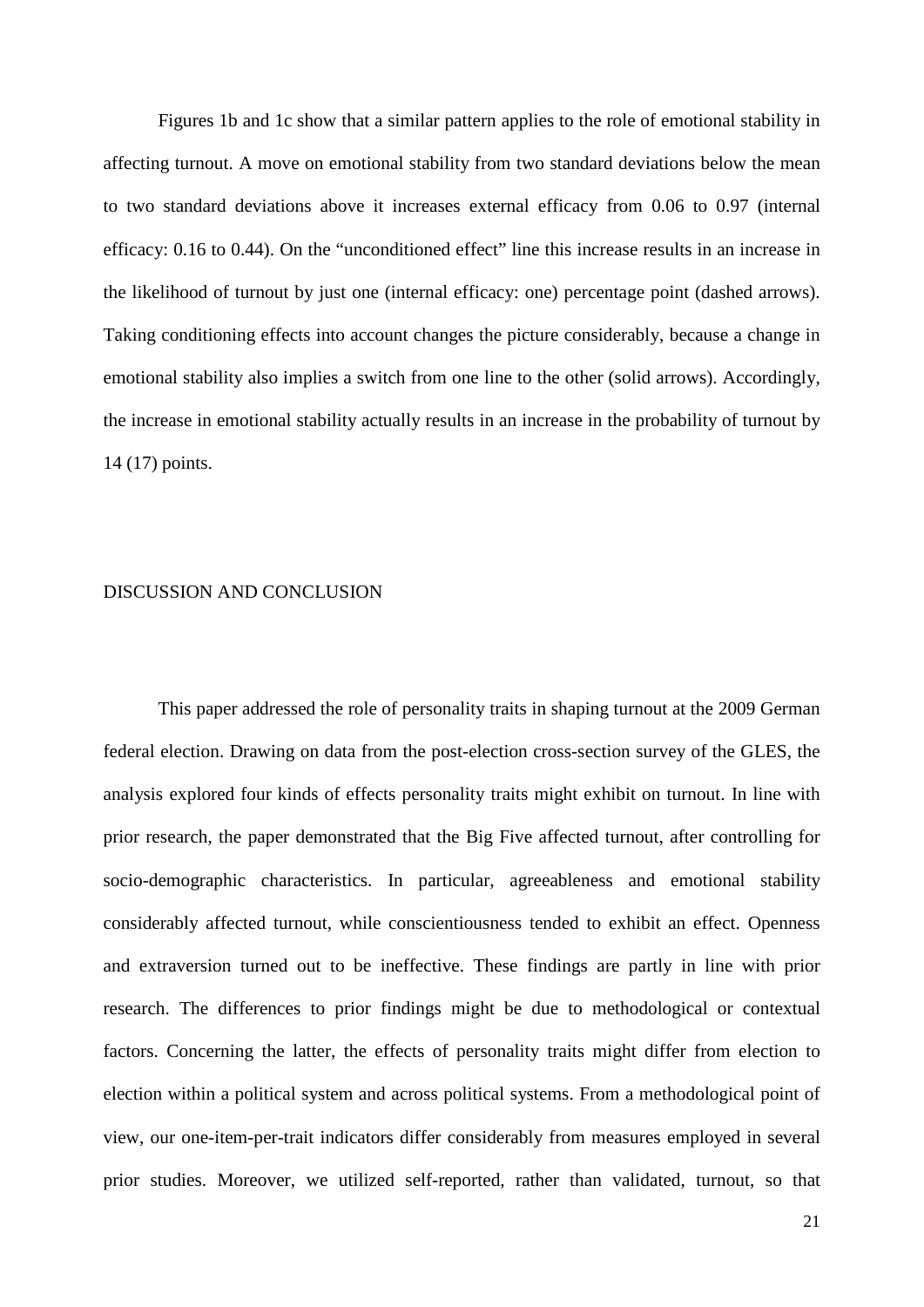differences to Gerber et al.'s (2011a, c) and Mondak's (2010) findings might stem both from contextual and methodological differences. Future research will have to explore the contribution of these sources of the observed differences.

The main contribution of this paper is to explore the links of personality traits to attitudinal predictors of turnout. To begin with, we presented evidence that suggests that attitudinal variables serve as intervening variables that mediate the impact of personality on turnout. To be sure, the methodological limitations of our research design bias the results in favor of mediator effects of the included intervening variables. Despite these limitations, we might conclude that the evidence supports the conclusion that the impact of personality on turnout is not (completely) direct in nature. Personality traits appear to shape characteristic adaptations, which in turn shape political behavior. Future research along these lines might employ more appropriate data and explore more potential intervening variables.

Moreover, the evidence suggests that personality traits exhibit conditioning effects by in- or decreasing the impact of attitudinal factors on electoral turnout. By and large, the evidence suggests that openness, agreeableness, and extraversion render attitudes (somewhat) less powerful in affecting turnout. Conscientiousness and emotional stability rather increase the impact of certain attitudes on turnout. Finally, we put indirect and conditioning effects together and found that emotional stability and conscientiousness exhibit particularly interesting patterns of effects: They shape attitudes in a way conducive to higher turnout and make these attitudes more powerful in affecting turnout, i.e. indirect and conditioning effects mutually reinforce each other. As a result, emotional stability and conscientiousness appear to be personality traits whose role in affecting electoral participation deserves considerable scholarly attention.

In effect, our findings suggest that it is a promising strategy to integrate research on turnout and scholarship on personality traits. Traditional attitudinal predictors of turnout might be conceived of as characteristic adaptations that scholars in personality research have identified as middle-level constructs which mediate the impact of personality on specific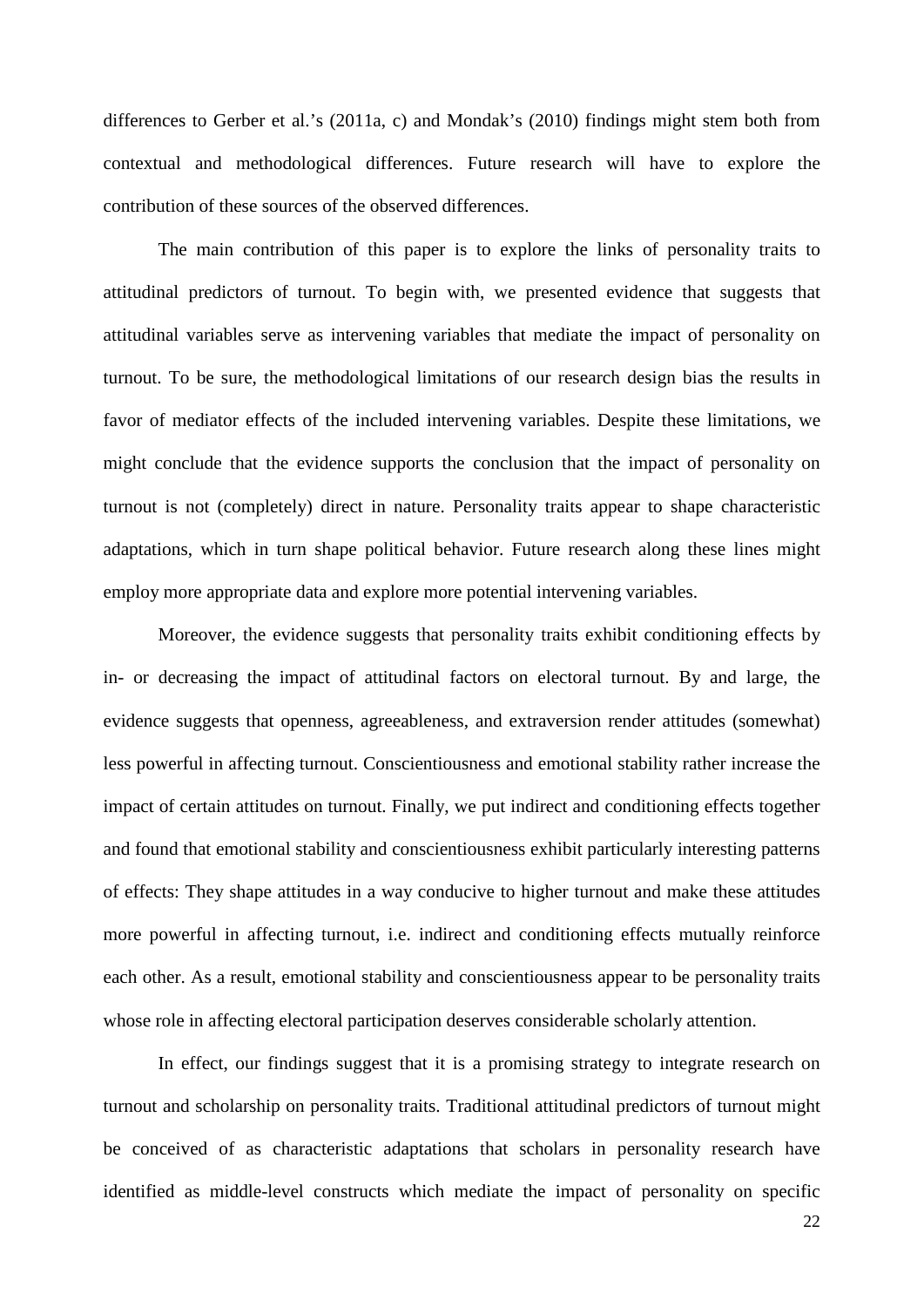behavior (McAdams & Pals 2006). Hence, this approach helps to better understand the role of personality in shaping turnout as well as it sheds additional light on the sources of traditional predictors of turnout. It might thus be considered a step toward a better understanding of the complexity and the interplay of the sources of political behavior.

In addition to the limitations already mentioned, our analysis suffers from several methodological shortcomings. The cross-sectional design of the analyses might be conducive to inflate estimates of mediator effects and does not allow testing the causal order in the mediation models in a strict sense. Moreover, utilizing the so-called Baron-Kenny method of mediation analysis is likely to yield results that are biased in favor of the mediation hypothesis. In addition, the Big Five have been measured by only one item per dimension. This operationalization might affect both the distribution of the Big Five among the respondents as well as the magnitude of effects of personality traits. Future research might thus employ better indicators and more appropriate research designs as well as it might include additional intervening variables to get a fuller grasp of mediation and to reduce omitted variable bias in this respect. It will thus be in a position to establish, inter alia, whether our findings are affected by measurement error on independent and dependent variables. Besides methodological issues, our paper is also limited in that it covers just one election in one country, rather than comparing the importance of personality traits, measured equivalently, for turnout across time and space. Furthermore, the logic underlying our arguments suggests that the factors mediating the impact of personality and the conditioning role of personality traits might vary across forms of political participation. So, future studies should not be confined to the electoral arena to better understand the interplay of personality traits, political attitudes, and political and institutional context in shaping political behavior.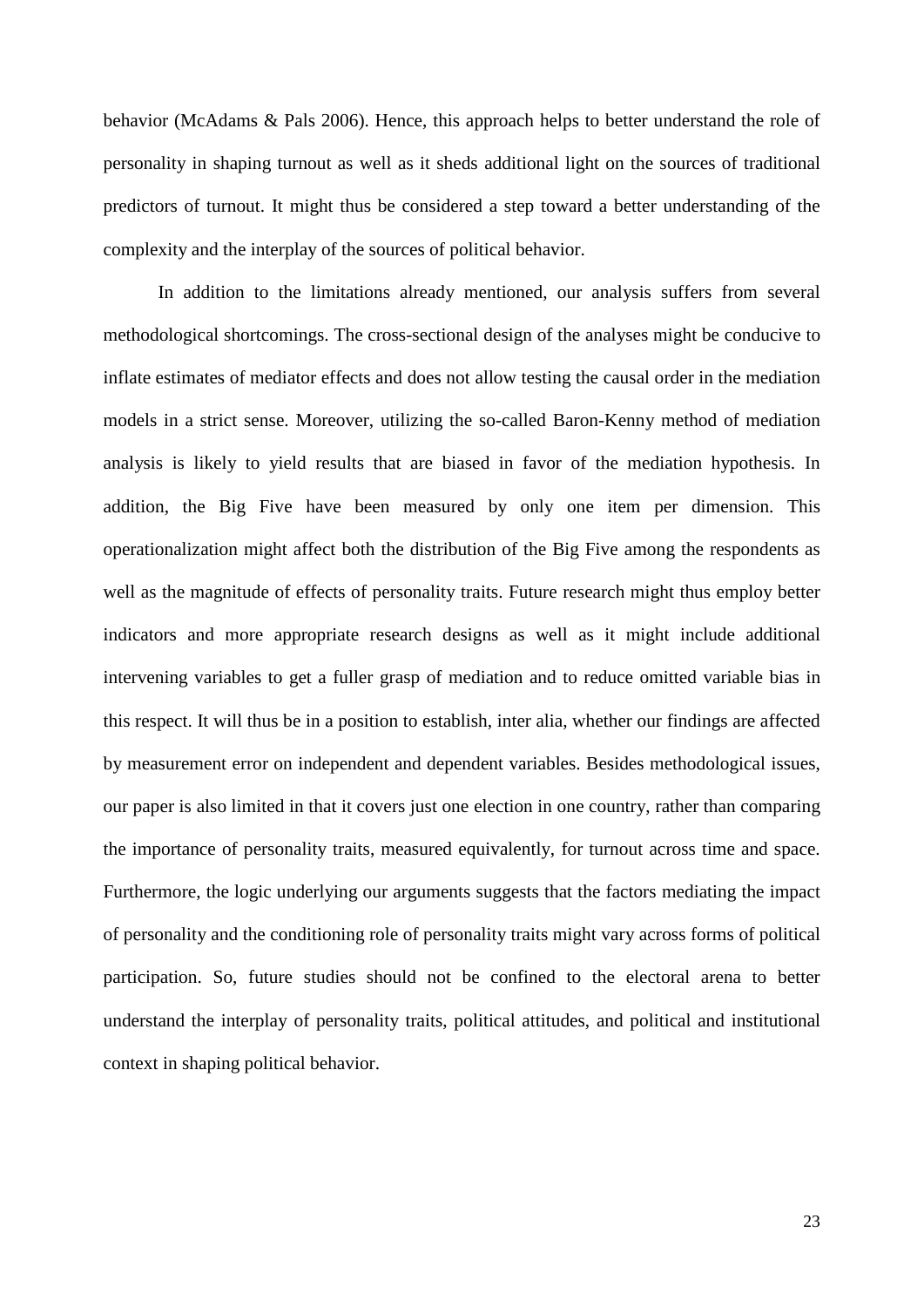#### REFERENCES

Adorno, T.W., Frenkel-Brunswick, E., Levinson, D., & Sanford, N. (1950). *The Authoritarian Personality*. New York: Harper.

Baron, R.M. & Kenny, D.A. (1986). The moderator-mediator variable distinction in socialpsychological research: Conceptual, strategic, and statistical considerations. *Journal of Personality and Social Psychology*, 51, 1173-82.

Bernstein, R., Chadha, A., & Montjoy, R. (2001). Overreporting Voting. Why it Happens and Why it Matters? *Public Opinion Quarterly*, 65, 22-44.

Blais, A. (2000). *To Vote or Not to Vote. The Merits and Limits of Rational Choice Theory*. Pittsburgh: University of Pittsburgh Press.

Blais, A. & Labbé St-Vincent, S. (2011). Personality traits, political attitudes and the propensity to vote. *European Journal of Political Research*, 50, 395-417.

Bullock, J.G., Green, D.P., & Ha, S.E. (2010). Yes, But What's the Mechanism? (Don't Expect an Easy Answer). *Journal of Personality and Social Psychology*, 98, 550-58.

Bullock, J.G. & Ha, S.E. (2011). Mediation Analysis Is Harder than It Looks. In: J.N. Druckman, D.P. Green, J.H. Kuklinski, & A. Lupia (Eds.). *Cambridge Handbook of Experimental Political Science* (pp.508-21)*.* New York: Cambridge University Press.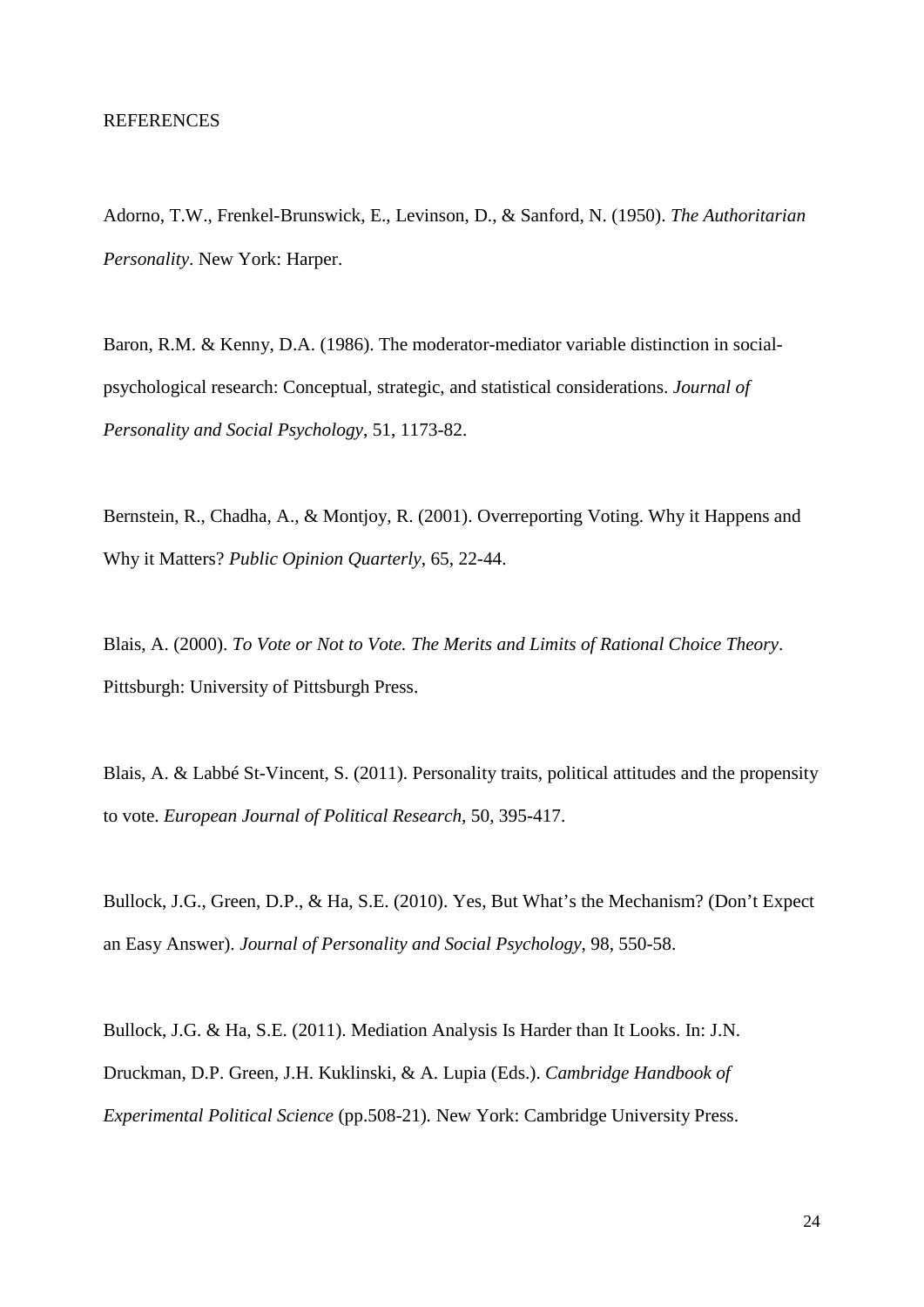Caballero, C. (2005). Nichtwahl. In: J.W. Falter, & H. Schoen (Eds). *Handbuch Wahlforschung* (pp. 329-65). Wiesbaden: VS Verlag für Sozialwissenschaften.

Campbell, A., Converse, P.E., Miller, W.E., & Stokes, D.E. (1960). *The American Voter*. New York: John Wiley & Sons.

Cheung, F.M., Leung, K., Zhang, J.X., Sun, H.-F., Gan, Y.-Q., Song, W.-Z., & Xie, D. (2001). Indigenous Chinese personality constructs: Is the five-factor model complete? *Journal of Cross-Cultural Psychology*, 32, 407-33.

Coffman, D. L. (2011). Estimating causal effects in mediation analysis using propensity scores. *Structural Equation Modeling*, 18, 357-69.

Costa, P.T. & McCrae R.R. (1988). From catalog to classification: Murray's needs and the fivefactor model. *Journal of Personality and Social Psychology*, 55, 258-65.

Costa, P.T. & McCrae, R.R. (1989). *The NEO PI/FFI Manual Supplement*. Odessa, Florida: Psychological Assessment Resources.

Costa, P.T. & McCrae, R.R. (1992). *NEO PI-R. Professional manual*. Odessa, FL: Psychological Assessment Resources.

Denny, K. & Doyle, O. (2008). Political Interest, Cognitive Ability, and Personality: Determinants of Voter Turnout in Britain. *British Journal of Political Science*, 38, 291-310.

Fowler, J.H. (2006a). Habitual Voting and Behavioral Turnout. *Journal of Politics*, 68, 335-44.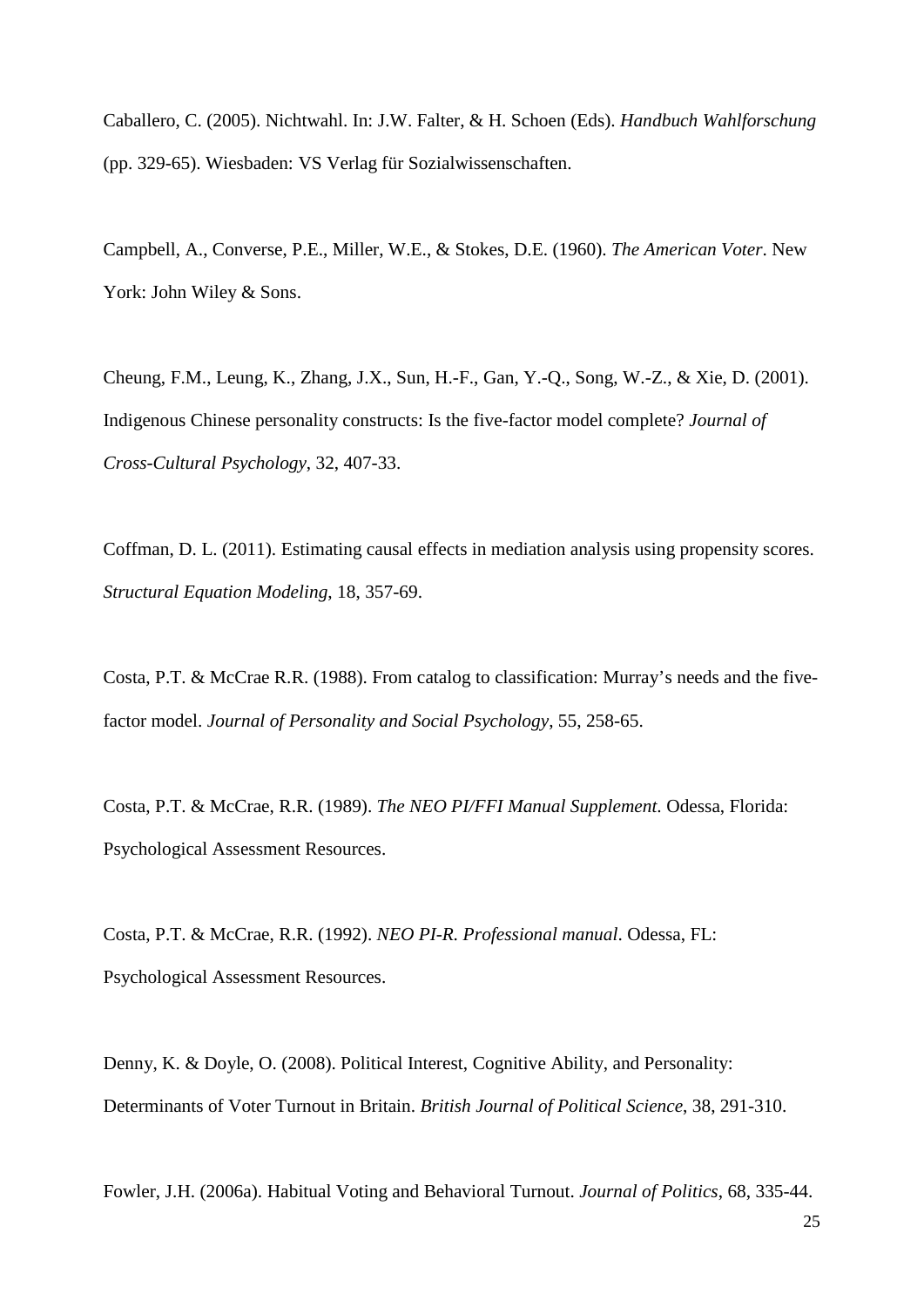Fowler, J.H. (2006b). Altruism and Turnout. *Journal of Politics*, 68, 674-83.

Fowler, J.H. & Kam, C.D. (2006). Patience as a Political Virtue: Delayed Gratification and Turnout. *Political Behavior*, 28, 113-28.

Fowler, J.H. & Kam, C.D. (2007). Beyond the Self: Social Identity, Altruism, and Political Participation. *Journal of Politics*, 69, 813-27.

Gerber, A.S., Huber, G.A., Doherty, D., & Dowling, C.M. (2009a). *Reassessing the Effects of Personality on Political Attitudes and Behavior: Aggregate Relationships and Subgroup Differences*. Unpublished Typescript, Yale University, New Haven, CT.

Gerber, A.S., Huber, G.A., Raso, C., & Ha, S. (2009b). *Personality and Political Behavior*. Unpublished Typescript, Yale University, New Haven, CT.

Gerber, A.S., Huber, G.A., Doherty, D., Dowling, C.M., & Ha., S.E. (2010). Personality and political attitudes: Relationships across issue domains and political contexts. *American Political Science Review*, 104, 111-33.

Gerber, A.S., Huber, G.A., Doherty, D., & Dowling, C.M. (2011a). The Big Five Personality Traits in the Political Arena. *Annual Review of Political Science*, 14, 265-87.

Gerber, A.S., Huber, G.A., Doherty, D., & Dowling, C.M. (2011b). Personality and the Strength and Direction of Partisan Identification. *Political Behavior* (forthcoming). DOI: 10.1007/s11109-011-9178-5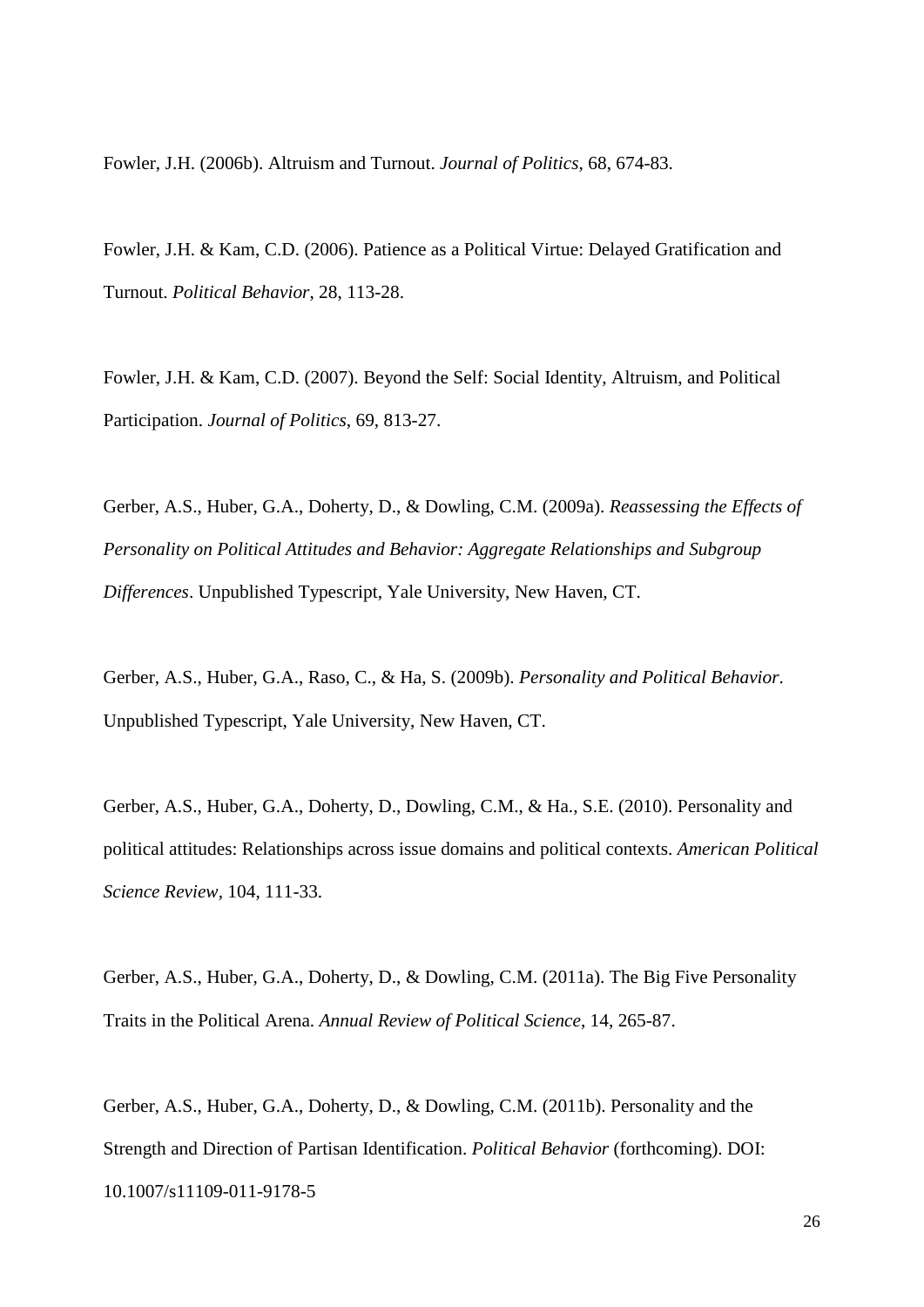Gerber, A.S., Huber, G.A., Doherty, D., Dowling, C.M., Raso, C., & Ha, S.E. (2011c). Personality Traits and Participation in Political Processes. *The Journal of Politics*, 73, 692-706.

Goldberg, L. (1993). The structure of phenotypic personality traits. *American Psychologist*, 48, 26-34.

Gosling, S.D., Rentfrow, P.J., & Swann, W.B., Jr. (2003). A Very Brief Measure of the Big Five Personality Domains. *Journal of Research in Personality*, 37, 504-28.

Green, D.P. & Shachar, R. (2000). Habit Formation and Political Behaviour: Evidence from Consuetude in Voter Turnout. *British Journal of Political Science*, 30, 561-73.

Green, D.P., Ha, S. E., & Bullock, J. G. (2010). Enough Already about "Black Box" Experiments: Studying Mediation Is More Difficult than Most Scholars Suppose. *Annals of the American Academy of Political and Social Science*, 628, 200-8.

Hayes, A.F., Scheufele, D.A., & Huge, M.E. (2006). Nonparticipation as Self-Censorship: Publicly Observable Political Activity in a Polarized Opinion Climate. *Political Behavior*, 28, 259-83.

Huber, S. & Rattinger, H. (2005). Die Nichtwähler – ein besonderer Menschenschlag? Persönlichkeitseigenschaften in der Nichtwählerforschung, in: S. Schumann & H. Schoen (Eds). *Persönlichkeit. Eine vergessene Größe der empirischen Sozialforschung* (pp.157-72). Wiesbaden: VS Verlag für Sozialwissenschaften.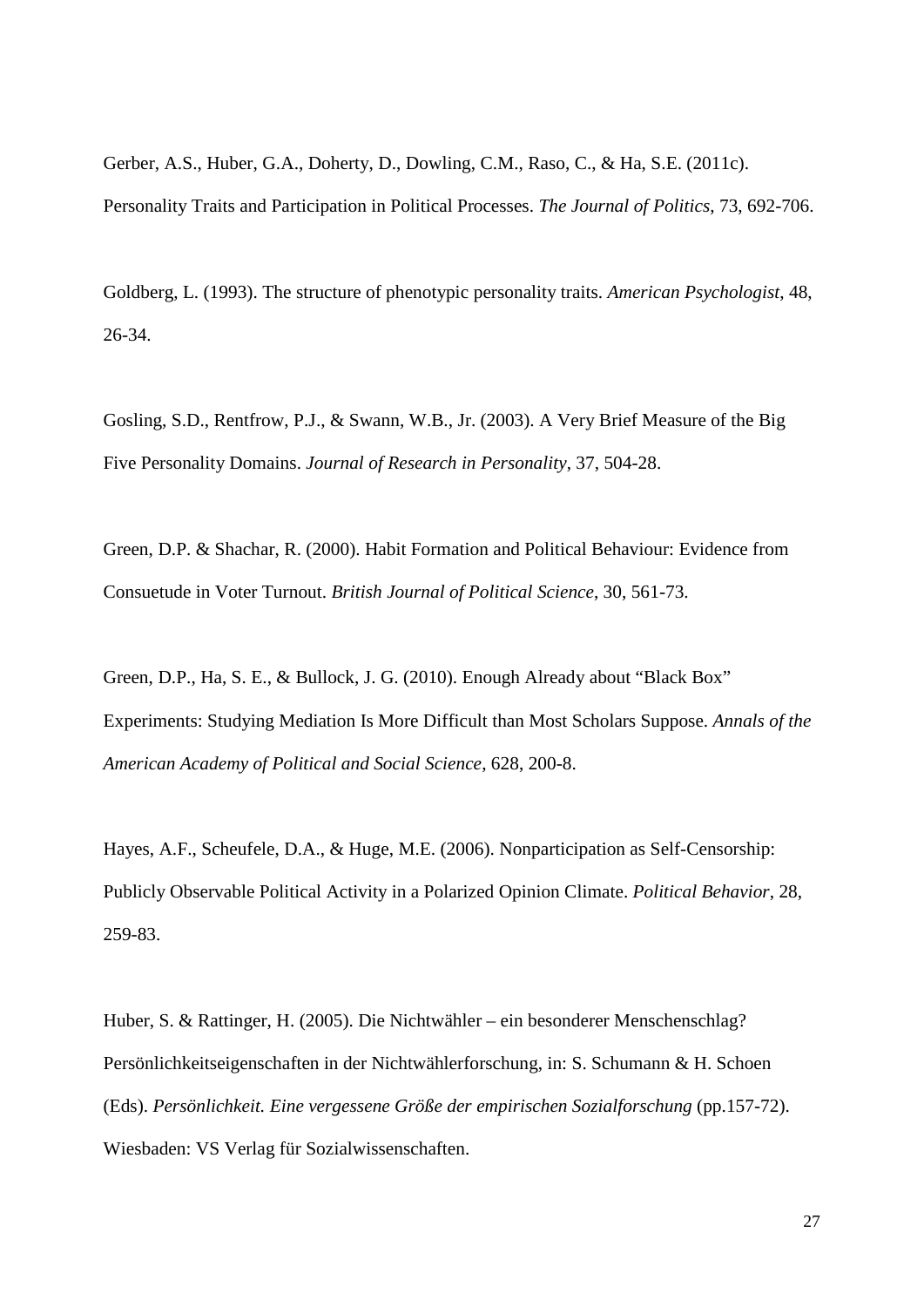Imai, K., Keele, L., Tingley, D., & Yamamoto, T. (2011). Unpacking the Black Box of Causality: Learning about Causal Mechanisms from Experimental and Observational Studies. *American Political Science Review*, 105, 765-89.

John, O.P. (1990). The "Big Five" Factor Taxonomy. Dimensions of Personality in the Natural Language and in Questionnaires, in: L.A. Pervin (Ed.). *Handbook of Personality. Theory and Research* (pp.66-100). New York: Guildford Press.

John, O.P., Angleitner, A., & Ostendorf, F. (1988). The lexical approach to personality: A historical review of trait taxonomic research. *European Journal of Personality*, 2, 171-203.

Jost, J.T., Glaser, J., Kruglanski, A.W., & Sulloway, F. (2003). [Political conservatism as](https://collaborate.northwestern.edu/owa/redir.aspx?C=0309184100754b1f8bb1e750a1b7fde8&URL=http%3a%2f%2fwww.wam.umd.edu%2f%257Ehannahk%2fbulletin.pdf)  [motivated social cognition.](https://collaborate.northwestern.edu/owa/redir.aspx?C=0309184100754b1f8bb1e750a1b7fde8&URL=http%3a%2f%2fwww.wam.umd.edu%2f%257Ehannahk%2fbulletin.pdf) *Psychological Bulletin*, 129, 339-75.

Kaase, M. (1999). Interpersonal Trust, Political Trust and Non-institutionalised Political Participation in Western Europe, *West European Politics*, 22, 1-21.

Luk, C.L. & Bond, M.H. (1993). Personality variation and values endorsement in Chinese university students, *Personality and Individual Differences*, 14, 429-37.

McAdams, D.P. & Pals, J.L. (2006). A new Big Five: Fundamental principles for an integrative science of personality, *American Psychologist*, 61, 204-17.

McCrae, R.R. & Costa, P.T., Jr. (1995). Trait explanations in personality psychology. *European Journal of Personality*, 9, 231-52.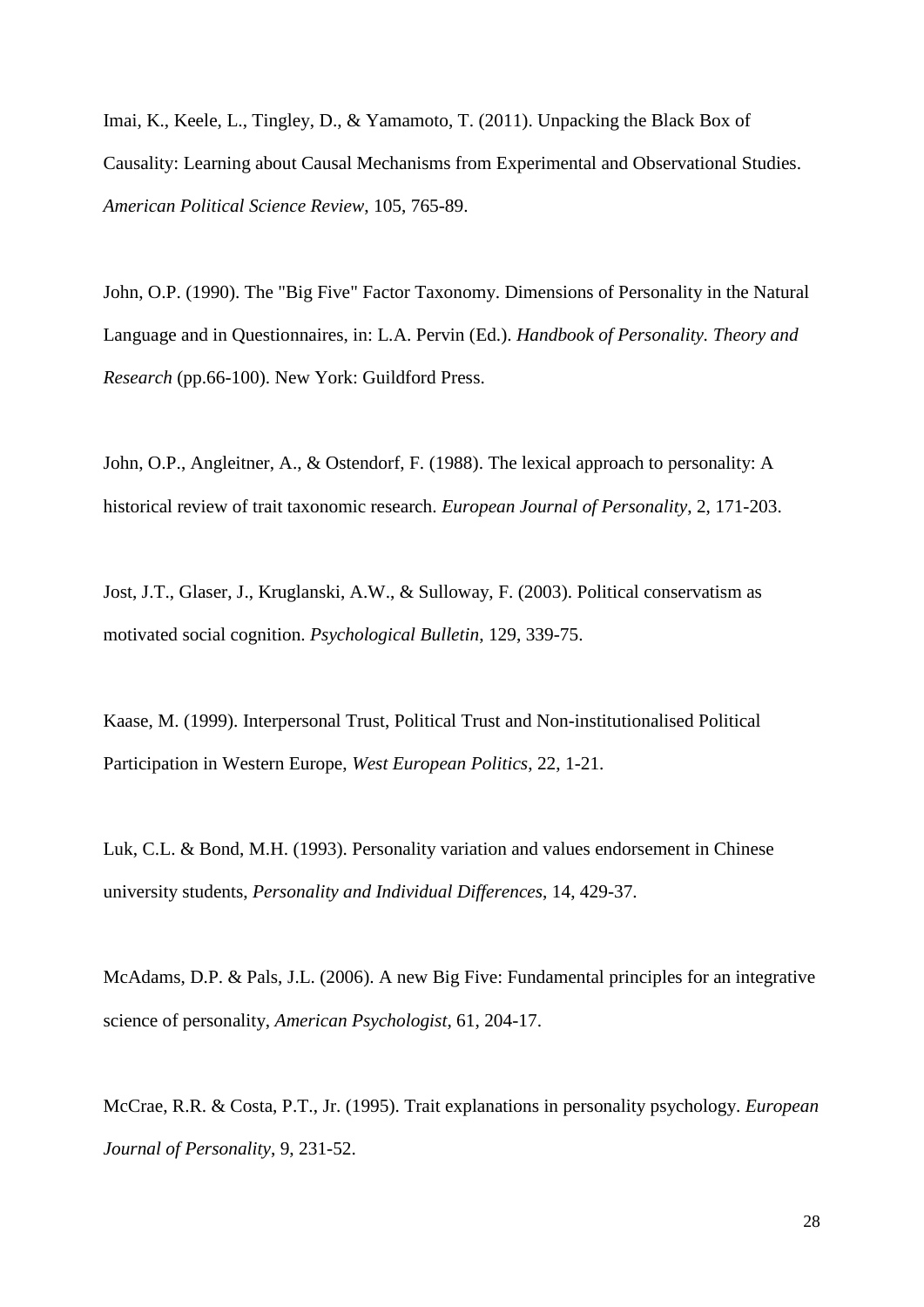McCrae R.R., & Costa P.T., Jr. (1996). Toward a new generation of personality theories: Theoretical contexts for the five-factor model, in: J.S. Wiggins (Ed.). *The five-factor model of personality: Theoretical perspectives* (pp.51-87). New York: Guildford Press.

McCrae, R.R. & Costa, P.T., Jr. (1997). Personality trait structure as a human universal. *American Psychologist*, 52, 509-16.

Mondak, J.J. (2010). *Personality and the Foundations of Political Behavior*. Cambridge et al.: Cambridge University Press.

Mondak, J.J. & Halperin, K.D. (2008). A Framework for the Study of Personality and Political Behaviour. *British Journal of Political Science*, 38, 335-62.

Mondak, J.J., Hibbing, M.V., Canache, D., Seligson, M.A., & Anderson, M.R. (2010). Personality and Civic Engagement: An Integrative Framework for the Study of Trait Effects on Political Behavior. *American Political Science Review*, 104, 85-110.

Mößner, A. (2005). Typisch Parteiidentifizierer? Parteiidentifikation und Persönlichkeit, in: S. Schumann, S. & H. Schoen (Eds). *Persönlichkeit. Eine vergessene Größe der empirischen Sozialforschung* (pp.77-91). Wiesbaden: VS Verlag für Sozialwissenschaften.

Muthén, L.K. and Muthén, B.O. (1998-2010). MPlus User's Guide. Sixth edition. Los Angeles, CA: Muthén & Muthén.

Ostendorf, F. & Angleitner, A. (1994). A comparison of different instruments proposed to measure the Big Five. *European Review of Applied Psychology*, 44, 45-53.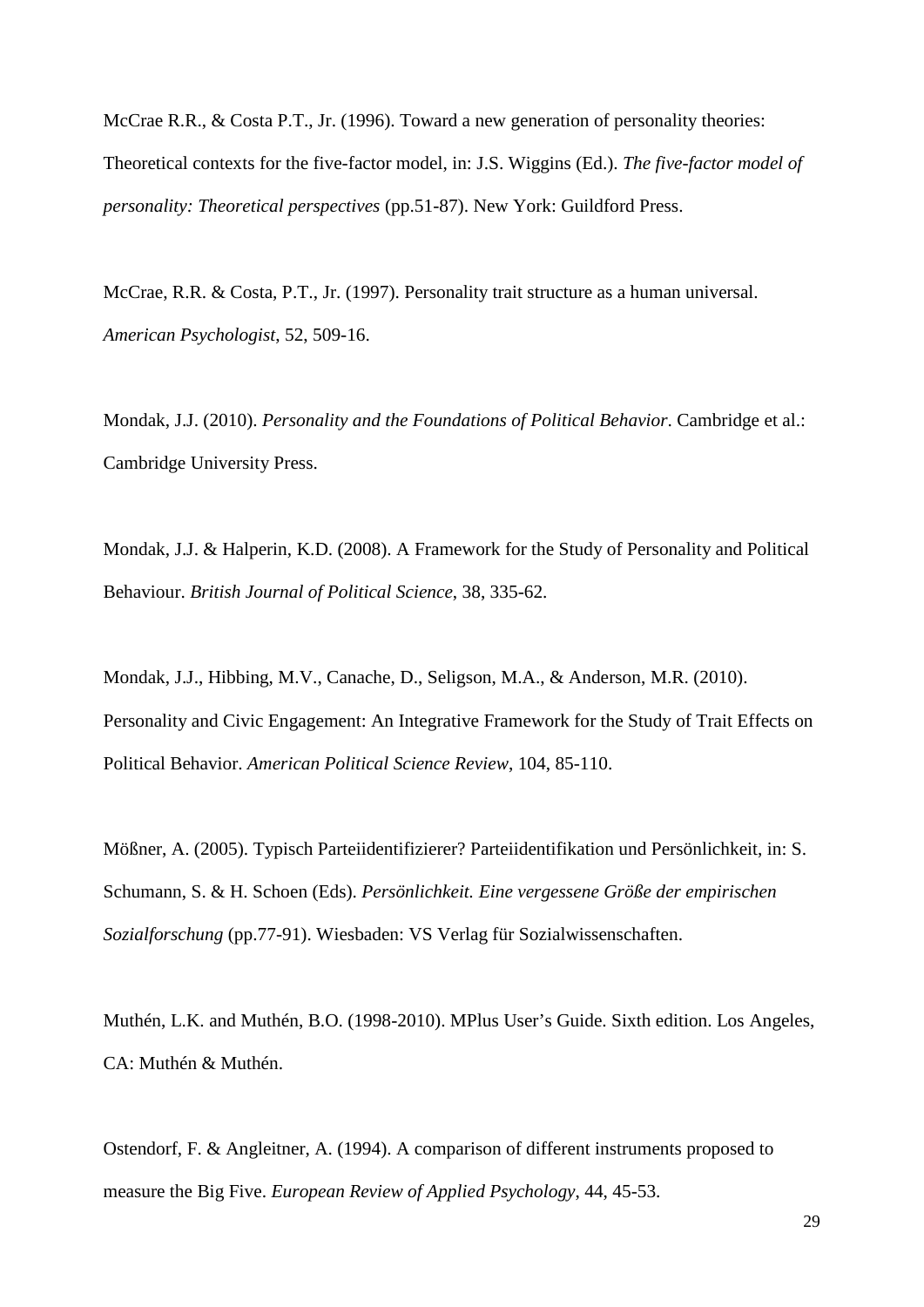Plutzer, E. (2002). Becoming a Habitual Voter: Inertia, Resources, and Growth in Young Adulthood. *American Political Science Review*, 96, 41-56.

Rammstedt, B. (2007). The 10-Item Big Five Inventory. Norm Values and Investigation of Sociodemographic Effects Based on a German Population Representative Sample. *European Journal of Psychological Assessment*, 23, 193-201.

Rammstedt, B. & John, O.P. (2007). Measuring personality in one minute or less: A 10-item short version of the Big Five Inventory in English and German. *Journal of Research in Personality*, 41, 203-12.

Rattinger, H. & Krämer, J. (1995). Wahlnorm und Wahlbeteiligung in der Bundesrepublik Deutschland: Eine Kausalanalyse. *Politische Vierteljahresschrift*, 36, 267-85.

Rosenstone, S.J. & Hansen, J.M. (1993). *Mobilization, Participation, and Democracy in America*. New York Macmillan.

Saucier, G. & Goldberg, L.R. (1996). The Language of Personality. Lexical Perspectives on the Five-Factor Model, in: J.S. Wiggins (Ed.). *The Five-Factor Model of Personality: Theoretical Perspectives* (pp.21-50). New York, London: Guildford Press.

Silver, B.D., Anderson, B.A., & Abramson, P.R. (1986). Who Overreports Voting? *American Political Science Review*, 80, 613-624.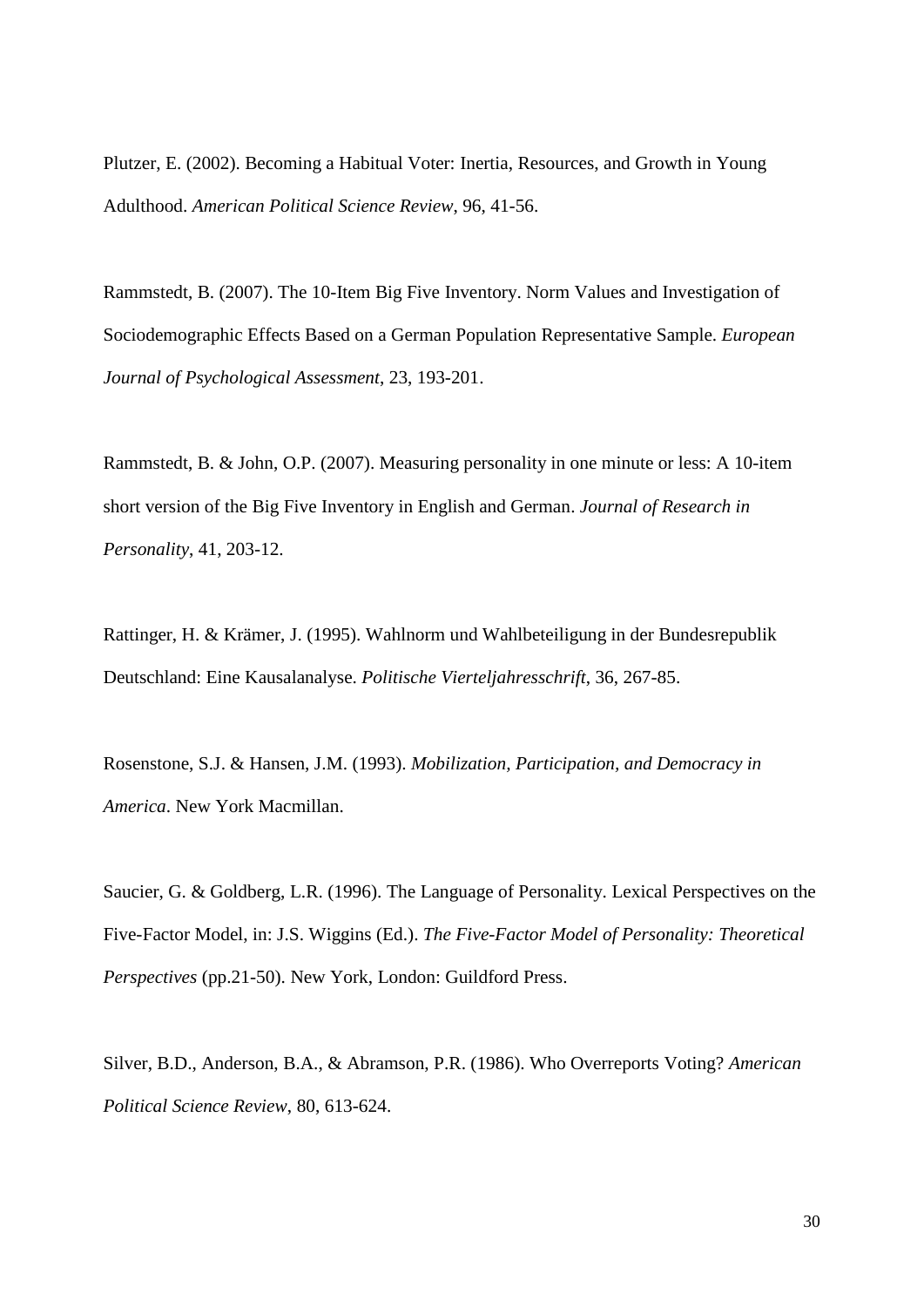Sniderman, P.M. (1975). *Personality and Democratic Politics*. Berkeley: University of California Press.

Steinbrecher, M., Huber, S. & Rattinger, H. (2007). *Turnout in Germany. Citizen Participation in State, Federal, and European Elections since 1979*. Baden-Baden: Normos.

Texeira, R.A. (1992). *The Disappearing American Voter*. Washington, DC: Brookings Institution.

Vavreck, L. (2007). The Exaggerated Effects of Advertising on Turnout: The Dangers of Self-Reports. *Quarterly Journal of Political Science*, 2, 287-305.

Vazire, S. & Carlson, E.N. (2010). Self-Knowledge of Personality: Do People Know Themselves? *Social and Personality Psychology Compass*, 4, 605-20.

Vecchione, M. & Caprara, G.V. (2009). Personality Determinants of Political Participation: The Contribution of Traits and Self-Efficacy Beliefs. *Personality and Individual Differences*, 46, 487-92.

Wolfinger, R.E. & Rosenstone, S.J. (1980). *Who Votes?* New Haven: Yale University Press.

Woods, S. A. & Hampson, S.E. (2005). Measuring the Big Five with Single Items Using a Bipolar Response Scale. *European Journal of Personality*, 19, 373-90.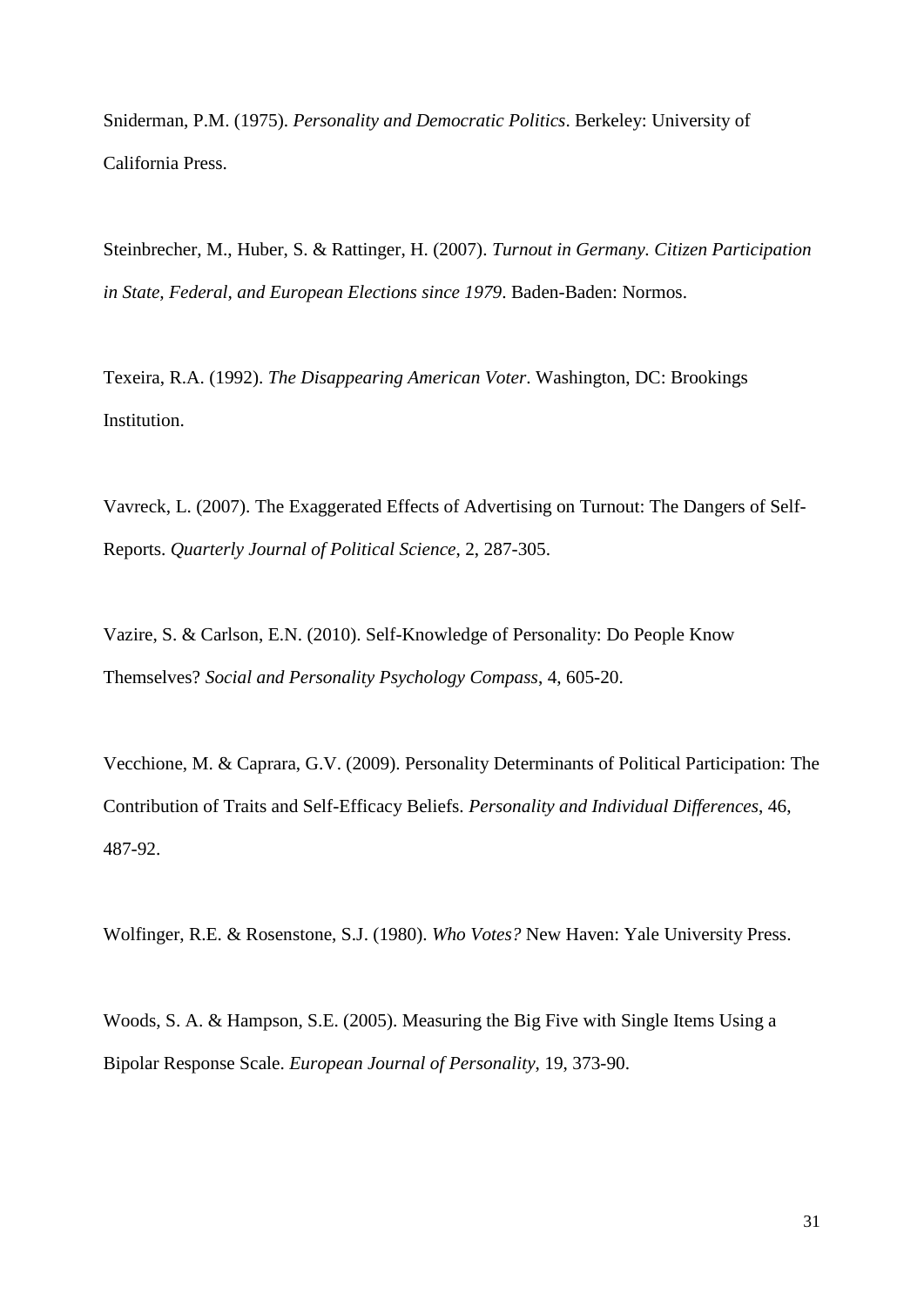|                     | Extraversion    | Agree-<br>ableness | Openness       | Conscien-<br>tiousness | Emotional<br>Stability |  |
|---------------------|-----------------|--------------------|----------------|------------------------|------------------------|--|
| Total effect        |                 |                    |                |                        |                        |  |
| Turnout             | $\! + \!\!\!\!$ | $\boldsymbol{+}$   | $\overline{0}$ |                        | $\boldsymbol{+}$       |  |
|                     |                 |                    |                |                        |                        |  |
| Indirect effects    |                 |                    |                |                        |                        |  |
| Citizen duty        | $\overline{0}$  | $+$                | $\overline{0}$ | $^{+}$                 | $\overline{0}$         |  |
| Party               |                 |                    |                |                        | $\boldsymbol{0}$       |  |
| identification      | $\! + \!\!\!\!$ | $+$                |                |                        |                        |  |
| Political           |                 | $\overline{0}$     | $+$            | $\boldsymbol{0}$       | $\boldsymbol{+}$       |  |
| interest            |                 |                    |                |                        |                        |  |
| Internal            | $\! + \!\!\!\!$ | $\overline{0}$     | $+$            |                        |                        |  |
| efficacy            |                 |                    |                |                        |                        |  |
| External            | $+$             | $^{+}$             | $\overline{0}$ |                        | $^{+}$                 |  |
| efficacy            |                 |                    |                |                        |                        |  |
|                     |                 |                    |                |                        |                        |  |
| Conditional effects |                 |                    |                |                        |                        |  |
| Citizen duty        |                 |                    |                | $^{+}$                 | $^{+}$                 |  |
| Party               |                 |                    |                | $+$                    | $+$                    |  |
| identification      |                 |                    |                |                        |                        |  |
| Political           |                 |                    |                |                        |                        |  |
| interest            |                 |                    |                |                        |                        |  |
| Internal            |                 |                    |                | $+$                    |                        |  |
| efficacy            |                 |                    |                |                        |                        |  |
| External            |                 |                    |                | $^{+}$                 | $^{+}$                 |  |
| efficacy            |                 |                    |                |                        |                        |  |

Table 1: Overview of hypotheses for total, indirect, and conditional effects of the Big Five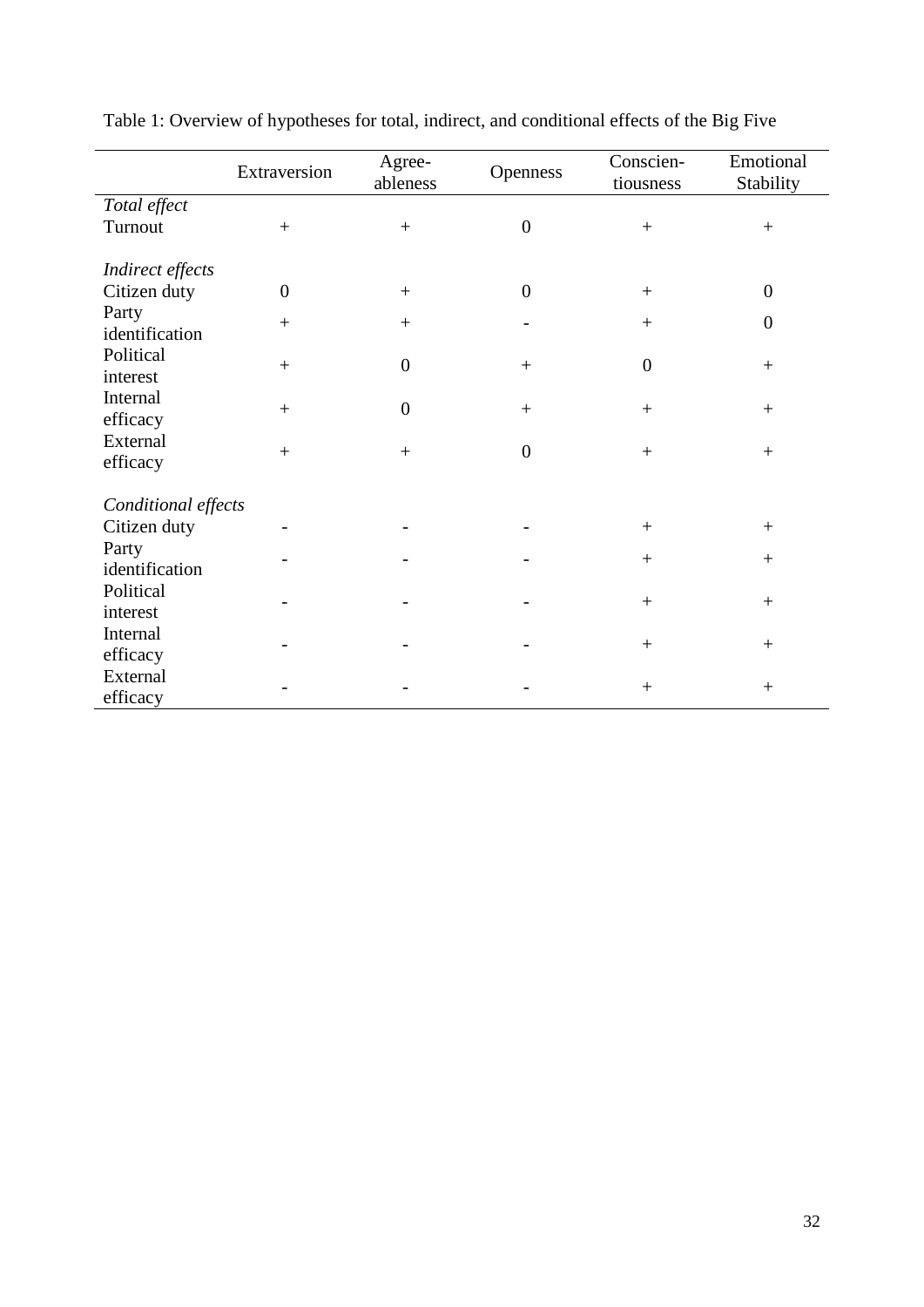| Civic duty                           | Party<br>Identification | Political<br>interest | Internal<br>efficacy | External<br>efficacy | Turnout<br>(base model) | Turnout<br>(full model) |  |
|--------------------------------------|-------------------------|-----------------------|----------------------|----------------------|-------------------------|-------------------------|--|
| Extraversion<br>$-.03$               | $08**$                  | $.10**$               | $.13**$              | $.11**$              | $-.04$                  | $-.20**$                |  |
| (.03)                                | (.03)                   | (.03)                 | (.02)                | (.03)                | (.05)                   | (.04)                   |  |
| $.09**$<br>Agreeableness             | $.16**$                 | $-.01$                | $.15**$              | $.14**$              | $.21**$                 | $-.02$                  |  |
| (.02)                                | (.03)                   | (.02)                 | (.02)                | (.03)                | (.04)                   | (.04)                   |  |
| .04<br>Openness                      | $-.02$                  | $.20**$               | $-.01$               | $-.05$               | $-.02$                  | $-.12**$                |  |
| (.03)                                | (.03)                   | (.03)                 | (.03)                | (.03)                | (.05)                   | (.04)                   |  |
| $.13**$<br>Conscientiousness         | .04                     | $-.04$                | $.09**$              | .05                  | .06                     | $-.07$                  |  |
| (.03)                                | (.03)                   | (.03)                 | (.02)                | (.03)                | (.05)                   | (.05)                   |  |
| $-.01$<br><b>Emotional stability</b> | $.07*$                  | .02                   | $.23**$              | $.07*$               | $.14**$                 | .01                     |  |
| (.03)                                | (.03)                   | (.03)                 | (.02)                | (.03)                | (.05)                   | (.05)                   |  |
| Civic duty                           |                         |                       |                      |                      |                         | $.63**$                 |  |
|                                      |                         |                       |                      |                      |                         | (.03)                   |  |
| Party identification                 |                         |                       |                      |                      |                         | $.50**$                 |  |
|                                      |                         |                       |                      |                      |                         | (.03)                   |  |
| Political interest                   |                         |                       |                      |                      |                         | $.56**$                 |  |
|                                      |                         |                       |                      |                      |                         | (.03)                   |  |
| Internal efficacy                    |                         |                       |                      |                      |                         | $.25**$                 |  |
|                                      |                         |                       |                      |                      |                         | (.04)                   |  |
| External efficacy                    |                         |                       |                      |                      |                         | .49**                   |  |
|                                      |                         |                       |                      |                      |                         | (.03)                   |  |
| .03<br>Gender (female)               | $-.07$                  | $-.39**$              | $-.20**$             | .01                  | $-.05$                  | $.23**$                 |  |
| (.05)                                | (.05)                   | (.05)                 | (.05)                | (.05)                | (.09)                   | (.08)                   |  |
| $.03**$<br>Age                       | .01                     | $.02*$                | $.03**$              | .01                  | $.05**$                 | .01                     |  |
| (.01)                                | (.01)                   | (.01)                 | (.01)                | (.01)                | (.01)                   | (.01)                   |  |
| $-.000*$<br>Age <sup>2</sup>         | .000                    | .000                  | $.000**$             | .000                 | $-0.000$                | $-.000$                 |  |
| (.000)                               | (.000)                  | (.000)                | (000)                | (000)                | (.000)                  | (.000)                  |  |
| Region (West)<br>$.52**$             | $.38**$                 | $.25**$               | $.37**$              | $.39**$              | $.32**$                 | $-.62**$                |  |
| (.05)                                | (.06)                   | (.05)                 | (.05)                | (.06)                | (.08)                   | (.09)                   |  |
| Education - low<br>$-.06$            | $-.07$                  | $-.27**$              | $-.22**$             | $-.08$               | $-.35**$                | $-.04$                  |  |

Table 2: Effects of personality traits on turnout and its determinants (linear/logistic regressions (WLMSV))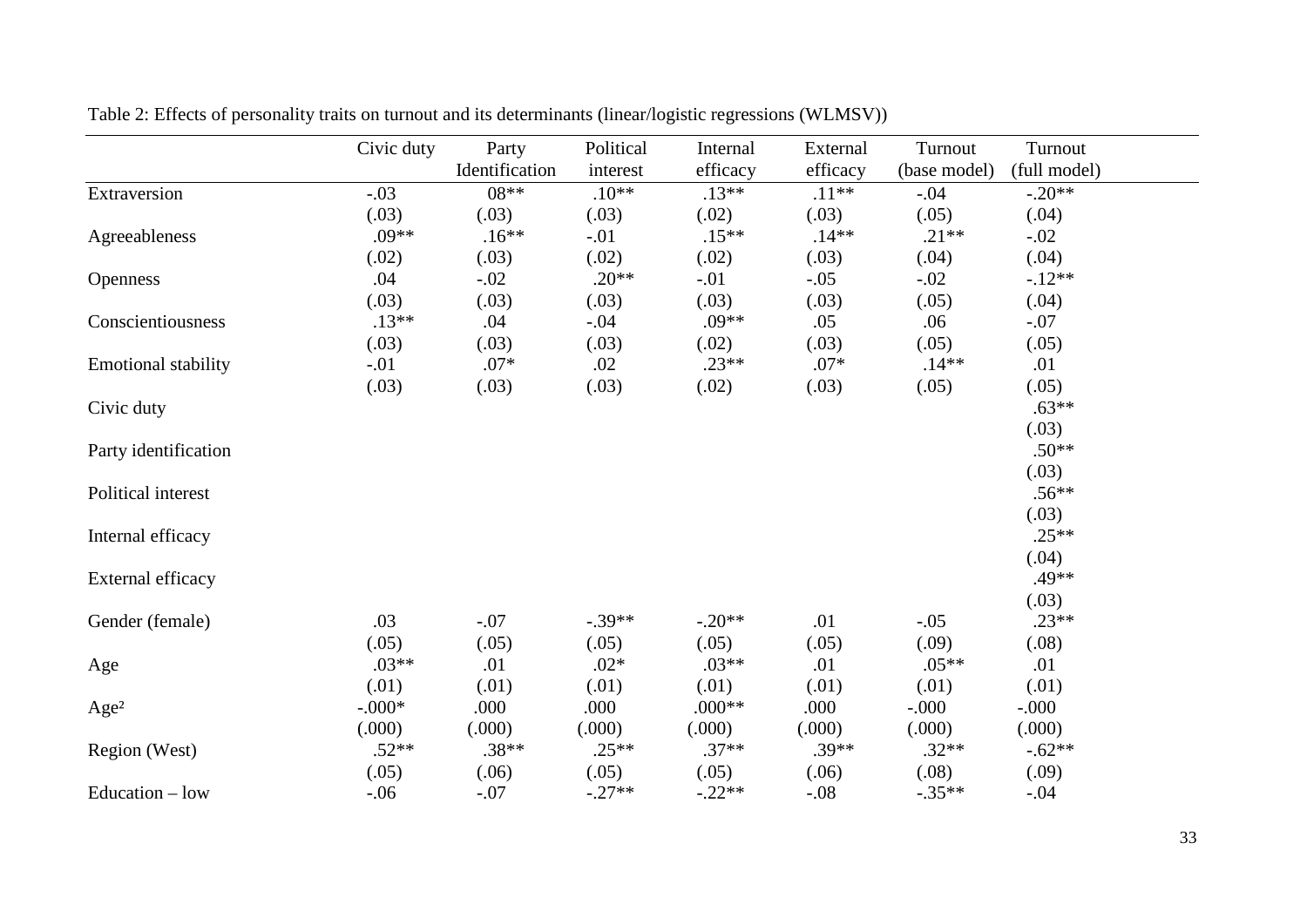|                          | 06        | 06 <sub>0</sub> | (06)     | (06)     | (.07)    | (.10)   | (0.09)    |  |
|--------------------------|-----------|-----------------|----------|----------|----------|---------|-----------|--|
| Education $-\hbox{high}$ | $.26**$   | $.19**$         | $.42**$  | $.24**$  | $.27**$  | $.45**$ | $-.23$    |  |
|                          | (.06)     | (.07)           | (.06)    | (.06)    | (07)     | (.12)   | (.12)     |  |
| Intercept / threshold    | $-1.25**$ | $-.63**$        | $-.78**$ | $-.77**$ | $-.70**$ | .64     | $-1.44**$ |  |
|                          | (.20)     | (21)            | (0.20)   | .20)     | (.23)    | (.33)   | (.35)     |  |
| $R^2$ / RMSEA (turnout)  | .12       | .11             | .21      | .25      | .10      | $.10\,$ | .10       |  |
| N                        | 1786      | 1786            | 1786     | 1786     | 1786     | 1786    | 1786      |  |

Entries are (logistic) regression coefficients with robust standard errors in parentheses. WLMSV estimates (MPlus 6.1). Levels of significance: \*\* p<0.01, \* p<0.05.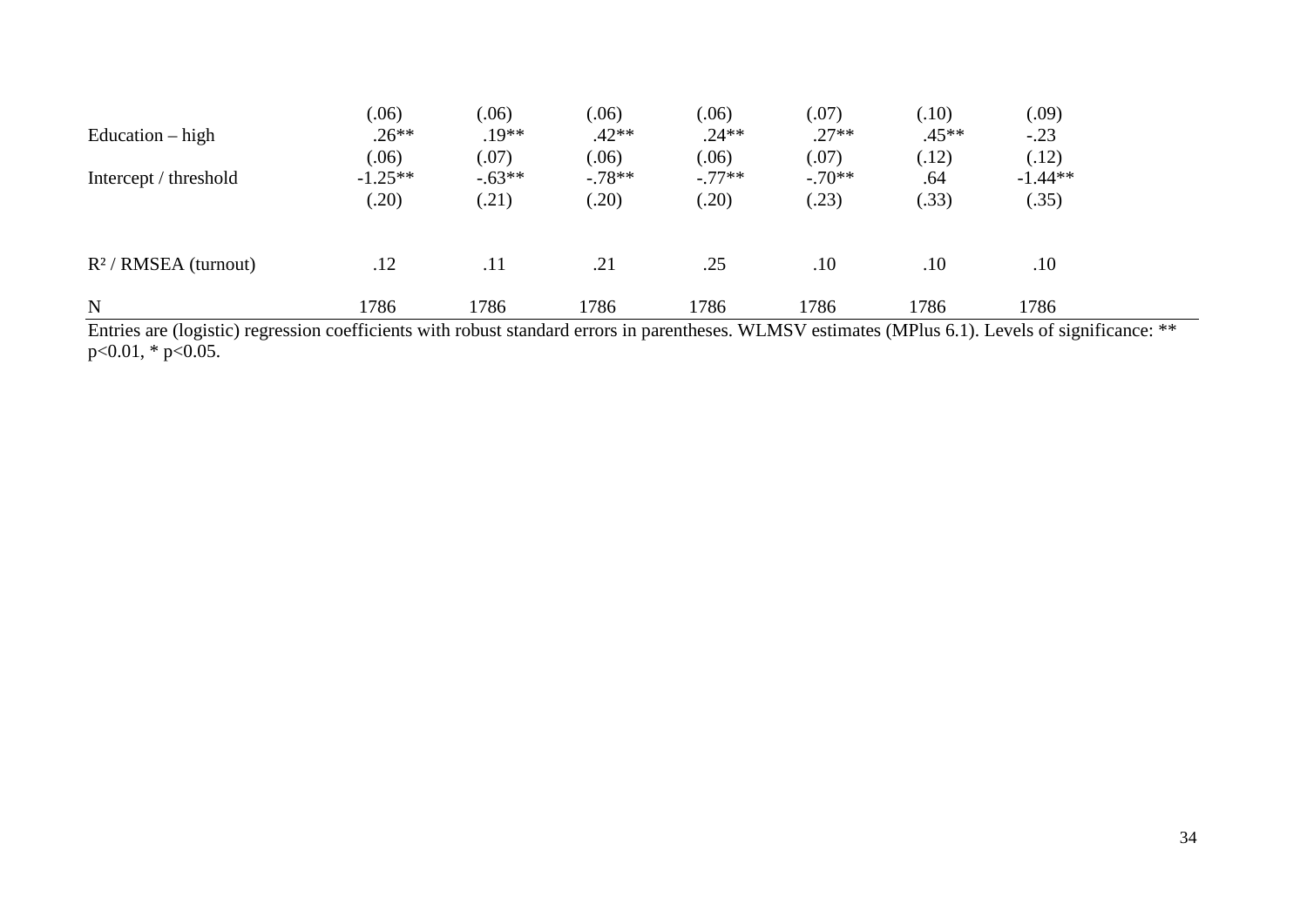|                            | Total   | Direct   | Indirect | Specific indirect effects |         |           |          |          |
|----------------------------|---------|----------|----------|---------------------------|---------|-----------|----------|----------|
|                            | effect  | effect   | effect   | Civic                     | Party   | Political | Internal | External |
|                            |         |          |          | duty                      | Ident.  | interest  | efficacy | efficacy |
| Extraversion               | $-.04$  | $-.20**$ | $.17**$  | $-.02$                    | $.04**$ | $.05**$   | $.03**$  | $.05**$  |
|                            | (.05)   | (.04)    | (.04)    | (.02)                     | (.02)   | (.01)     | (.01)    | (.01)    |
| Agreeableness              | $.21**$ | $-.02$   | $.24**$  | $.05**$                   | $.08**$ | $-.004$   | $.04**$  | $.07**$  |
|                            | (.04)   | (.04)    | (.04)    | (.02)                     | (.02)   | (.01)     | (.01)    | (.01)    |
| <b>Openness</b>            | $-.02$  | $-.12**$ | $.10*$   | .02                       | $-.01$  | $.11**$   | $-.003$  | $-.02$   |
|                            | (.05)   | (.04)    | (.04)    | (.02)                     | (.01)   | (.02)     | (.006)   | (.01)    |
| Conscientiousness          | .06     | $-.07$   | $.13**$  | $.08**$                   | .02     | $-.02$    | $.02**$  | .02      |
|                            | (.05)   | (.05)    | (.04)    | (.02)                     | (.01)   | (.01)     | (.01)    | (.01)    |
| <b>Emotional stability</b> | $.14**$ | .01      | $.13**$  | $-.01$                    | $.04*$  | .01       | $.06**$  | $.03*$   |
|                            | (.05)   | (.05)    | (.04)    | (.02)                     | (.02)   | (.01)     | (.01)    | (.01)    |

Table 3: Total, direct and (specific) indirect effects of personality traits on turnout (linear/logistic regressions (WLMSV))

Entries are (logistic) regression coefficients with robust standard errors in parentheses. WLMSV estimates (MPlus 6.1). Levels of significance: \*\* p<0.01, \* p<0.05.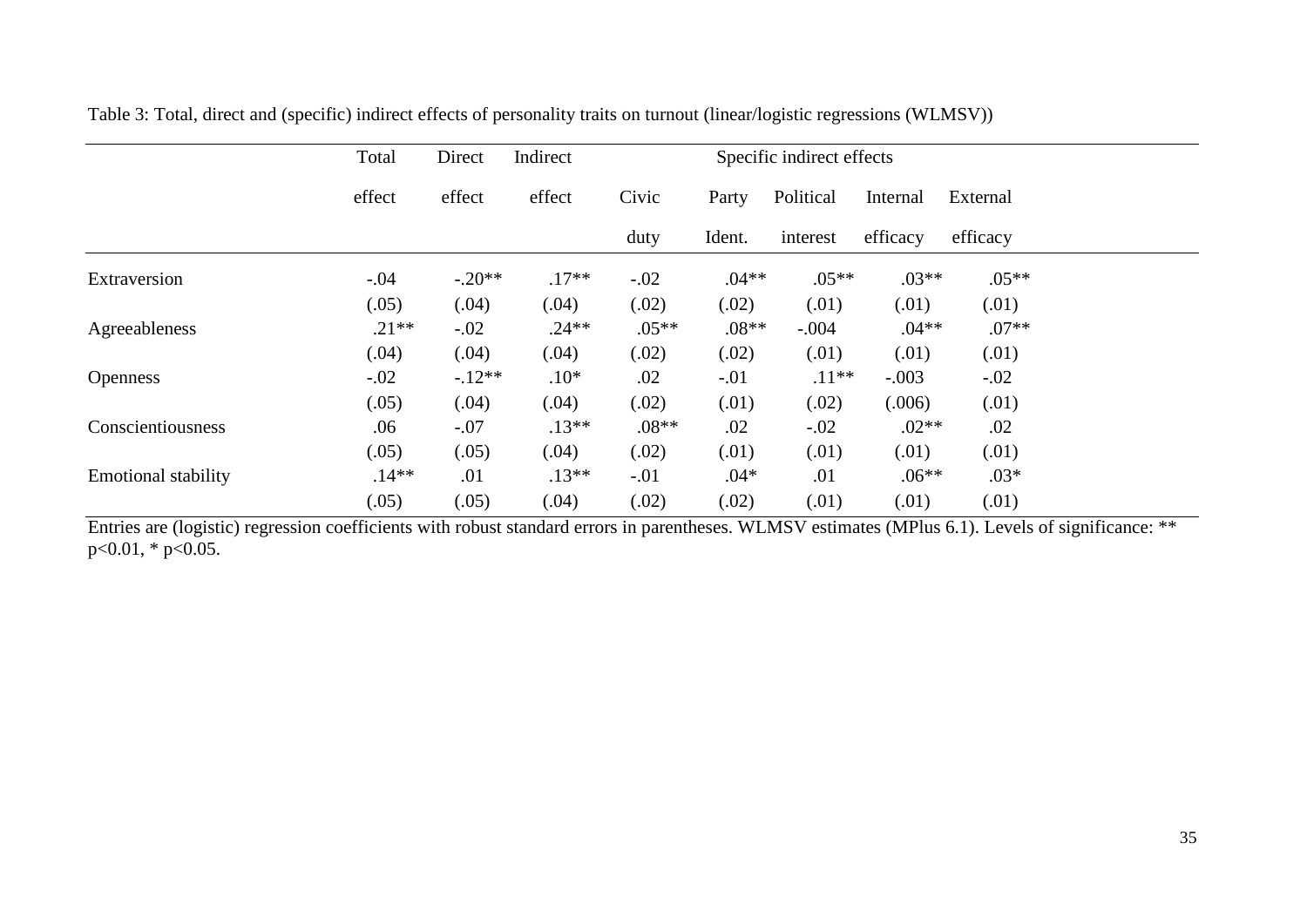| Efficacy<br>Efficacy<br>Interest<br>ID<br>duty<br>.05<br>.07<br>.03<br>.02<br>Conscientiousness<br>.02<br>(.06)<br>(.06)<br>(.06)<br>(.06)<br>(.06)<br>$.33**$<br>.08<br>$.41**$<br>$.30**$<br>$.66**$<br>Attitude<br>(.07)<br>(.06)<br>(.06)<br>(.06)<br>(.06)<br>$.19**$<br>Conscientiousness <sup>*</sup><br>$-.01$<br>.07<br>.02<br>.001<br>Attitude<br>(.06)<br>(.06)<br>(.05)<br>(.05)<br>(.06) | Political | Internal | External | Party | Civic |
|-------------------------------------------------------------------------------------------------------------------------------------------------------------------------------------------------------------------------------------------------------------------------------------------------------------------------------------------------------------------------------------------------------|-----------|----------|----------|-------|-------|
|                                                                                                                                                                                                                                                                                                                                                                                                       |           |          |          |       |       |
|                                                                                                                                                                                                                                                                                                                                                                                                       |           |          |          |       |       |
|                                                                                                                                                                                                                                                                                                                                                                                                       |           |          |          |       |       |
|                                                                                                                                                                                                                                                                                                                                                                                                       |           |          |          |       |       |
|                                                                                                                                                                                                                                                                                                                                                                                                       |           |          |          |       |       |
|                                                                                                                                                                                                                                                                                                                                                                                                       |           |          |          |       |       |
|                                                                                                                                                                                                                                                                                                                                                                                                       |           |          |          |       |       |
|                                                                                                                                                                                                                                                                                                                                                                                                       |           |          |          |       |       |
| $.36**$<br>$-.06$<br>.04<br>.26<br>$.65**$<br>Attitude (-2 sd. Cons.)                                                                                                                                                                                                                                                                                                                                 |           |          |          |       |       |
| (.13)<br>(.13)<br>(.15)<br>(.13)<br>(.13)                                                                                                                                                                                                                                                                                                                                                             |           |          |          |       |       |
| $.28*$<br>$.35**$<br>$.22*$<br>$.66**$<br>Attitude (-1 sd. Cons.)<br>.01                                                                                                                                                                                                                                                                                                                              |           |          |          |       |       |
| (.08)<br>(.09)<br>(.09)<br>(.10)<br>(.08)                                                                                                                                                                                                                                                                                                                                                             |           |          |          |       |       |
| $.32**$<br>$.59**$<br>$.32**$<br>$.66**$<br>Attitude $(+1 \text{ sd. Cons.})$<br>.16                                                                                                                                                                                                                                                                                                                  |           |          |          |       |       |
| (.05)<br>(.08)<br>(.09)<br>(.07)<br>(.08)                                                                                                                                                                                                                                                                                                                                                             |           |          |          |       |       |
| $.78**$<br>$.35*$<br>$.31**$<br>.23<br>$.66**$<br>Attitude $(+2 \text{ sd.} \text{Cons.})$                                                                                                                                                                                                                                                                                                            |           |          |          |       |       |
| (.13)<br>(.13)<br>(.10)<br>(.09)<br>(.13)                                                                                                                                                                                                                                                                                                                                                             |           |          |          |       |       |
| $-14*$<br>Extraversion<br>$-.16*$<br>$-.11*$<br>$-.15*$<br>$-.17**$                                                                                                                                                                                                                                                                                                                                   |           |          |          |       |       |
| (.06)<br>(.06)<br>(.06)<br>(.07)<br>(.07)                                                                                                                                                                                                                                                                                                                                                             |           |          |          |       |       |
| $.36**$<br>$.30**$<br>$.67**$<br>$.33**$<br>.07<br>Attitude                                                                                                                                                                                                                                                                                                                                           |           |          |          |       |       |
| (.07)<br>(.06)<br>(.06)<br>(.06)<br>(.06)                                                                                                                                                                                                                                                                                                                                                             |           |          |          |       |       |
| Extraversion *<br>$-0.06$<br>.06<br>$-0.04$<br>$-.02$<br>$-.10$                                                                                                                                                                                                                                                                                                                                       |           |          |          |       |       |
| Attitude<br>(.05)<br>(.06)<br>(.06)<br>(.05)<br>(.06)                                                                                                                                                                                                                                                                                                                                                 |           |          |          |       |       |
|                                                                                                                                                                                                                                                                                                                                                                                                       |           |          |          |       |       |
| $.87**$<br>$.46**$<br>$-.05$<br>$.44**$<br>$.34*$<br>Attitude (-2 sd. Extra.)                                                                                                                                                                                                                                                                                                                         |           |          |          |       |       |
| (.12)<br>(.13)<br>(.14)<br>(.14)<br>(.13)                                                                                                                                                                                                                                                                                                                                                             |           |          |          |       |       |
| $.39**$<br>.01<br>$.40**$<br>$.32*$<br>$.77**$<br>Attitude (-1 sd. Extra.)                                                                                                                                                                                                                                                                                                                            |           |          |          |       |       |
| (.09)<br>(.08)<br>(.09)<br>(.09)<br>(.08)                                                                                                                                                                                                                                                                                                                                                             |           |          |          |       |       |
| $.27**$<br>$.32**$<br>$.28**$<br>$.56**$<br>.13<br>Attitude $(+1 \text{ sd.} Extra.)$                                                                                                                                                                                                                                                                                                                 |           |          |          |       |       |
| (.08)<br>(.07)<br>(.07)<br>(.08)<br>(.09)                                                                                                                                                                                                                                                                                                                                                             |           |          |          |       |       |
| $.46**$<br>.21<br>.20<br>$.28*$<br>$.26*$<br>Attitude $(+2 \text{ sd.} Extra.)$                                                                                                                                                                                                                                                                                                                       |           |          |          |       |       |
| (.12)<br>(.13)<br>(.10)<br>(.13)<br>(.14)                                                                                                                                                                                                                                                                                                                                                             |           |          |          |       |       |
| Agreeableness<br>.12<br>.11<br>.07<br>.13<br>.10                                                                                                                                                                                                                                                                                                                                                      |           |          |          |       |       |
| (.06)<br>(.07)<br>(.07)<br>(.07)<br>(.06)                                                                                                                                                                                                                                                                                                                                                             |           |          |          |       |       |
| $.34**$<br>.08<br>$.30**$<br>$.36**$<br>$.66**$<br>Attitude                                                                                                                                                                                                                                                                                                                                           |           |          |          |       |       |
| (.07)<br>(.06)<br>(.07)<br>(.06)<br>(.06)                                                                                                                                                                                                                                                                                                                                                             |           |          |          |       |       |
| $-.02$<br>Agreeableness *<br>.04<br>.04<br>$-.05$<br>$-.11*$                                                                                                                                                                                                                                                                                                                                          |           |          |          |       |       |
| Attitude<br>(.07)<br>(.06)<br>(.06)<br>(.05)<br>(.06)                                                                                                                                                                                                                                                                                                                                                 |           |          |          |       |       |
|                                                                                                                                                                                                                                                                                                                                                                                                       |           |          |          |       |       |
| .01<br>$.88**$<br>Attitude (-2 sd. Agree.)<br>.25<br>$.45*$<br>$.34*$                                                                                                                                                                                                                                                                                                                                 |           |          |          |       |       |
| (.15)<br>(.14)<br>(.14)<br>(.14)<br>(.13)                                                                                                                                                                                                                                                                                                                                                             |           |          |          |       |       |
| $.30**$<br>$.32*$<br>$.77**$<br>.04<br>$.41**$<br>Attitude (-1 sd. Agree.)                                                                                                                                                                                                                                                                                                                            |           |          |          |       |       |
| (.09)<br>(.09)<br>(.09)<br>(.09)<br>(.08)                                                                                                                                                                                                                                                                                                                                                             |           |          |          |       |       |

Table 4: Conditioning effects of personality traits on turnout (WLMSV estimates)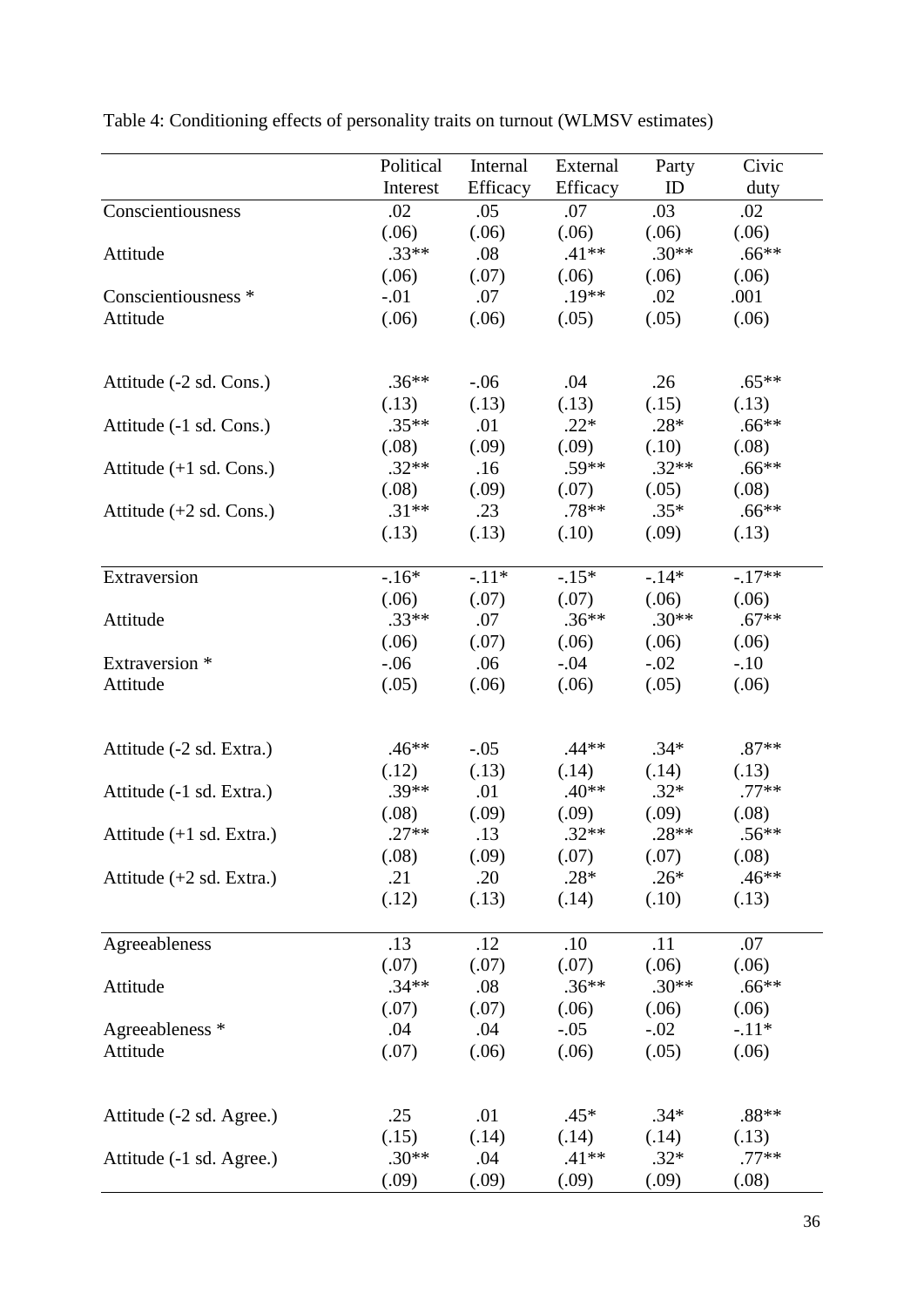| Attitude $(+1 \text{ sd.}$ Agree.)        | $.39**$ | .11     | $.31**$ | $.28**$ | $.54**$ |
|-------------------------------------------|---------|---------|---------|---------|---------|
|                                           | (.09)   | (.09)   | (.09)   | (.07)   | (.08)   |
| Attitude $(+2 \text{ sd.} \text{Agree.})$ | $.43*$  | .15     | .27     | $.26*$  | $.43*$  |
|                                           | (.15)   | (.14)   | (.14)   | (.10)   | (.13)   |
|                                           |         |         |         |         |         |
| <b>Emotional Stability</b>                | $.15*$  | $.19**$ | $.19**$ | $.18**$ | $.14*$  |
|                                           | (.06)   | (.06)   | (.06)   | (.06)   | (.06)   |
| Attitude                                  | $.33**$ | .08     | $.38**$ | $.30**$ | $.66**$ |
|                                           | (.06)   | (.07)   | (.06)   | (.06)   | (.06)   |
| <b>Emotional Stability</b> *              | $-.03$  | .10     | $.15**$ | .06     | $-.04$  |
| Attitude                                  | (.04)   | (.05)   | (.05)   | (.05)   | (.05)   |
| Attitude (-2 sd. Stability)               | $.39**$ | $-.12$  | .08     | .18     | $.74**$ |
|                                           | (.10)   | (.12)   | (.11)   | (.15)   | (.12)   |
| Attitude (-1 sd. Stability)               | $.36**$ | $-.02$  | $.23*$  | $.24*$  | $.70**$ |
|                                           | (.08)   | (.08)   | (.08)   | (.10)   | (.08)   |
| Attitude $(+1 \text{ sd. Stability})$     | $.30**$ | $.17*$  | $.53**$ | $.37**$ | $.61**$ |
|                                           | (.08)   | (.08)   | (.08)   | (.05)   | (.08)   |
| Attitude (+2 sd. Stability)               | $.27*$  | $.27*$  | $.68**$ | $.43**$ | $.57**$ |
|                                           | (.10)   | (.12)   | (.11)   | (.08)   | (.12)   |
| <b>Openness</b>                           | $-16*$  | $-.17*$ | $-15*$  | $-14*$  | $-.15*$ |
|                                           | (.06)   | (.07)   | (.06)   | (.06)   | (.06)   |
| Attitude                                  | $.34**$ | .09     | $.37**$ | $.30**$ | $.66**$ |
|                                           | (.06)   | (.07)   | (.06)   | (.06)   | (.06)   |
| Openness <sup>*</sup>                     | $-.08$  | $-.10$  | $-.07$  | $-.03$  | $-.05$  |
| Attitude                                  | (.05)   | (.06)   | (.05)   | (.05)   | (.05)   |
|                                           |         |         |         |         |         |
| Attitude (-2 sd. Openness)                | $.49**$ | $.30*$  | $.50**$ | $.35*$  | $.75**$ |
|                                           | (.11)   | (.14)   | (.14)   | (.15)   | (.12)   |
| Attitude (-1 sd. Openness)                | $.42**$ | $.19*$  | $.43**$ | $.33*$  | $.71**$ |
|                                           | (.08)   | (.09)   | (.09)   | (.10)   | (.08)   |
| Attitude $(+1 \text{ sd.}$ Openness)      | $.27**$ | $-.02$  | $.30**$ | $.27**$ | $.61**$ |
|                                           | (.08)   | (.09)   | (.07)   | (.05)   | (.08)   |
| Attitude $(+2 \text{ sd. Openness})$      | .19     | $-.12$  | $.24*$  | $.25**$ | $.57**$ |
|                                           | (.11)   | (.14)   | (.10)   | (.08)   | (.12)   |
|                                           |         |         |         |         |         |

Entries are regression (WLMSV) coefficients with robust standard errors in parentheses. Levels of statistical significance: \*\* p<0.01, \* p<0.05.

The models include the predictors reported in Table 1; the respective results are not reported for the sake of brevity.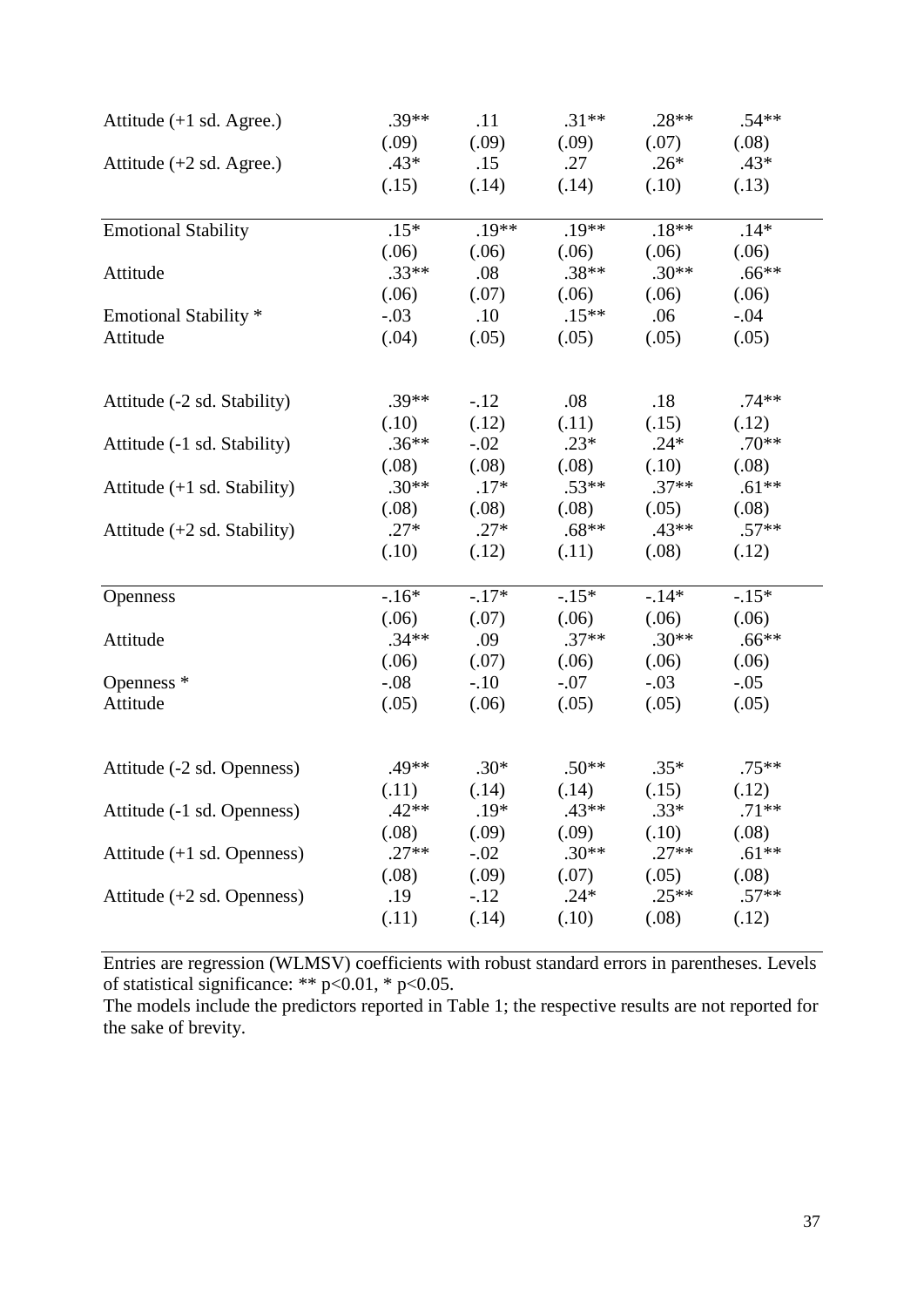Figure 1: Indirect and conditioning effects of conscientiousness and emotional stability on turnout



(a) Conscientiousness, external efficacy, and turnout

Note: The dashed arrow indicates the impact of a move from two standard deviations below to two standard deviations above the mean of conscientiousness on turnout assuming the unconditioned effect of external efficacy on turnout. To glean this result, the effect of this change in conscientiousness on external efficacy was calculated (an increase from 0.20 to 0.40) and then the effect of this change in external efficacy on turnout was calculated. For these calculations the other variables in the model were set to their mode, median, and mean, respectively.

The solid arrow indicates the impact of a move from two standard deviations below to two standard deviations above the mean of conscientiousness on turnout when the conditioning of conscientiousness on the impact of external efficacy on turnout is taken into account. To glean this result, the effect of this change in conscientiousness on external efficacy was calculated (an increase from 0.20 to 0.40). Then, we calculated the probability of turnout for persons two standard deviations below the mean of conscientiousness, i.e. using the respective level and impact of external efficacy. Finally, we calculated the probability of turnout for persons two standard deviations above the mean of conscientiousness, i.e. using the respective level and impact of external efficacy. For these calculations the other variables in the model were set to their mode, median, and mean, respectively.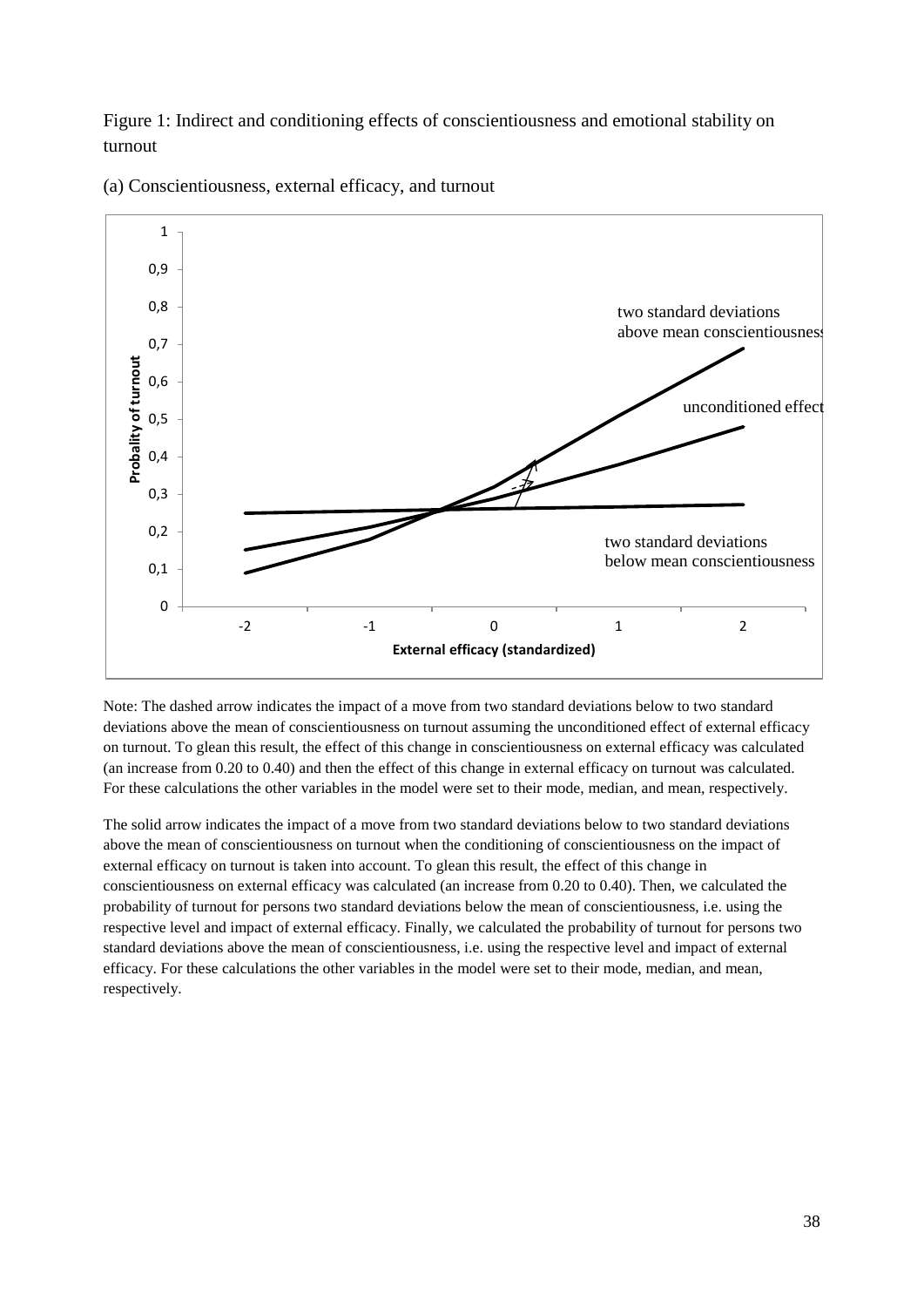

(b) Emotional stability, external efficacy, and turnout

Note:See Figure 1a.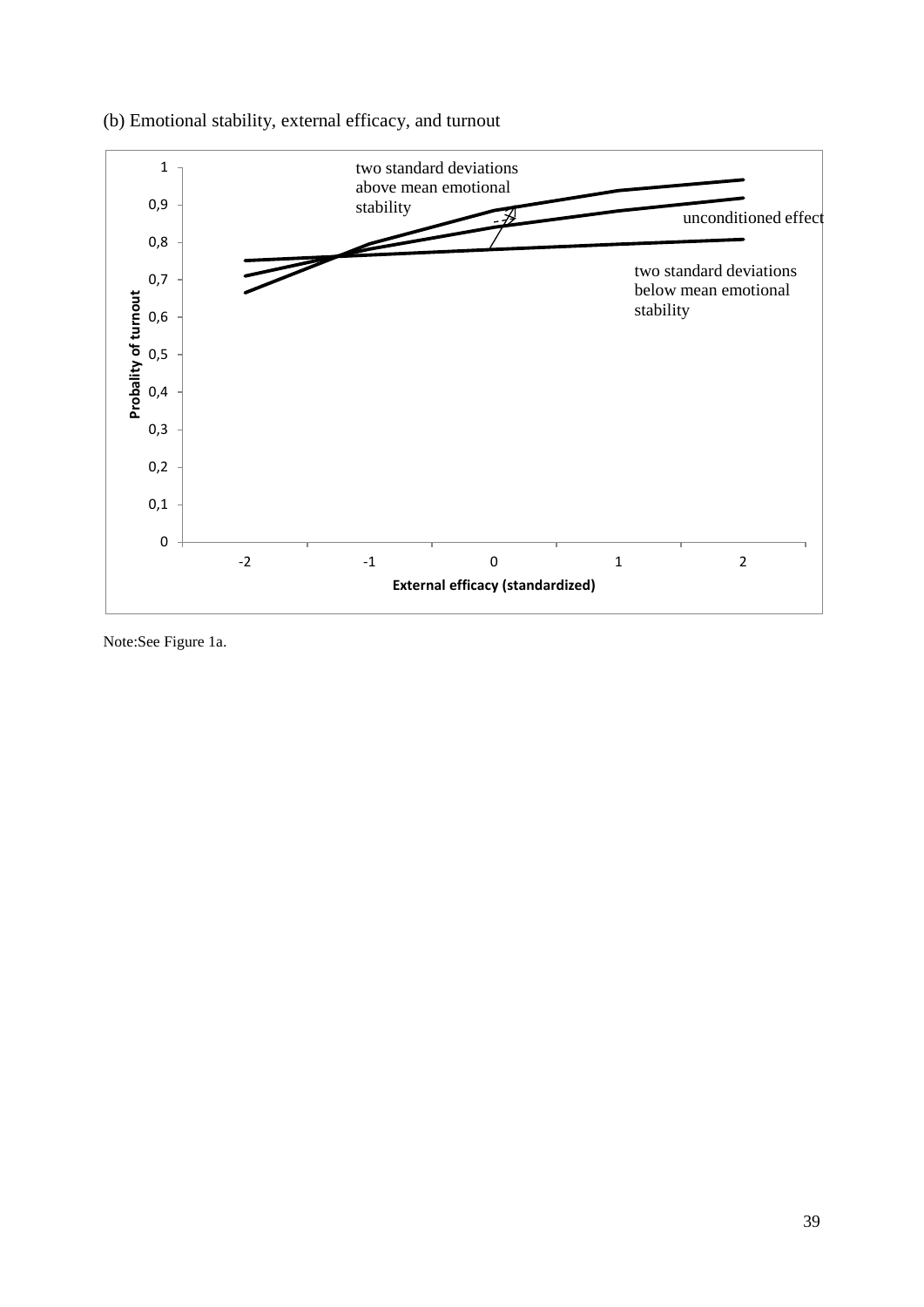

# (c) Emotional stability, internal efficacy, and turnout

Note: See Figure 1a.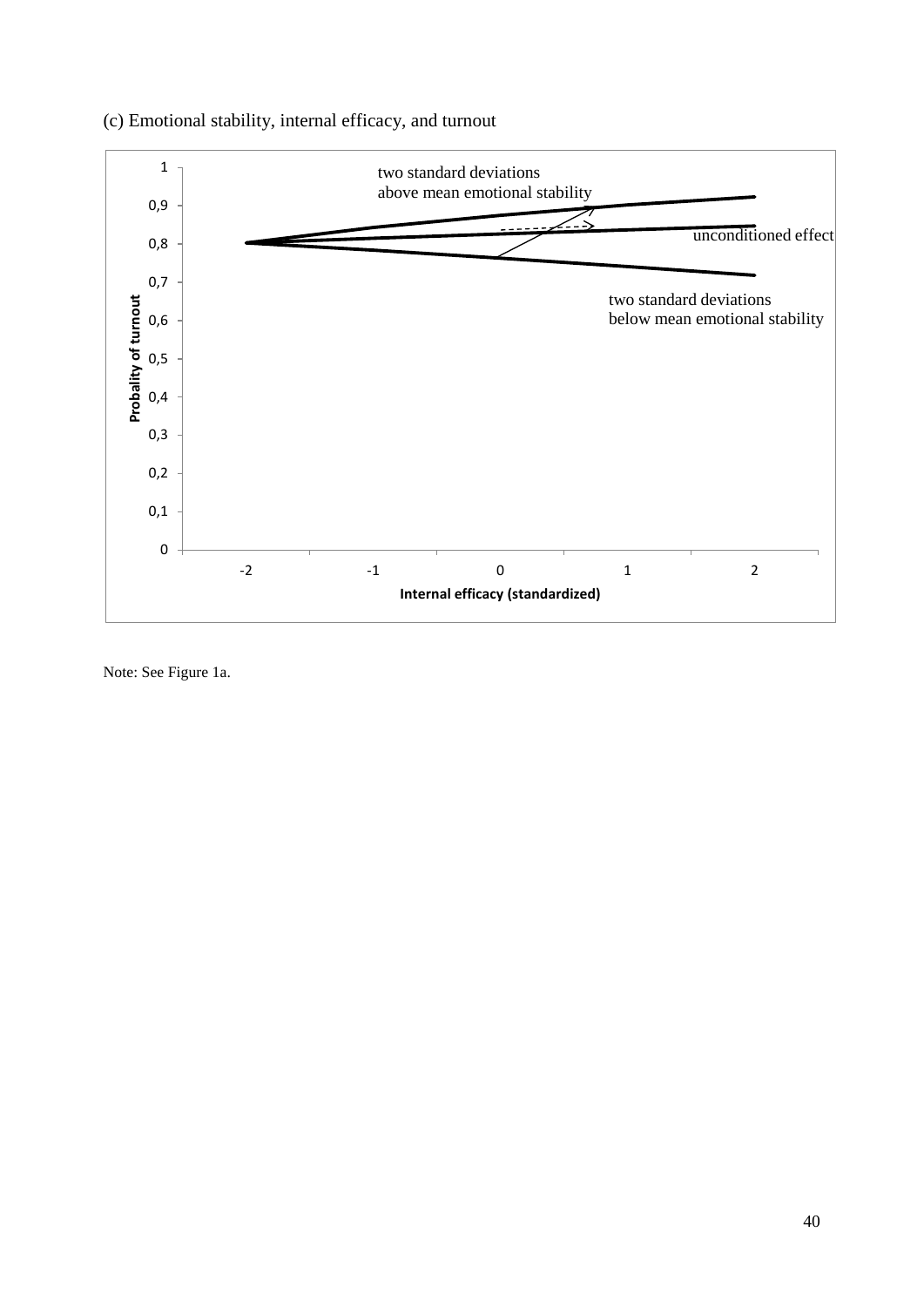## APPENDIX

Wording of the Big Five in the GLES post-election cross section 2009:

German version (Rammstedt & John 2007):

Bitte sagen Sie mir für jede der folgenden Aussagen auf dieser Liste, inwieweit sie auf Sie zutrifft. Benutzen Sie dazu bitte die Skala.

(A) Ich bin eher zurückhaltend, reserviert.

(B) Ich schenke anderen leicht Vertrauen, glaube an das Gute im Menschen.

(C) Ich erledige Aufgaben gründlich.

(D) Ich habe eine aktive Vorstellungskraft, bin phantasievoll.

(E) Ich werde leicht nervös und unsicher.

(1) trifft überhaupt nicht zu, (2) trifft eher nicht zu, (3) teils/teils, (4) trifft eher zu, (5) trifft voll und ganz zu.

English translation (own literal translation):

Please tell me to what extent you think the statements in the following list accurately describe you. Please use the scale for this purpose.

- (A) I am rather cautious and reserved.
- (B) I trust others easily, I believe in the good in humans.
- (C) I perform tasks very thoroughly.
- (D) I have an active imagination, and am imaginative.
- (E) I get nervously and insecure easily.

(1) strongly disagree, (2) tend to disagree, (3) neither agree nor disagree, (4) tend to agree, (5) strongly agree.

Our English translation differs somewhat from Rammstedt & John's (2007) English version of the items which are evidently not literal translations.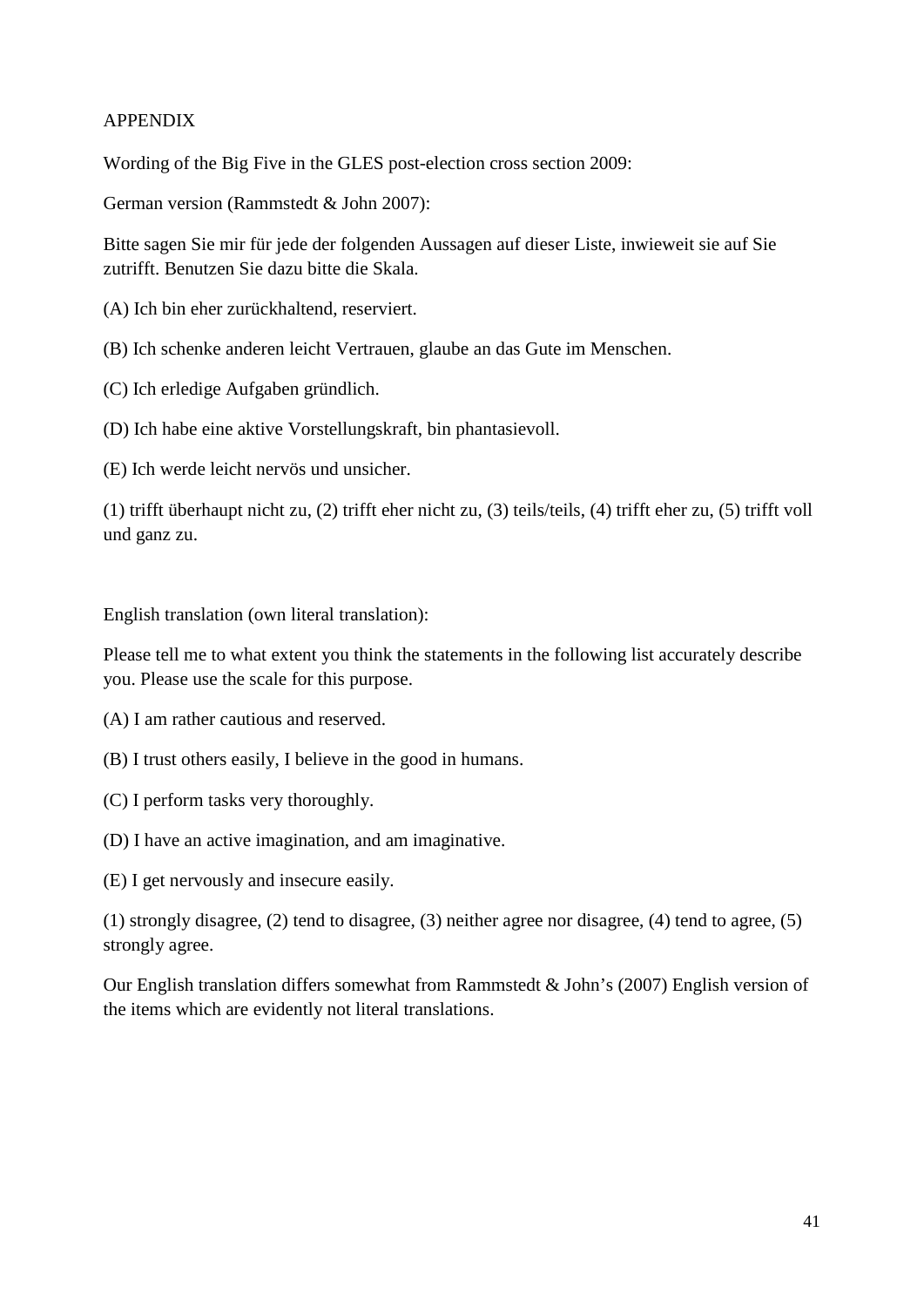Operationalization of the variables in the analysis:

Turnout in 2009 German Federal Election: dichotomous variable with 0: no, 1: yes.

Big Five: For the exact wording of the items, see above. Original items were rescaled to a scale from 0 (strongly disagree) to 1 (strongly agree).

Civic duty: based on the following question: "In a democracy it is the duty of all citizens to vote regularly in elections." Categories: 1: strongly disagree, 2: tend to disagree, 3: neither agree nor disagree, 4: tend to agree, 5: strongly agree. The variable was recoded and ranges from -1 (strongly disagree) to 1 (strongly agree).

(Strength of) Party identification: based on the following questions: "And now let's go back to the political parties again briefly. Many people in Germany are inclined to support a particular political party for a longer period of time even if they occasionally vote for another party. What about you? In general terms, are you inclined to support a particular political party? And if so, which one?" Respondents who mentioned a party were asked about the strength of their identification: "All in all, how strongly or weakly are you inclined to support this party: very strongly, fairly strongly, moderately, fairly weakly or very weakly?" Categories: 1: very strongly, 2: fairly strongly, 3: moderately, 4: fairly weakly, 5: very weakly. Both variables were combined and coded as follows: 0: no identification with any party, 0.25: fairly weakly+ very weakly, 0.5: moderately, 0.75: fairly strongly, 1: very strongly.

Political interest: based on the following question: "How interested in politics are you?" Categories: 1: very interested, 2: fairly interested, 3: moderately interested, 4: not very interested, 5: not interested at all. The variable was rescaled to range from 0 (not interested at all) to 1 (very interested).

Internal efficacy: based on the following questions: "I often find political issues difficult to understand." "Today's problems are so complex that politicians are no longer able to solve them." Categories for both items: 1: strongly disagree, 2: tend to disagree, 3: neither agree nor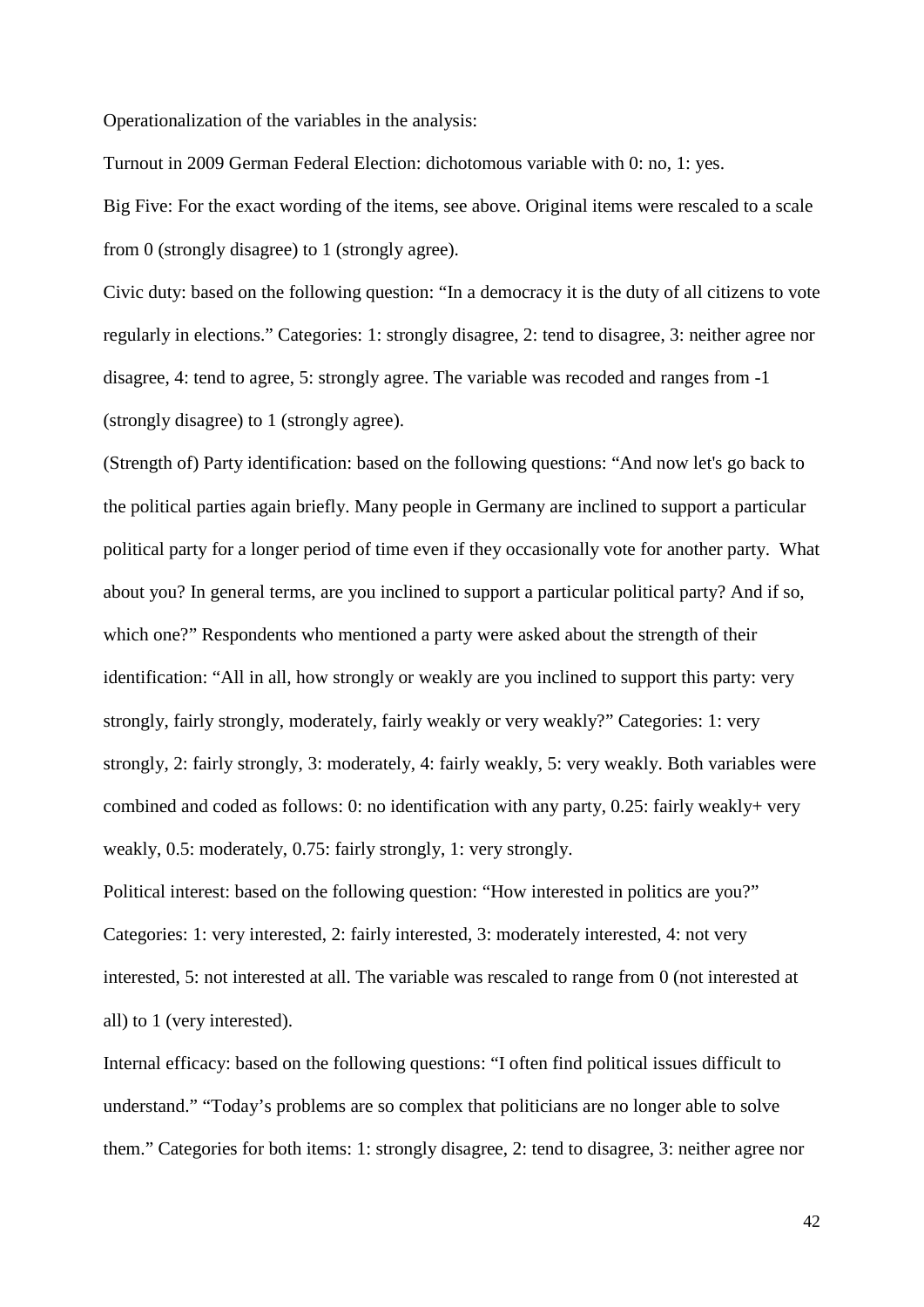disagree, 4: tend to agree, 5: strongly agree. Both items were combined and rescaled to an index from -1 (no internal efficacy at all) to 1 (very high internal efficacy).

External efficacy: based on the following question: "The political parties are only interested in people's votes, not in what voters think." Categories: 1: strongly disagree, 2: tend to disagree, 3: neither agree nor disagree, 4: tend to agree, 5: strongly agree. The variable was rescaled to range from -1 (no external efficacy at all) to 1 (very high external efficacy).

Gender: dichotomous variable with 0: male, 1: female

Age: Age in years

Age<sup>2</sup>: Age in years\*age in years

Region: dichotomous variable with 0: East Germany, 1: West Germany

Education - low: based on self-reported education level of respondent with the following categories: 1: Finished school without school leaving certificate, 2: Lowest formal qualification after 8 or 9 years of schooling, 3: Intermediary secondary qualification 4: Certificate fulfilling entrance requirements to study at a polytechnical college, 5: Higher qualification, entitling holders to study at a university, 6: other school leaving certificate, 9: still a school student. New dichotomous variable with 0: no low education, 1: low education (combining the categories  $1+2$ of the original variable).

Education - high: based on self-reported education level of respondent (see above): New dichotomous variable with 0: no high education, 1: high education (combining the categories 4+5 of the original variable).